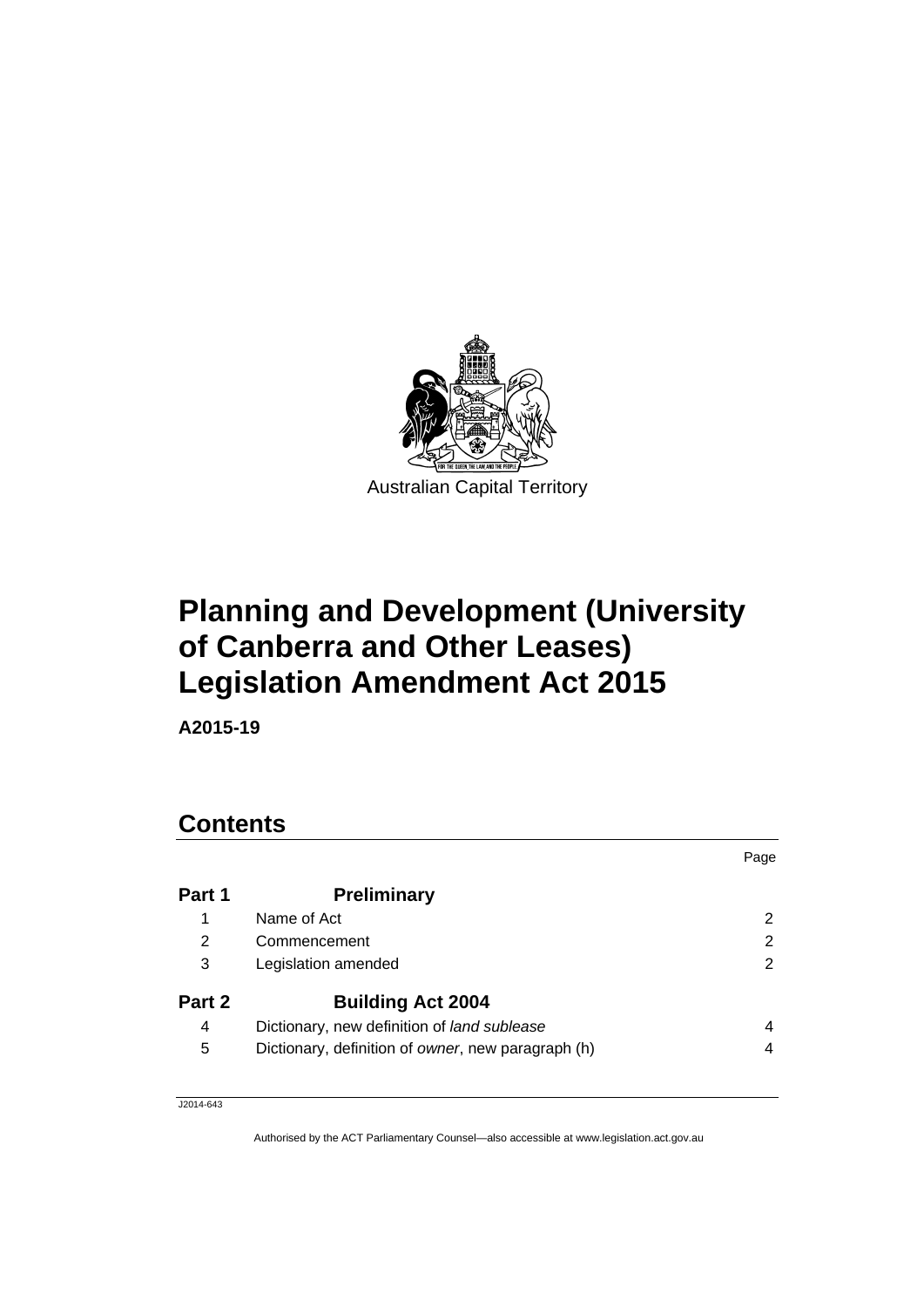| Contents |
|----------|
|----------|

|        |                                                                                                         | Page           |
|--------|---------------------------------------------------------------------------------------------------------|----------------|
| 6      | Dictionary, new definition of parcel                                                                    | 4              |
| Part 3 | <b>Building (General) Regulation 2008</b>                                                               |                |
| 7      | General requirements for plans-Act, s 27 (1) (a)<br>Section 16 (2) (g)                                  | 5              |
| 8      | Dictionary, note 3                                                                                      | 5              |
| Part 4 | <b>Common Boundaries Act 1981</b>                                                                       |                |
| 9      | When land is a parcel of land<br>New section 2A (aa)                                                    | 6              |
| 10     | Dictionary, new definition of land sublease                                                             | 6              |
| 11     |                                                                                                         | 6              |
|        | Dictionary, definition of parcel of land                                                                |                |
| Part 5 | <b>Community Title Act 2001</b>                                                                         |                |
| 12     | Community title scheme proposal—application for approval<br>New section $8(2)(c)$                       | $\overline{7}$ |
| 13     | Amendment by the Supreme Court<br>Section 27 (1), definition of interested person, new paragraph (ca)   | $\overline{7}$ |
| 14     | Injunction<br>Section 28 (2), definition of <i>interested person</i> , new paragraph (ba)               | $\overline{7}$ |
| 15     | Dictionary, new definitions                                                                             | $\overline{7}$ |
| 16     | Dictionary, definition of lot                                                                           | 8              |
| Part 6 | <b>Duties Act 1999</b>                                                                                  |                |
| 17     | Imposition of duty on certain transactions concerning dutiable property<br>New section 7 (1) (b) (iiia) | 9              |
| 18     | Section 7 (3), definition of grant                                                                      | 9              |
| 19     | Imposition of duty on dutiable transactions that are not transfers<br>Table 8, item 3, columns 2 and 5  | 9              |
| 20     | Table 8, item 3, column 4                                                                               | 10             |
| 21     | Dutiable property<br>New section 10 (1) (ba)                                                            | 10             |
| 22     | Section 10 (1) (g)                                                                                      | 10             |
| 23     | What is the consideration for the transfer of dutiable property?<br>Section 21 (3)                      | 10             |

| contents 2 |  |
|------------|--|
|------------|--|

contents 2 Planning and Development (University of Canberra and Other Leases) Legislation Amendment Act 2015

A2015-19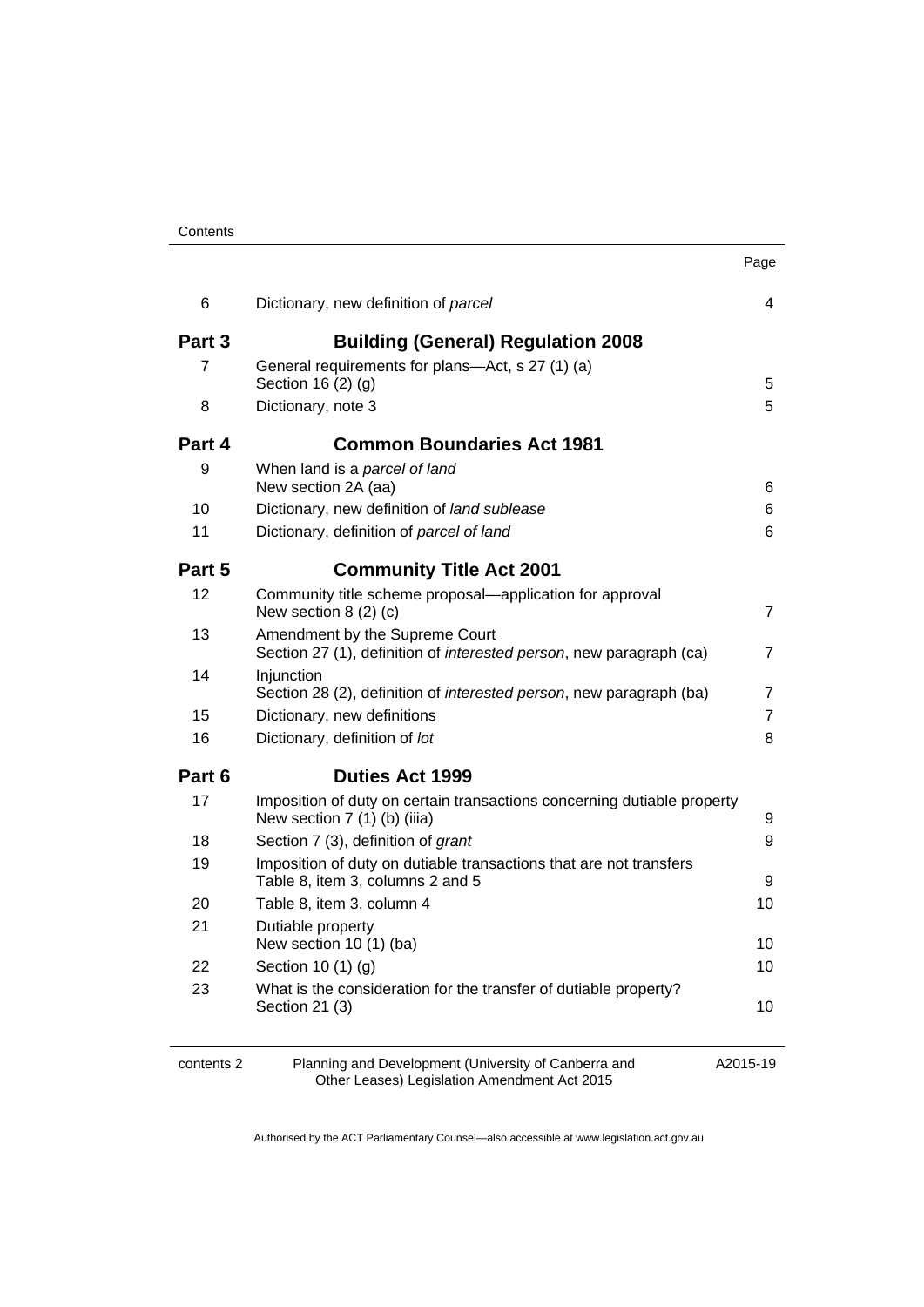| Contents |
|----------|
|----------|

| 24     | Refund if Crown lease surrendered<br>New section 52 (6)                                         | 11 |
|--------|-------------------------------------------------------------------------------------------------|----|
| 25     | Surrender and regrant of Crown lease<br>New section 68 (4)                                      | 11 |
| 26     | Regrant of lease with additional land<br>New section 68A (2)                                    | 11 |
| 27     | Dictionary, definition of Crown lease and note                                                  | 11 |
| 28     | Dictionary, new definition of declared land sublease                                            | 12 |
| Part 7 | <b>Environment Protection Act 1997</b>                                                          |    |
| 29     | Duty to notify existence of contaminated land<br>Section 23A (1)                                | 13 |
| 30     | Section 23A (2)                                                                                 | 13 |
| 31     | New section 23A (3)                                                                             | 13 |
| 32     | Application<br>Section 47 (3)                                                                   | 14 |
| 33     | Section 47 (3) (a)                                                                              | 14 |
| 34     | Order to remediate land<br>Section 91D (3) (a)                                                  | 14 |
| 35     | Section 91D (8)                                                                                 | 15 |
| 36     | Notification of certain people about orders for assessment or<br>remediation<br>Section 91E (1) | 15 |
| 37     | New section 91E (3)                                                                             | 15 |
| 38     | Choice of appropriate person<br>Section 911 (1) (b)                                             | 16 |
| 39     | Section 91I (4), definition of notional lessee                                                  | 16 |
| 40     | Section 91I (4), definition of <i>notional lessee</i> , paragraph (c) (ii)                      | 17 |
| 41     | Section 91I (4), definition of <i>notional lessee</i> , paragraph (c) (ii)                      | 17 |
| 42     | Liability for losses<br>New section 91O (5)                                                     | 17 |
| 43     | Environment protection orders<br>Section 125 (2) and (3)                                        | 18 |
| 44     | New section 125 (7)                                                                             | 18 |
| 45     | Schedule 1, table 1.2, item 7, column 2                                                         | 18 |
|        |                                                                                                 |    |

A2015-19

Planning and Development (University of Canberra and Other Leases) Legislation Amendment Act 2015

contents 3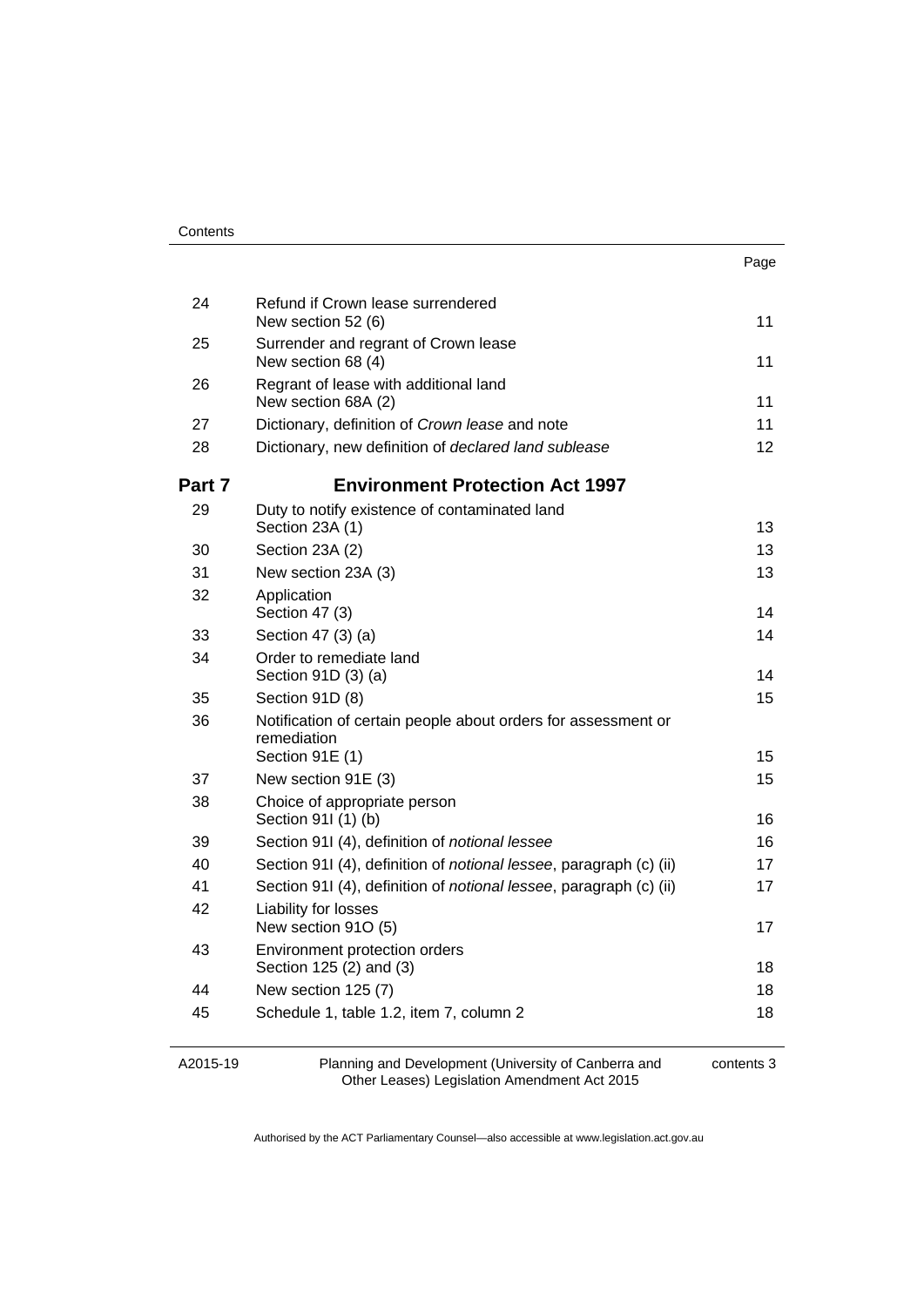| Contents |
|----------|
|----------|

|         |                                                                                      | Page |
|---------|--------------------------------------------------------------------------------------|------|
| 46      | Dictionary, new definition of land sublease                                          | 18   |
| Part 8  | <b>Environment Protection Regulation 2005</b>                                        |      |
| 47      | Dictionary, note 3                                                                   | 19   |
| 48      | Dictionary, definition of owner                                                      | 19   |
| 49      | Dictionary, new definition of parcel                                                 | 19   |
| Part 9  | <b>First Home Owner Grant Act 2000</b>                                               |      |
| 50      | Ownership of land and homes                                                          |      |
|         | New section 5 (2) (aa)                                                               | 20   |
| 51      | New section 5 (6)                                                                    | 20   |
| Part 10 | <b>Land Tax Act 2004</b>                                                             |      |
| 52      | Dictionary, new definition of land sublease                                          | 21   |
| 53      | Dictionary, definition of owner, new paragraph (e)                                   | 21   |
| Part 11 | <b>Land Titles Act 1925</b>                                                          |      |
| 54      | Section 72D                                                                          | 22   |
| 55      | Surrender of lease<br>Section 86 (4) (b)                                             | 22   |
| 56      | Lessee may sublet                                                                    |      |
|         | Section 88 (1), new note                                                             | 23   |
| 57      | New sections 88A to 88J                                                              | 23   |
| 58      | <b>Covenants of lessees</b><br>New section 119 (2)                                   | 31   |
| 59      | Powers in lessor<br>New section 120 (1A)                                             | 31   |
| 60      | Dictionary, note 2                                                                   | 32   |
| 61      | Dictionary, new definitions                                                          | 32   |
| 62      | Dictionary, definition of instrument                                                 | 32   |
| 63      | Dictionary, new definitions                                                          | 32   |
| Part 12 | <b>Land Titles (Unit Titles) Act 1970</b>                                            |      |
| 64      | Duties of registrar-general after units plan registration<br>New section $10(1)$ (f) | 33   |

Authorised by the ACT Parliamentary Counsel—also accessible at www.legislation.act.gov.au

A2015-19

Other Leases) Legislation Amendment Act 2015

contents 4 Planning and Development (University of Canberra and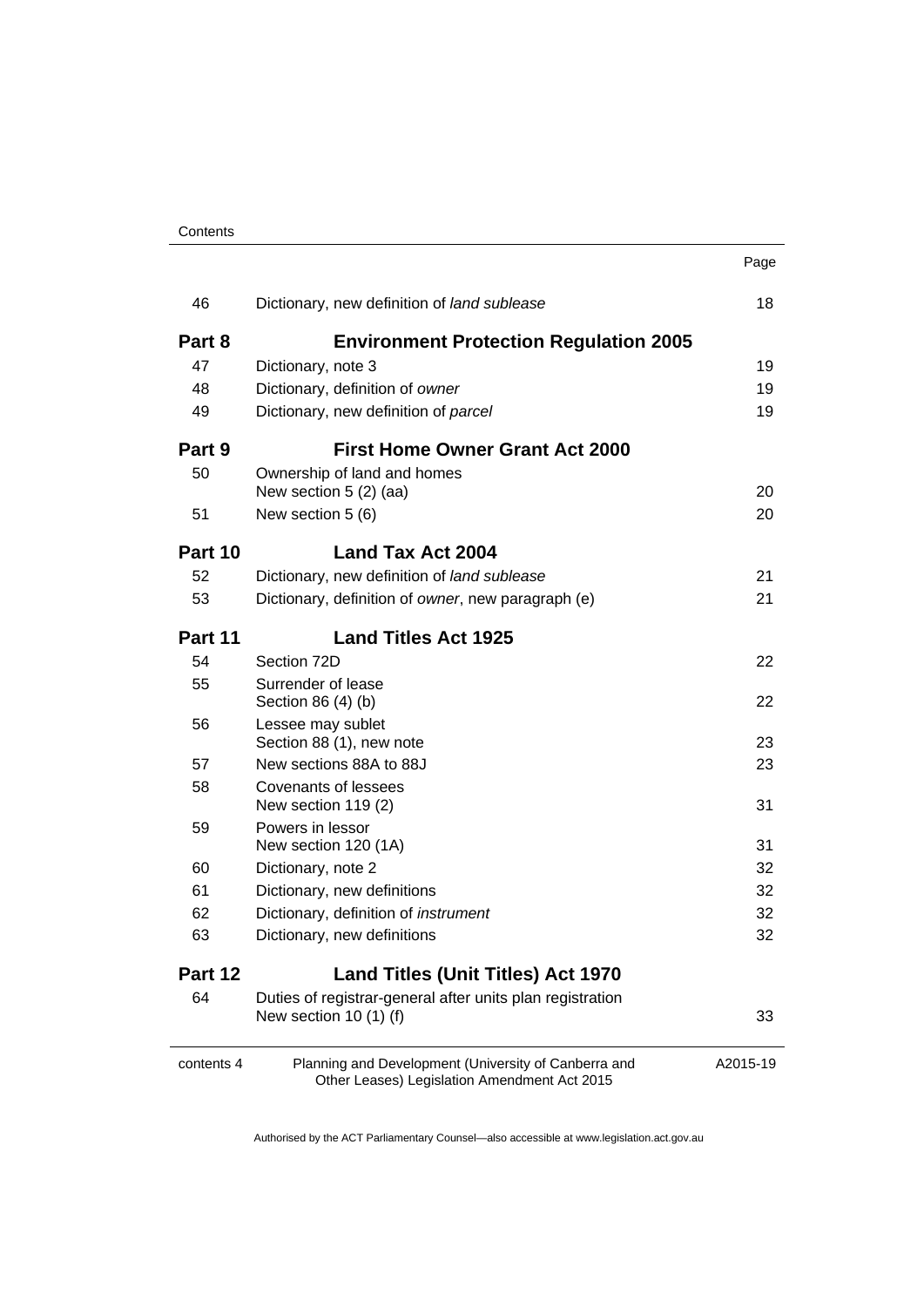| Contents |
|----------|
|----------|

| ×<br>. .<br>۰.<br>× |
|---------------------|
|---------------------|

| 65       | Effect of cancellation of units plan<br>Section 17 (1) and (2)                                 | 33       |
|----------|------------------------------------------------------------------------------------------------|----------|
| 66       | Section 17 (3)                                                                                 | 33       |
| 67       | New section 17 (4)                                                                             | 34       |
| 68       | Duties of registrar-general on registration of order<br>Section 18 (1) (d)                     | 34       |
| 69       | New section 18 (5)                                                                             | 34       |
| 70       | Registration of instruments granting further leases<br>Section 29 (1)                          | 35       |
| 71       | Dictionary, note 3                                                                             | 35       |
| Part 13  | <b>Leases (Commercial and Retail) Act 2001</b>                                                 |          |
| 72       | What leases does this Act apply to?<br>New section 12 (6) (ba)                                 | 36       |
| 73       | Section 12 (7), new definition of land sublease                                                | 36       |
| Part 14  | <b>Legislation Act 2001</b>                                                                    |          |
| 74       | Dictionary, part 1, definition of territory lease, paragraph (b)                               | 37       |
|          |                                                                                                |          |
| Part 15  | <b>Planning and Development Act 2007</b>                                                       |          |
| 75       | Meaning of development<br>Section 7 (2), definition of <i>subdivision</i> , paragraph (b)      | 38       |
| 76       | Form of development applications<br>New section 139 (2) (ba)                                   | 38       |
| 77       | Amending development applications<br>Section 144 (2)                                           | 38       |
| 78       | Conditional approvals<br>New section 165 (2) (e)                                               | 39       |
| 79       | End of development approvals for use under lease without lease<br>variation, licence or permit |          |
|          | Section 186 (1) (a)                                                                            | 39       |
| 80       | New section 186 (2) (f)                                                                        | 39       |
| 81<br>82 | New section 186 (5) (d)<br>Section 186 (7), new definition of declared unit title lease        | 40<br>40 |

| A2015-19 |  |
|----------|--|
|----------|--|

Planning and Development (University of Canberra and Other Leases) Legislation Amendment Act 2015

contents 5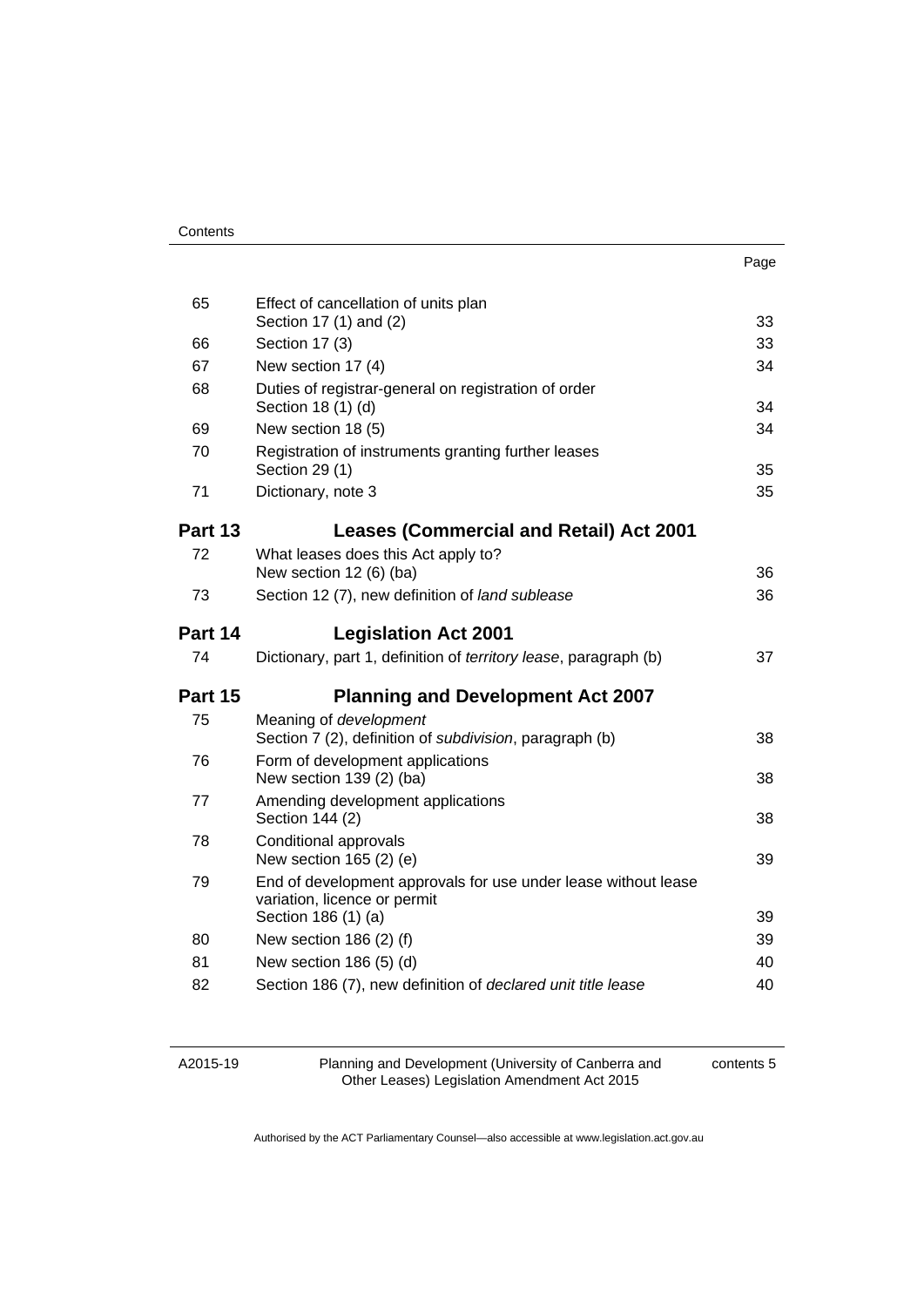| 83      | Applications to amend development approvals<br>New section 197 (3) (c)                      | 40 |
|---------|---------------------------------------------------------------------------------------------|----|
| 84      | Section 197 (4)                                                                             | 40 |
| 85      | Development applications for developments undertaken without<br>approval<br>Section 205 (3) | 41 |
| 86      | Definitions-ch 9<br>Section 234, definition of subdivision, paragraph (b)                   | 41 |
| 87      | Section 234, definition of sublessee                                                        | 41 |
| 88      | Access to leased land from roads and road related areas<br>Section 248 (2)                  | 41 |
| 89      | Grant of further leases<br>Section 254 (1) (a), new note                                    | 41 |
| 90      | New section 254 (1A)                                                                        | 42 |
| 91      | Consent to s 265 dealings<br>Section 266 (2)                                                | 42 |
| 92      | Section 308                                                                                 | 42 |
| 93      | Access to lease documents and development agreements<br>New section 311 (2) (d)             | 45 |
| 94      | New part 9.13                                                                               | 45 |
| 95      | Definitions-ch 13<br>Section 407, definition of eligible entity                             | 47 |
| 96      | Reviewable decisions, eligible entities and interested entities<br>Schedule 1, new item 40A | 48 |
| 97      | Dictionary, new definitions                                                                 | 49 |
| 98      | Dictionary, definition of sublessee                                                         | 49 |
| Part 16 | <b>Planning and Development Regulation 2008</b>                                             |    |
| 99      | Details to be included in exemption assessment application-Act,<br>s 138B (2) (a) (iii)     |    |
|         | New section 22 (a) (iii)<br>Preparation of EIS-Act, s 208 (1)                               | 50 |
| 100     | Section 50 (2) (c) (v) (A) and (B)                                                          | 50 |
| 101     | Section 220 heading                                                                         | 50 |
| 102     | Section 220 (1) (b)                                                                         | 50 |
|         |                                                                                             |    |

contents 6 Planning and Development (University of Canberra and Other Leases) Legislation Amendment Act 2015

A2015-19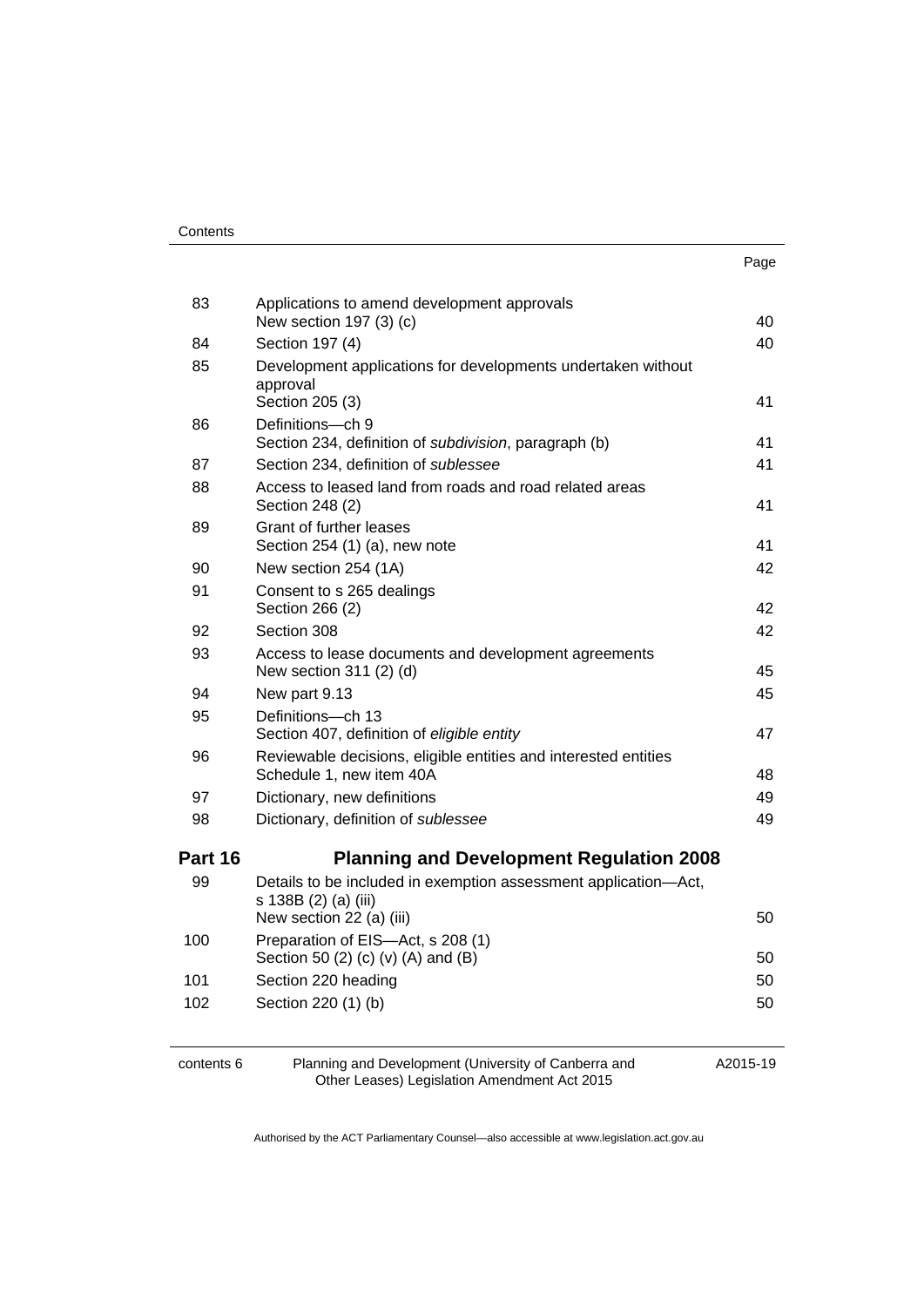| Contents |
|----------|
|----------|

| ×<br>. .<br>۰.<br>× |
|---------------------|
|---------------------|

| 103     | New section 221                                                                                            | 51 |
|---------|------------------------------------------------------------------------------------------------------------|----|
| 104     | Schedule 1, section 1.110 (3), definition of lessee                                                        | 53 |
| 105     | Permitted variations to approved and exempt developments<br>Schedule 1A, section 1A.11 (4)                 | 54 |
| 106     | Schedule 1A, section 1A.11 (5), new definitions                                                            | 54 |
| 107     | Matters exempt from third-party ACAT review<br>Schedule 3, part 3.2, item 6, column 2, paragraph (g) (iii) | 54 |
| 108     | Schedule 3, part 3.2, item 8, column 2, paragraph (e)                                                      | 54 |
| 109     | Dictionary, note 2                                                                                         | 54 |
| 110     | Dictionary, note 3                                                                                         | 55 |
| 111     | Dictionary, definition of block                                                                            | 55 |
| 112     | Dictionary, new definition of owner                                                                        | 55 |
| Part 17 | <b>Public Unleased Land Act 2013</b>                                                                       |    |
| 113     | Dictionary, new definition of land sublease                                                                | 56 |
| 114     | Dictionary, definition of owner, paragraph (a)                                                             | 56 |
| Part 18 | Rates Act 2004                                                                                             |    |
|         |                                                                                                            |    |
| 115     | Definitions for pt 7<br>Section 45                                                                         | 57 |
| 116     | Section 45, definition of owner, new paragraph (a) (ia)                                                    | 57 |
| 117     | Dictionary, new definition of declared land sublease                                                       | 57 |
| 118     | Dictionary, definition of owner, new paragraph (a) (v)                                                     | 57 |
| 119     | Dictionary, definition of parcel                                                                           | 57 |
| Part 19 | <b>Unit Titles Act 2001</b>                                                                                |    |
| 120     | Parcels<br>Section 5, new note                                                                             | 58 |
| 121     | Minor boundary changes<br>Section 16 (c)                                                                   | 58 |
| 122     | New section 17A                                                                                            | 58 |
| 123     | Leases of units and common property<br>New section 33 (3A)                                                 | 61 |
| 124     | Part 12 heading                                                                                            | 61 |

| A2015-19 |  |
|----------|--|
|----------|--|

Planning and Development (University of Canberra and Other Leases) Legislation Amendment Act 2015

contents 7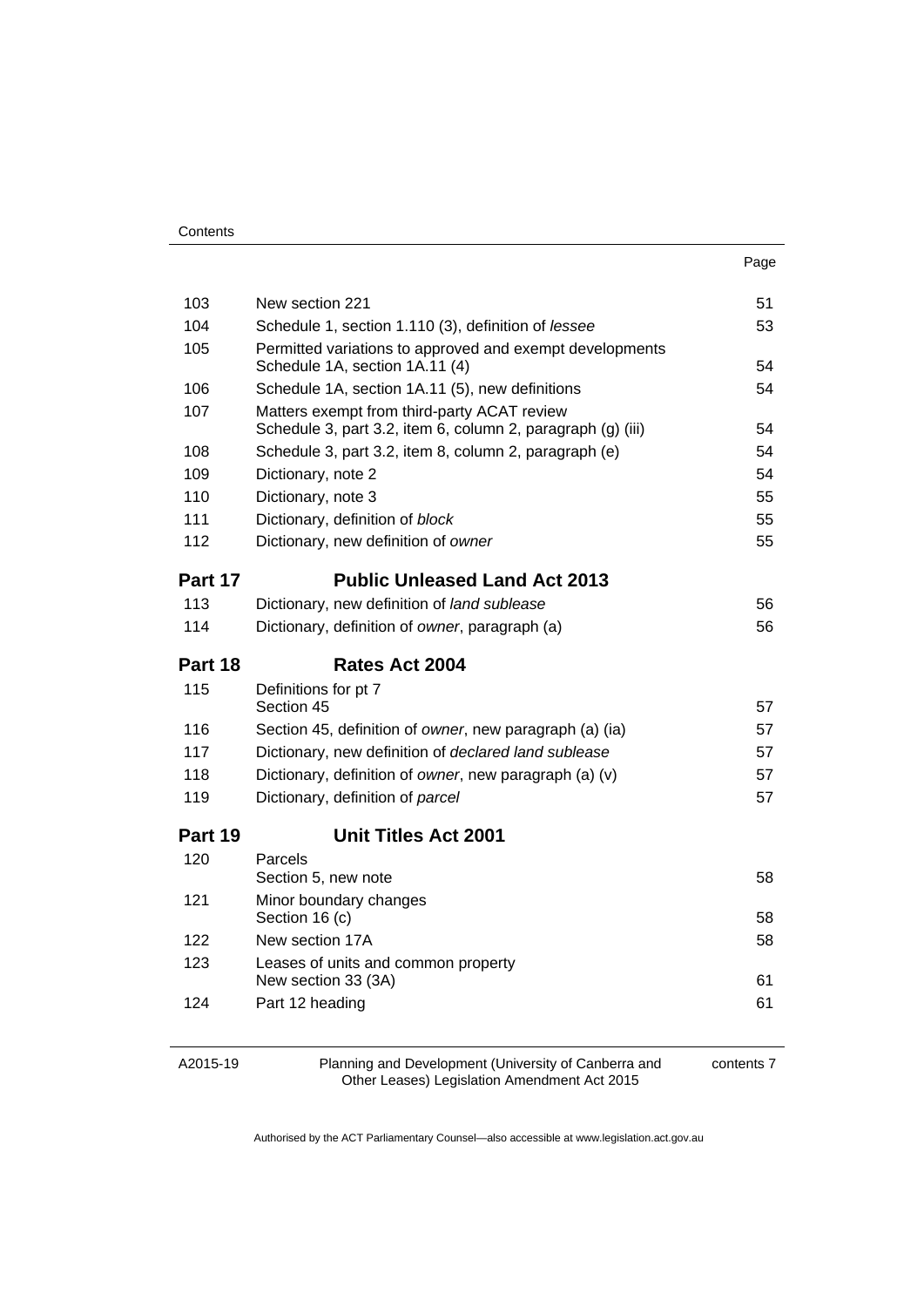| 125        | Development applications to vary lease under Planning and<br>Development Act                         |          |
|------------|------------------------------------------------------------------------------------------------------|----------|
|            | New section 166 (1) (d)                                                                              | 61       |
| 126        | Division 12.2 heading                                                                                | 62       |
| 127        | Section 167A                                                                                         | 64       |
| 128        | Effects of lease expiry<br>Section 168 (1) (c) and (2)                                               | 66       |
| 129        | New section 168 (2A) to (2C)                                                                         | 66       |
| 130        | Effect of termination of unit lease<br>Section 170 (2), note                                         | 67       |
| 131        | New unit lease-schedule of unit entitlement<br>Section 172 (2), note                                 | 67       |
| 132        | Dictionary, new definitions                                                                          | 67       |
| 133        | Dictionary, definition of interest                                                                   | 68       |
| 134        | Dictionary, definitions of lease and termination                                                     | 68       |
| Part 20    | <b>Unit Titles (Management) Act 2011</b>                                                             |          |
| 135        | Corporate register-information to be included<br>New section 114 (2) (c)                             | 70       |
| 136        | Corporate register-provision of information<br>Section 115 (1) (a)                                   | 70       |
| 137        | New section 115 (2A)                                                                                 | 70       |
| 138        | Dictionary, new definition of declared land sublease                                                 | 71       |
| Part 21    | <b>Unit Titles Regulation 2001</b>                                                                   |          |
| 139        | Unit title assessment report application-Act, s 22B (2)<br>New section 2B (a) (iii)                  | 72       |
| 140        | Unit title assessment report—contents—Act, s 22B (5) (a)<br>New section 2D (1) (ba)                  | 72       |
| 141        | Unit title assessment report—accompanying material—Act,<br>s 22B (5) (b)<br>New section 2E (1) (ka)  | 72       |
| 142        | Boundary diagrams<br>New section 6 (1) (aa)                                                          | 72       |
| 143        | Endorsement of units plans-Act, s 27 (2)<br>Section 9 (2)                                            | 73       |
| contents 8 | Planning and Development (University of Canberra and<br>Other Leases) Legislation Amendment Act 2015 | A2015-19 |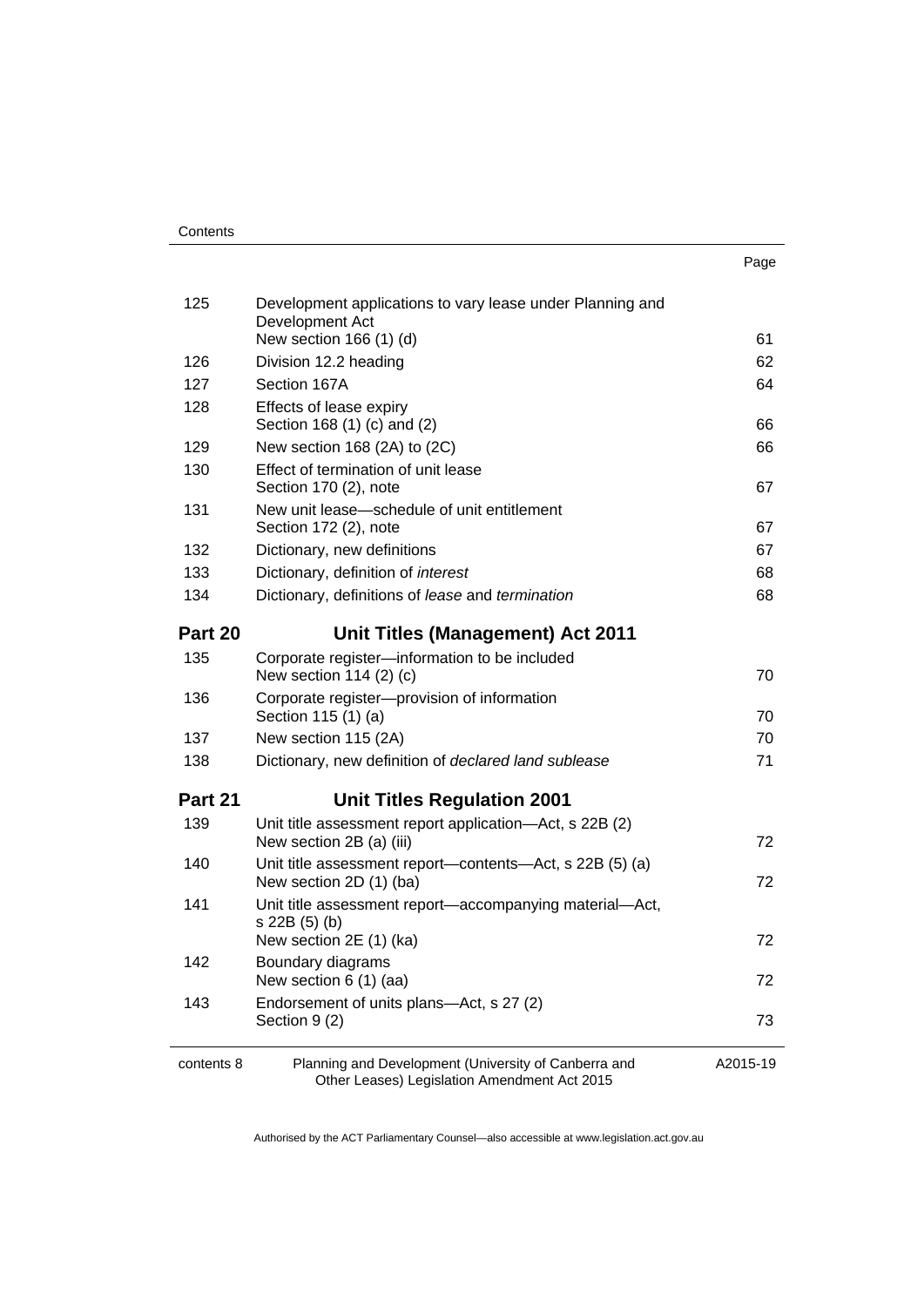| Contents |
|----------|
|----------|

| 144     | Dictionary, note 3                                                                                                         | 73 |
|---------|----------------------------------------------------------------------------------------------------------------------------|----|
| Part 22 | Utilities Act 2000                                                                                                         |    |
| 145     | Water supply and sewerage services-owner's liability for payment<br>Section 94 (6), definition of owner, new paragraph (e) | 74 |
| 146     | Dictionary, new definition of land sublease                                                                                | 74 |
| 147     | Dictionary, definition of owner                                                                                            | 74 |
| Part 23 | <b>Water and Sewerage Act 2000</b>                                                                                         |    |
| 148     | Dictionary, new definition of land sublease                                                                                | 75 |
| 149     | Dictionary, definition of owner                                                                                            | 75 |
| Part 24 | <b>Water and Sewerage Regulation 2001</b>                                                                                  |    |
| 150     | Dictionary, note 3                                                                                                         | 76 |
| 151     | Dictionary, new definition of parcel                                                                                       | 76 |
| Part 25 | <b>Water Resources Act 2007</b>                                                                                            |    |
| 152     | Dictionary, new definition of land sublease                                                                                | 77 |
| 153     | Dictionary, definition of owner                                                                                            | 77 |

A2015-19

Planning and Development (University of Canberra and Other Leases) Legislation Amendment Act 2015

contents 9

Page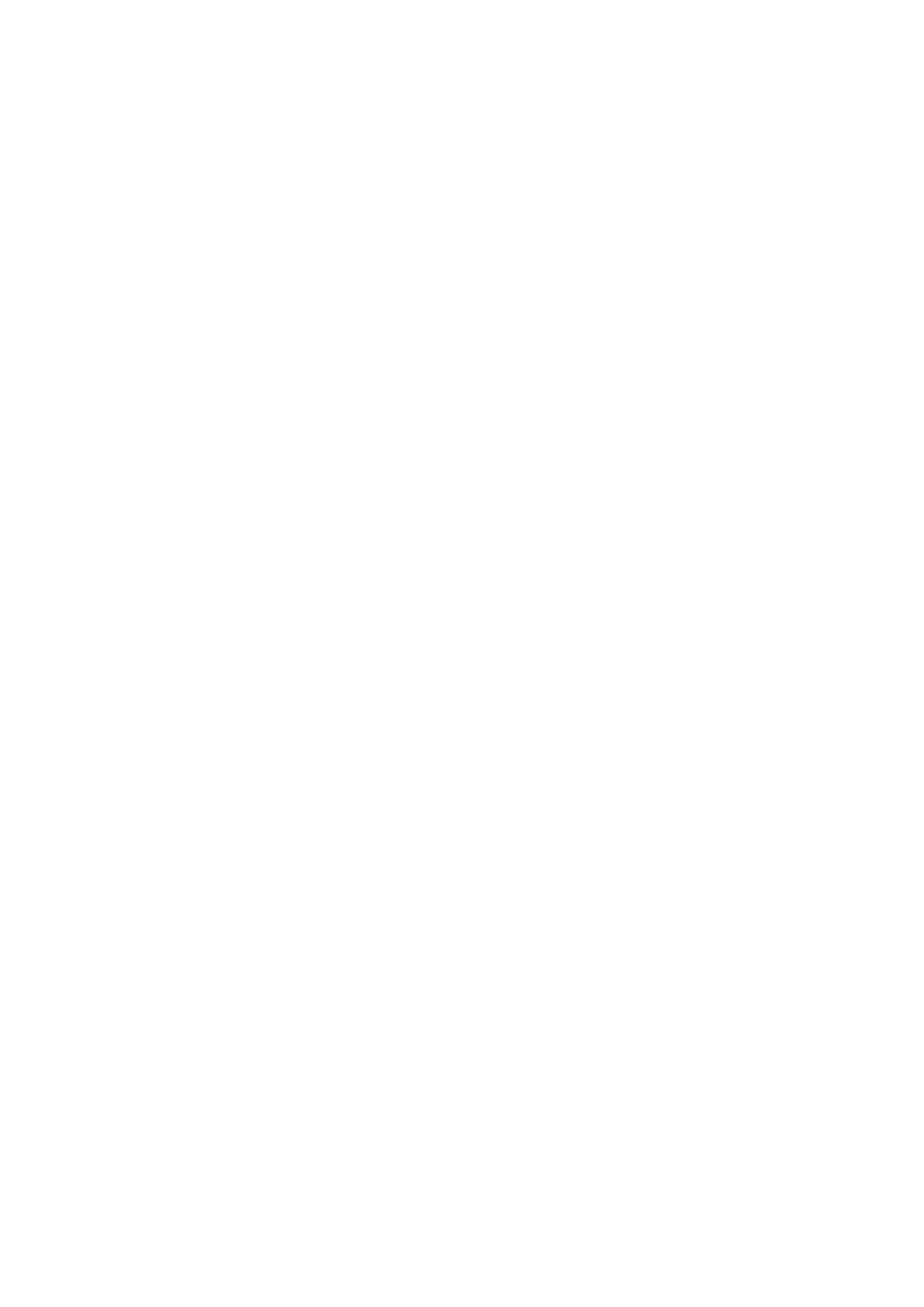

# **Planning and Development (University of Canberra and Other Leases) Legislation Amendment Act 2015**

**A2015-19** 

l

An Act to amend legislation about the subleasing of land under certain perpetual leases, and for other purposes

The Legislative Assembly for the Australian Capital Territory enacts as follows:

J2014-643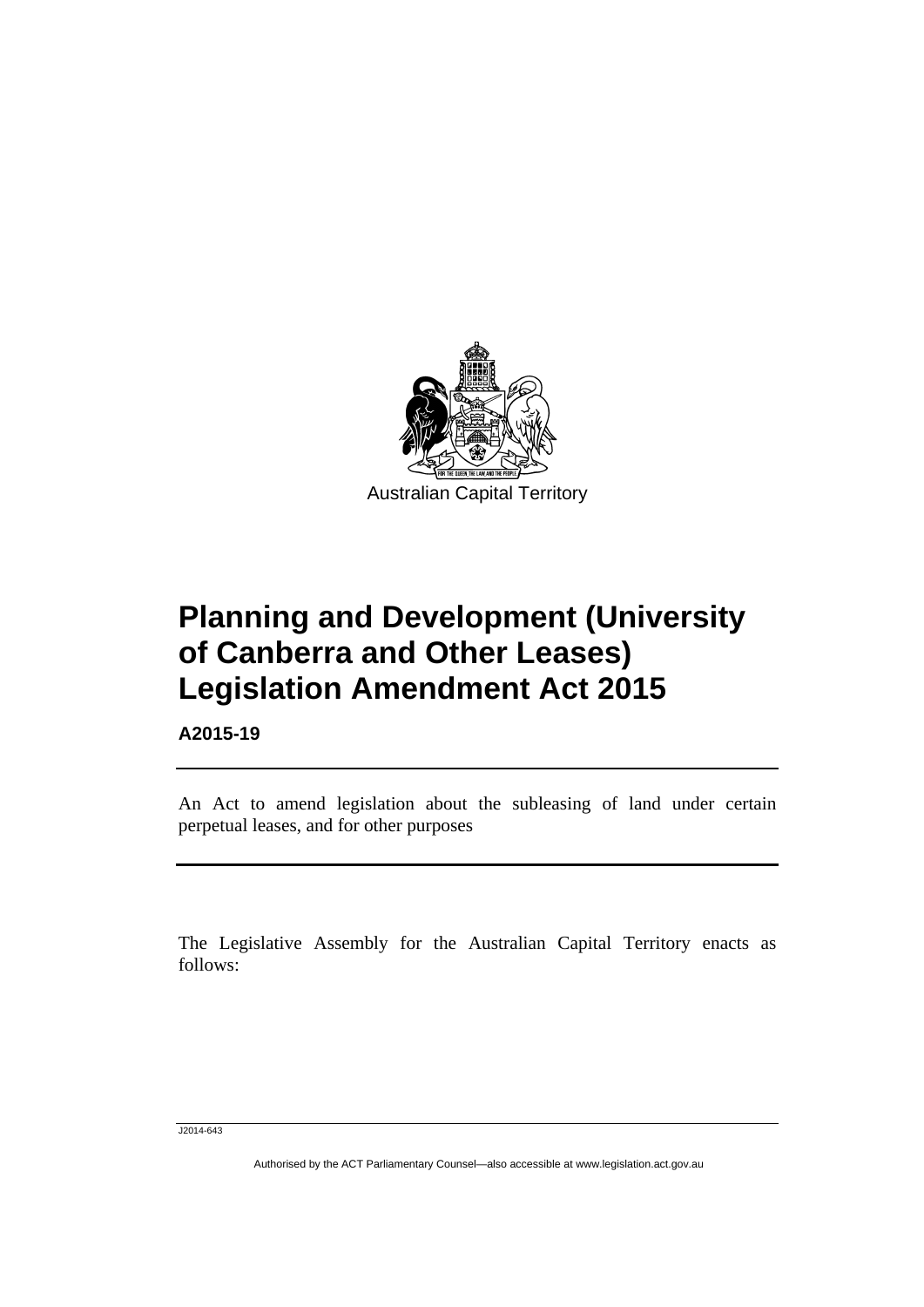#### Part 1 **Preliminary**

Section 1

## <span id="page-11-0"></span>**Part 1** Preliminary

#### <span id="page-11-1"></span>**1 Name of Act**

This Act is the *Planning and Development (University of Canberra and Other Leases) Legislation Amendment Act 2015*.

<span id="page-11-3"></span><span id="page-11-2"></span>

| $\overline{2}$ | <b>Commencement</b>                                                                                                                                                                            |  |
|----------------|------------------------------------------------------------------------------------------------------------------------------------------------------------------------------------------------|--|
|                | This Act commences on a day fixed by the Minister by written<br>notice.                                                                                                                        |  |
|                | Note 1<br>The naming and commencement provisions automatically commence on<br>the notification day (see Legislation Act, $s$ 75 (1)).                                                          |  |
|                | A single day or time may be fixed, or different days or times may be<br>Note 2<br>fixed, for the commencement of different provisions (see Legislation<br>Act, $s$ 77 (1)).                    |  |
|                | Note 3<br>If a provision has not commenced within 6 months beginning on the<br>notification day, it automatically commences on the first day after that<br>period (see Legislation Act, s 79). |  |
| $\overline{3}$ | <b>Legislation amended</b>                                                                                                                                                                     |  |
|                | This Act amends the following legislation:                                                                                                                                                     |  |
|                | <b>Building Act 2004</b><br>$\bullet$                                                                                                                                                          |  |
|                | <b>Building (General) Regulation 2008</b><br>$\bullet$                                                                                                                                         |  |
|                | <b>Common Boundaries Act 1981</b><br>$\bullet$                                                                                                                                                 |  |
|                | <b>Community Title Act 2001</b><br>$\bullet$                                                                                                                                                   |  |
|                | Duties Act 1999<br>$\bullet$                                                                                                                                                                   |  |
|                | <b>Environment Protection Act 1997</b>                                                                                                                                                         |  |
|                | <b>Environment Protection Regulation 2005</b>                                                                                                                                                  |  |
|                | <b>First Home Owner Grant Act 2000</b>                                                                                                                                                         |  |
|                | Land Tax Act 2004                                                                                                                                                                              |  |
|                | <b>Land Titles Act 1925</b>                                                                                                                                                                    |  |
|                | Land Titles (Unit Titles) Act 1970                                                                                                                                                             |  |
| page 2         | Planning and Development (University of Canberra and<br>A2015-19<br>Other Leases) Legislation Amendment Act 2015                                                                               |  |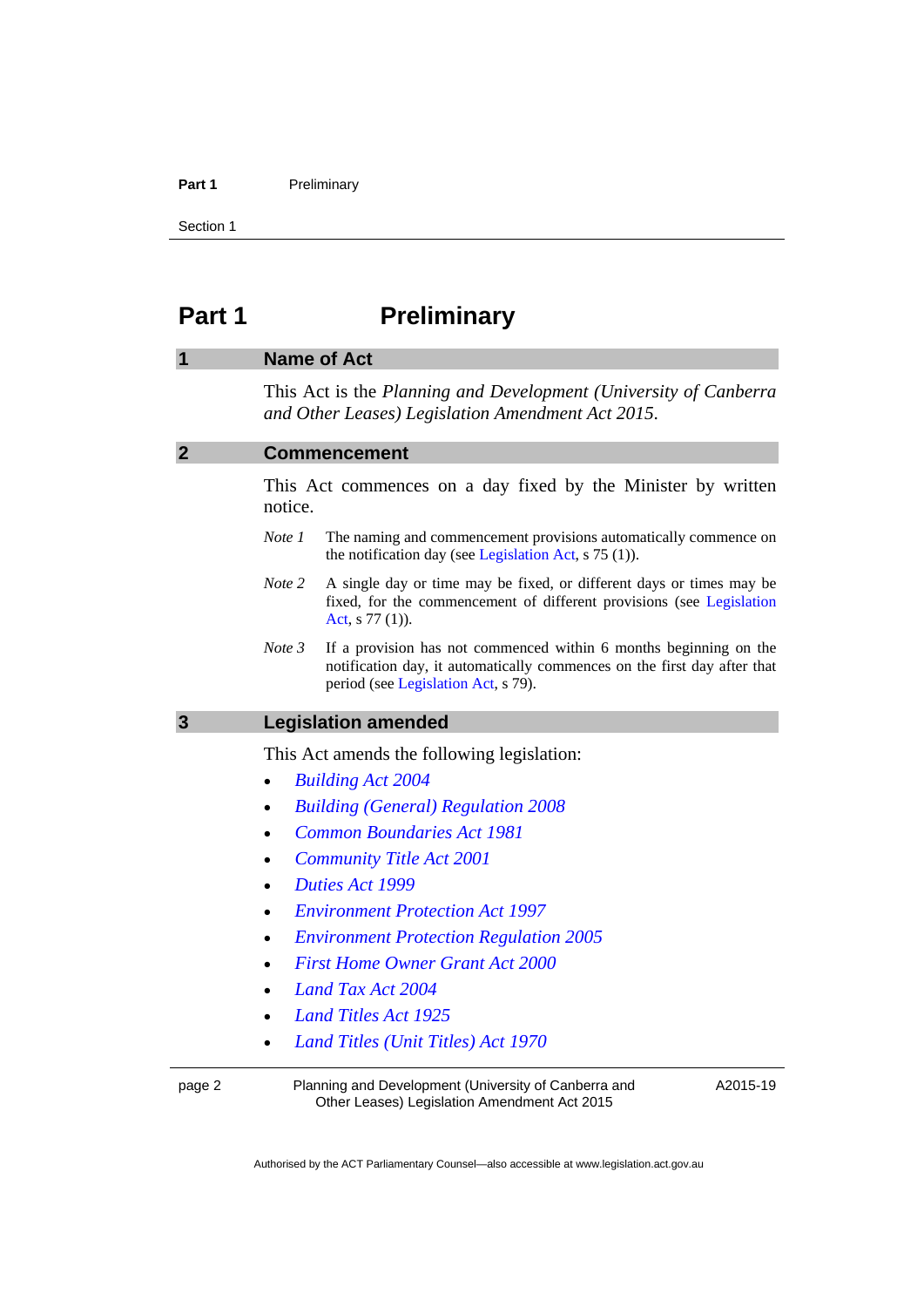- *[Leases \(Commercial and Retail\) Act 2001](http://www.legislation.act.gov.au/a/2001-18)*
- *[Legislation Act 2001](http://www.legislation.act.gov.au/a/2001-14)*
- *[Planning and Development Act 2007](http://www.legislation.act.gov.au/a/2007-24)*
- *[Planning and Development Regulation 2008](http://www.legislation.act.gov.au/sl/2008-2)*
- *[Public Unleased Land Act 2013](http://www.legislation.act.gov.au/a/2013-3)*
- *[Rates Act 2004](http://www.legislation.act.gov.au/a/2004-3)*
- *[Unit Titles Act 2001](http://www.legislation.act.gov.au/a/2001-16)*
- *[Unit Titles \(Management\) Act 2011](http://www.legislation.act.gov.au/a/2011-41)*
- *[Unit Titles Regulation 2001](http://www.legislation.act.gov.au/sl/2001-15)*
- *[Utilities Act 2000](http://www.legislation.act.gov.au/a/2000-65)*
- *[Water and Sewerage Act 2000](http://www.legislation.act.gov.au/a/2000-68)*
- *[Water and Sewerage Regulation 2001](http://www.legislation.act.gov.au/sl/2001-2)*
- *[Water Resources Act 2007](http://www.legislation.act.gov.au/a/2007-19)*.

A2015-19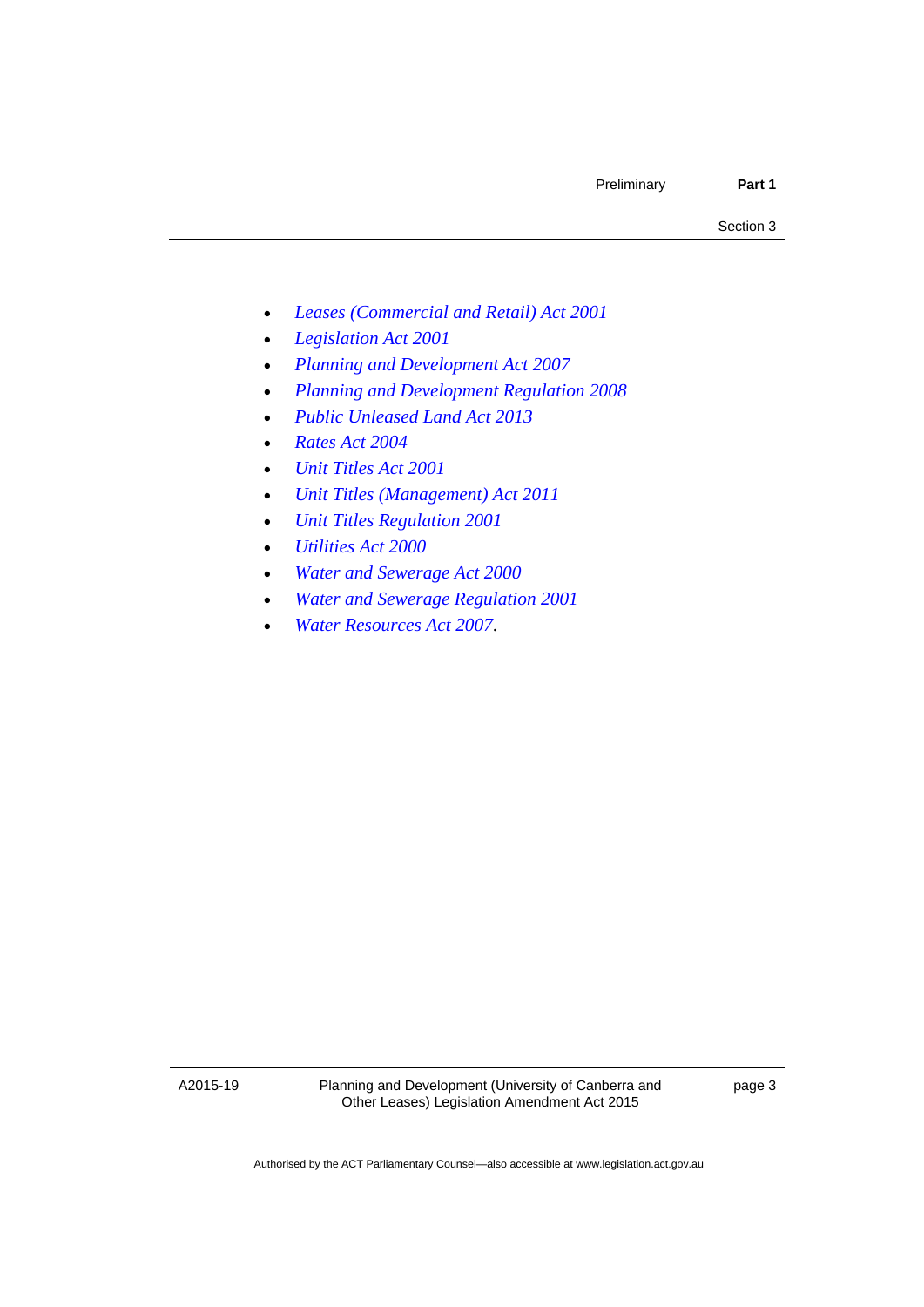#### Part 2 **Building Act 2004**

Section 4

### <span id="page-13-0"></span>**Part 2 Building Act 2004**

<span id="page-13-2"></span><span id="page-13-1"></span>

| $\overline{4}$ | Dictionary, new definition of land sublease                                     |
|----------------|---------------------------------------------------------------------------------|
|                | insert                                                                          |
|                | <b>land sublease</b> —see the Planning and Development Act 2007,<br>dictionary. |
| 5              | Dictionary, definition of owner, new paragraph (h)                              |
|                | insert                                                                          |
|                | if the land is under a land sublease—the sublessee.<br>(h)                      |
| 6              | Dictionary, new definition of parcel                                            |
|                | insert                                                                          |

<span id="page-13-3"></span>*parcel*, of land, includes land under a land sublease.

page 4 Planning and Development (University of Canberra and Other Leases) Legislation Amendment Act 2015

A2015-19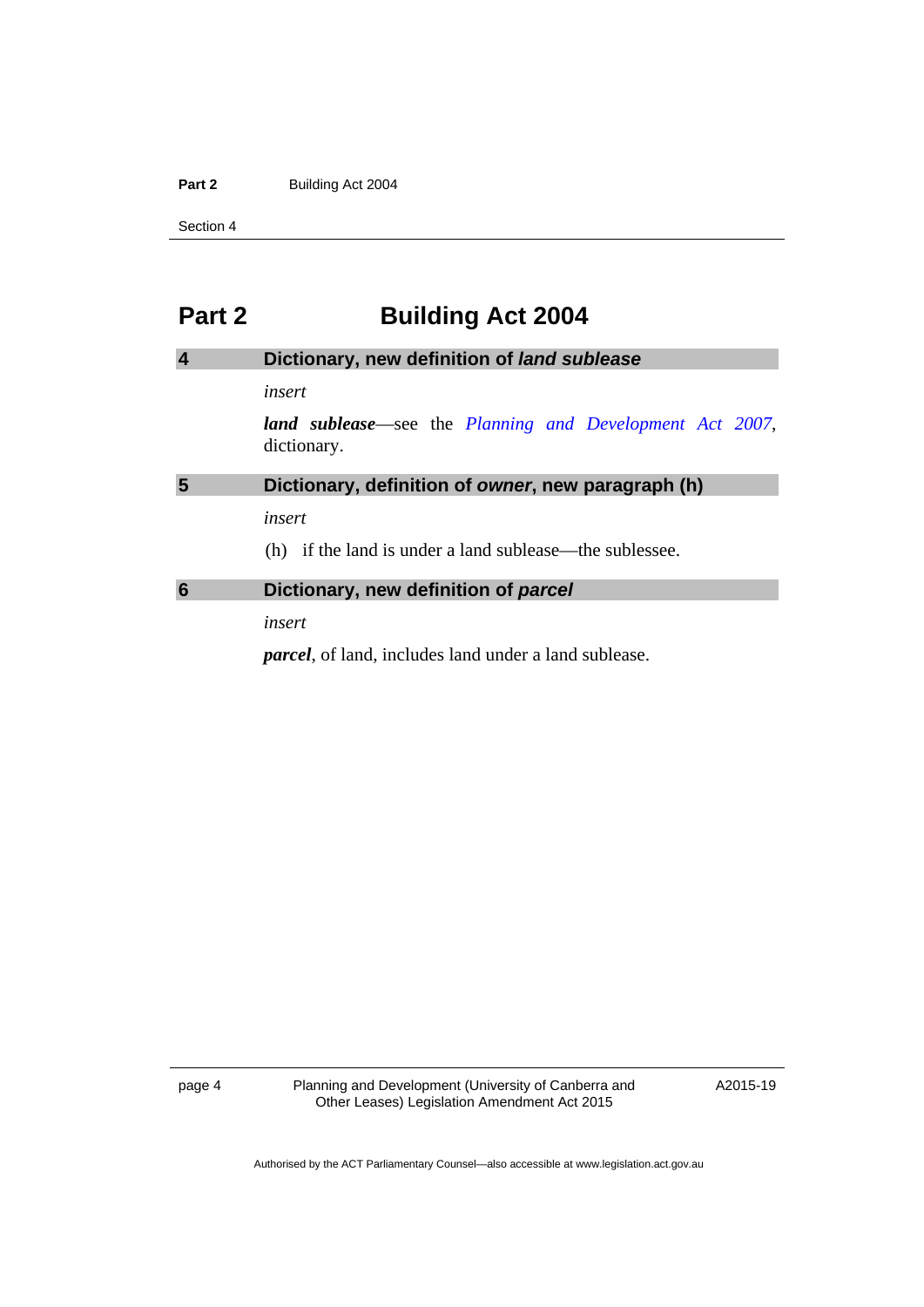### <span id="page-14-0"></span>**Part 3 Building (General) Regulation 2008**

#### <span id="page-14-1"></span>**7 General requirements for plans—Act, s 27 (1) (a) Section 16 (2) (g)**

#### *substitute*

- (g) for the parcel of land where the work is to be done—include a site plan on a scale of not less than 1:200 showing—
	- (i) the block and section number of the land (or for land under a land sublease, the sublease plan number); and
	- (ii) the boundaries and dimensions of the land; and

#### <span id="page-14-2"></span>**8 Dictionary, note 3**

*insert* 

- land sublease
- parcel (of land)

A2015-19

Planning and Development (University of Canberra and Other Leases) Legislation Amendment Act 2015

page 5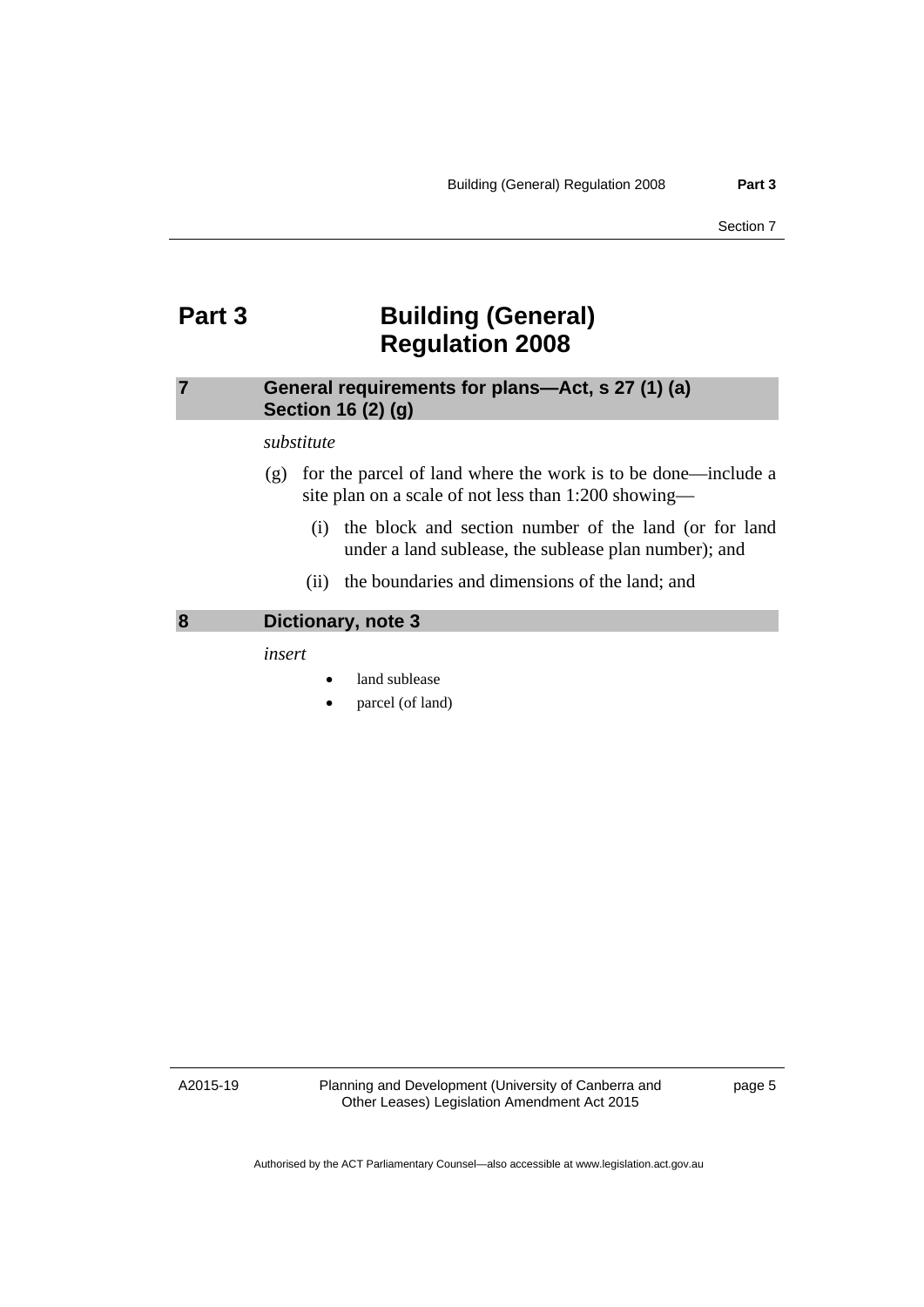#### **Part 4 Common Boundaries Act 1981**

Section 9

### <span id="page-15-0"></span>**Part 4 Common Boundaries Act 1981**

#### <span id="page-15-1"></span>**9 When land is a** *parcel of land*  **New section 2A (aa)**

*insert* 

(aa) the land is held by a person under a land sublease; or

<span id="page-15-2"></span>**10 Dictionary, new definition of** *land sublease*

*insert* 

*land sublease*—see the *[Planning and Development Act 2007](http://www.legislation.act.gov.au/a/2007-24)*, dictionary.

#### <span id="page-15-3"></span>**11 Dictionary, definition of** *parcel of land*

*substitute* 

#### *parcel of land*—

- (a) for this Act generally—includes land held under a land sublease; and
- (b) for division 2.1 (Fences requested by occupiers)—see section 2A and section 2B.

A2015-19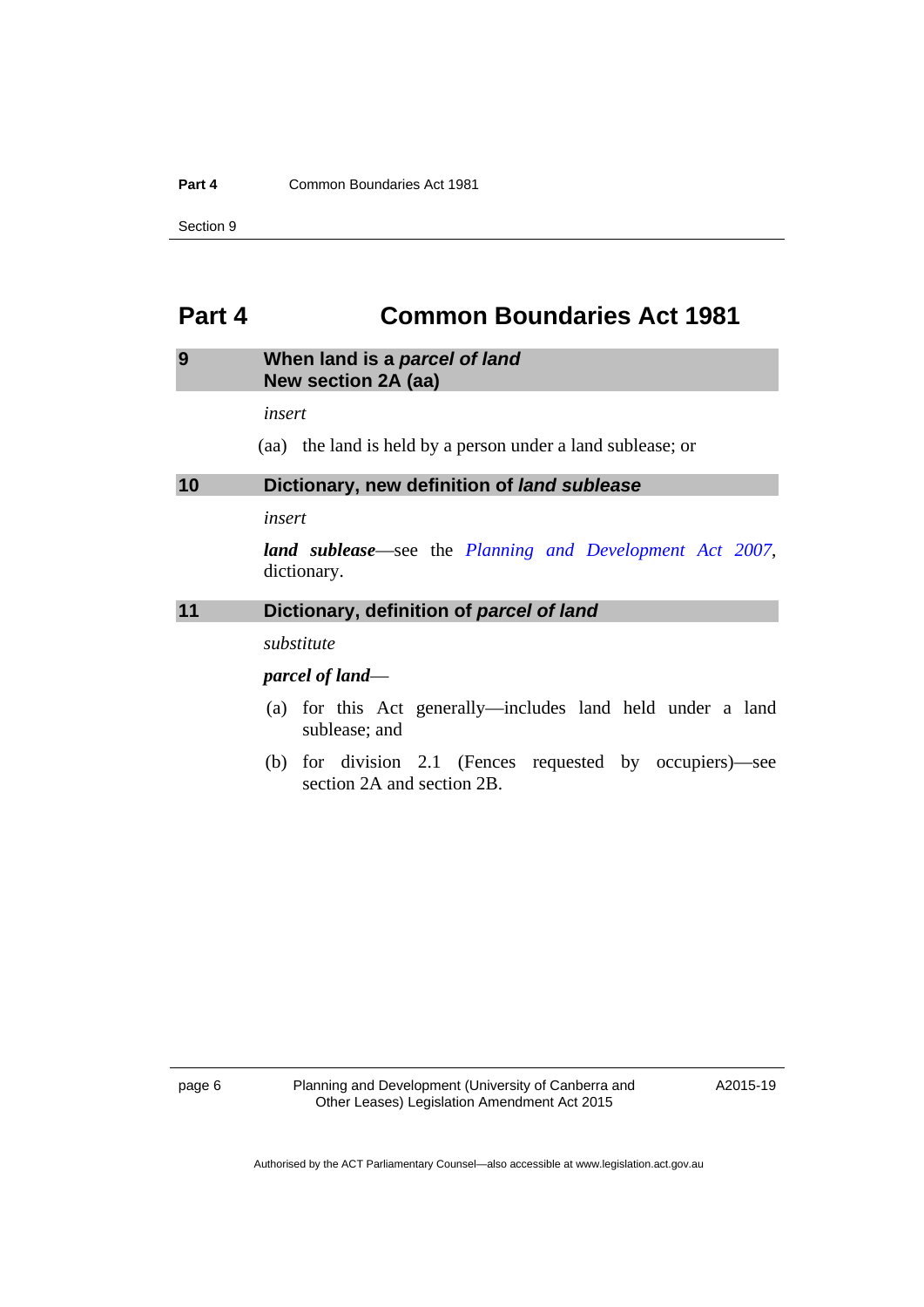### <span id="page-16-0"></span>**Part 5 Community Title Act 2001**

#### <span id="page-16-1"></span>**12 Community title scheme proposal—application for approval New section 8 (2) (c)**

*insert* 

- (c) if the application relates to land under a declared land sublease and—
	- (i) the developer is not the sublessee—the sublessee; and
	- (ii) the developer is not the Crown lessee—the Crown lessee.

#### <span id="page-16-2"></span>**13 Amendment by the Supreme Court Section 27 (1), definition of** *interested person***, new paragraph (ca)**

#### *insert*

 (ca) for scheme land under a declared land sublease—the Crown lessee;

### <span id="page-16-3"></span>**14 Injunction Section 28 (2), definition of** *interested person***, new paragraph (ba)**

#### *insert*

 (ba) for scheme land under a declared land sublease—the Crown lessee;

#### <span id="page-16-4"></span>**15 Dictionary, new definitions**

#### *insert*

*Crown lease*—see the *[Land Titles Act 1925](http://www.legislation.act.gov.au/a/1925-1)*, dictionary.

A2015-19

Planning and Development (University of Canberra and Other Leases) Legislation Amendment Act 2015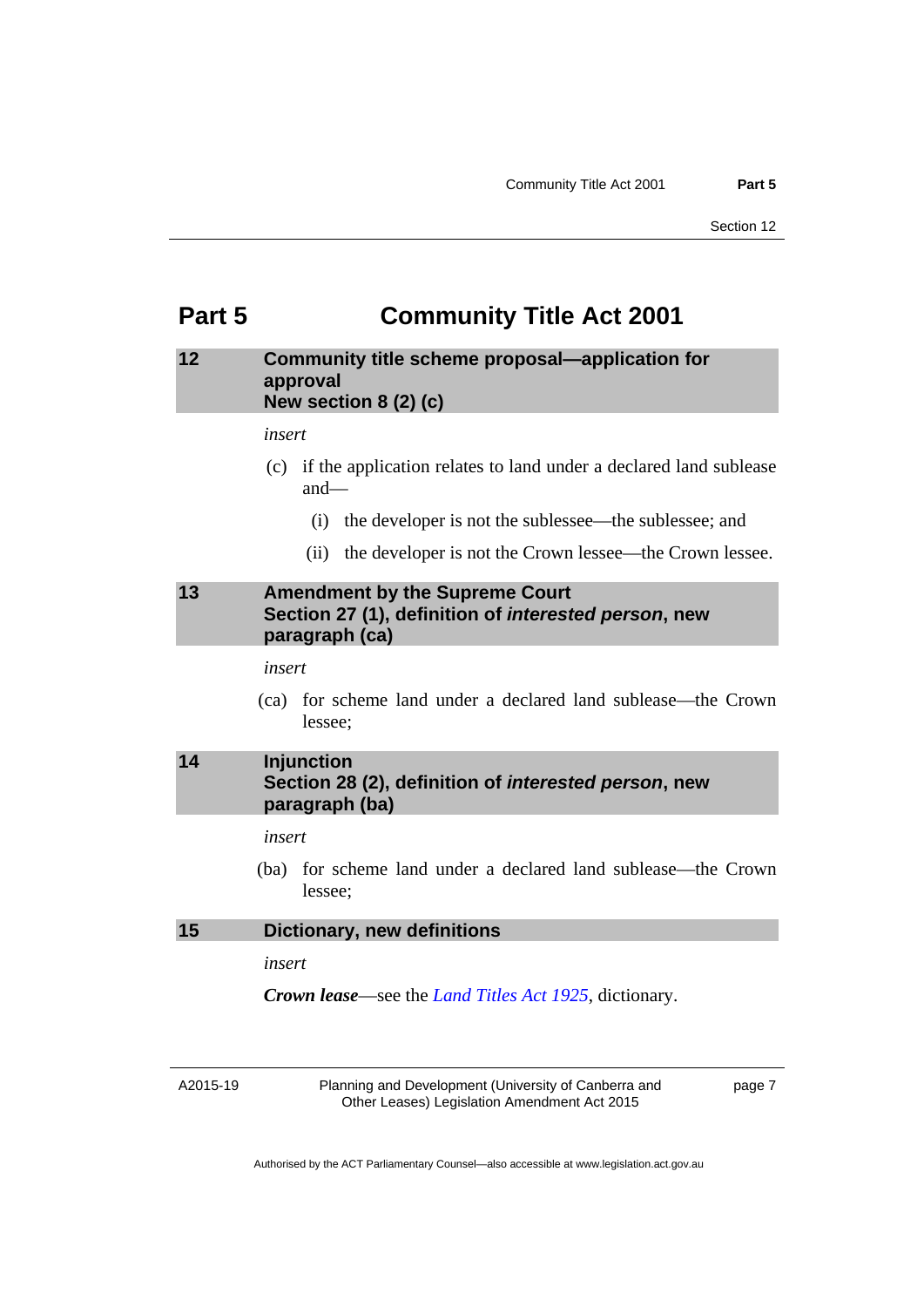#### **Part 5 Community Title Act 2001**

Section 16

*Crown lessee*, in relation to a declared land sublease, means the lessee under the Crown lease under which the sublease is granted.

*declared land sublease*—see the *[Planning and Development](http://www.legislation.act.gov.au/a/2007-24)  [Act 2007](http://www.legislation.act.gov.au/a/2007-24)*, section 312C.

*land sublease*—see the *[Planning and Development Act 2007](http://www.legislation.act.gov.au/a/2007-24)*, dictionary.

#### <span id="page-17-0"></span>**16 Dictionary, definition of** *lot*

*substitute* 

*lot*—

- (a) means a parcel of land for which a certificate of title has been issued under the *[Land Titles Act 1925](http://www.legislation.act.gov.au/a/1925-1)*; but
- (b) does not include a land sublease other than a declared land sublease.

page 8 Planning and Development (University of Canberra and Other Leases) Legislation Amendment Act 2015

A2015-19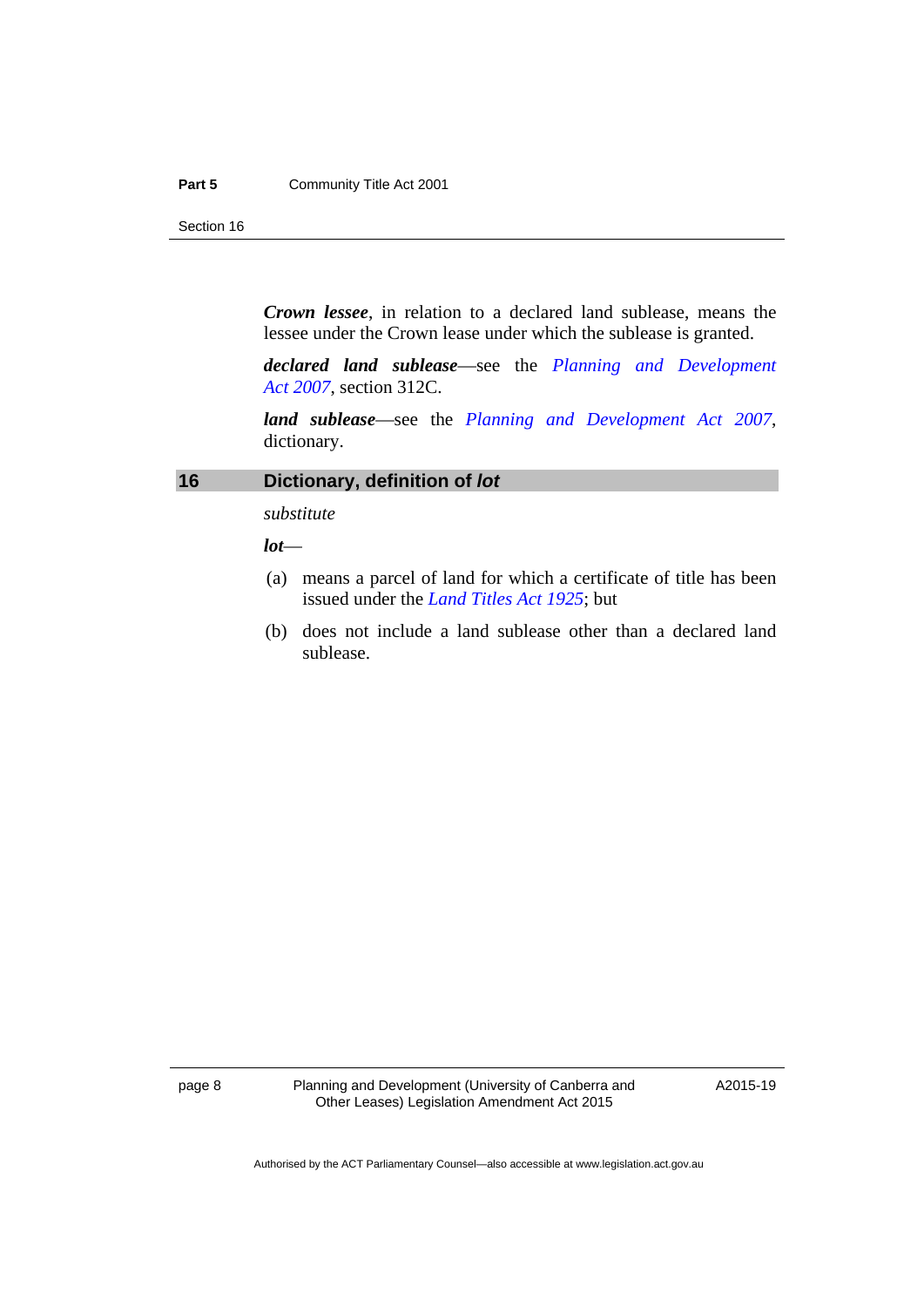### <span id="page-18-0"></span>**Part 6 Duties Act 1999**

#### <span id="page-18-1"></span>**17 Imposition of duty on certain transactions concerning dutiable property New section 7 (1) (b) (iiia)**

*insert* 

(iiia) a grant of a declared land sublease;

<span id="page-18-2"></span>

| 18 | Section 7 (3), definition of grant |  |  |
|----|------------------------------------|--|--|
|----|------------------------------------|--|--|

*substitute* 

#### *grant*—

- (a) of a Crown lease over land, includes the grant of a new lease following the surrender or determination of the Crown lease over land that includes part or all of the land over which the new lease is granted; and
- (b) of a declared land sublease, includes the grant of a new land sublease following the surrender or determination of the sublease over land that includes part or all of the land over which the new sublease is granted.

#### <span id="page-18-3"></span>**19 Imposition of duty on dutiable transactions that are not transfers Table 8, item 3, columns 2 and 5**

*after* 

lease

*insert* 

(or declared land sublease)

A2015-19

Planning and Development (University of Canberra and Other Leases) Legislation Amendment Act 2015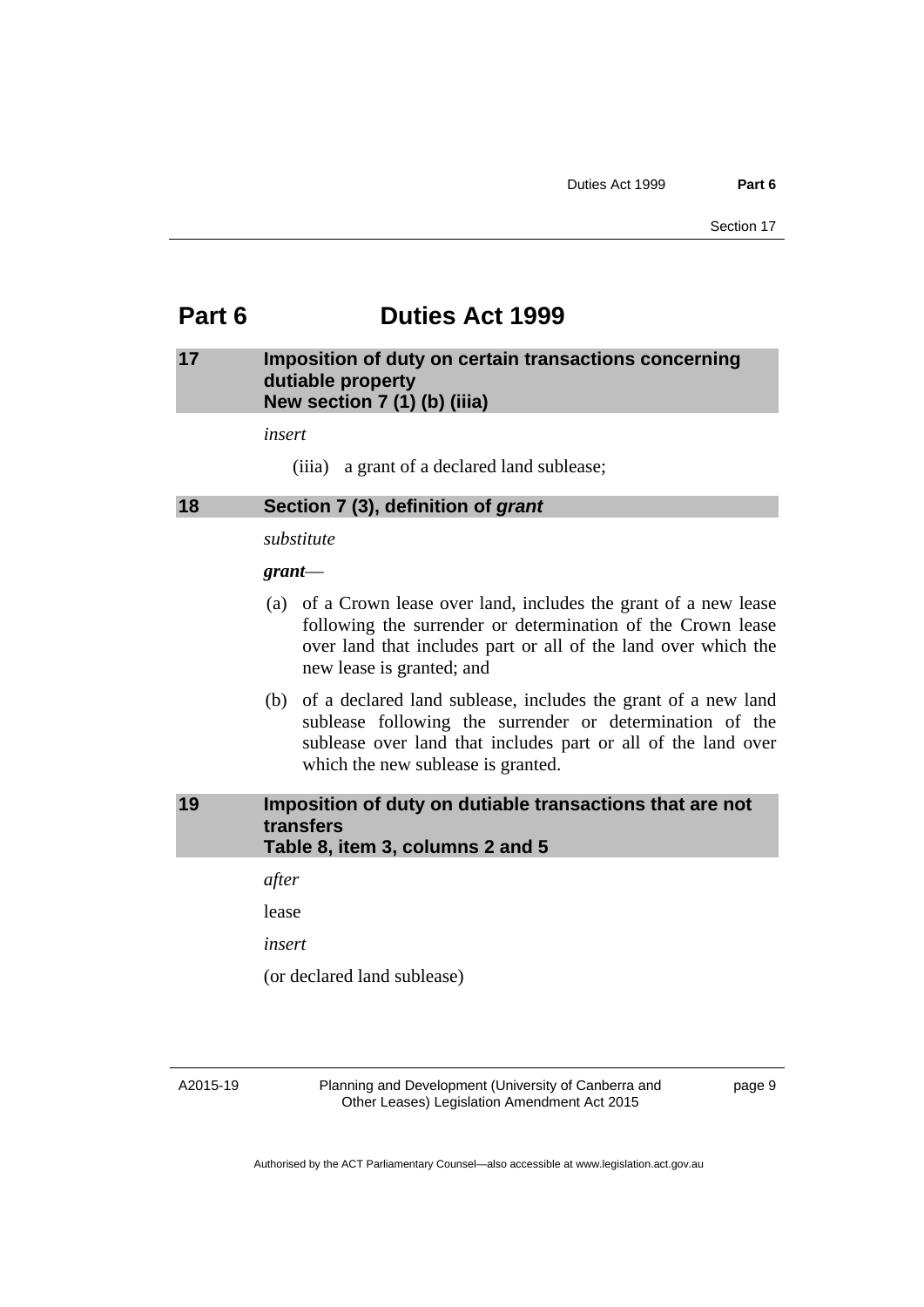#### Part 6 **Duties Act 1999**

Section 20

<span id="page-19-0"></span>

| × |  |
|---|--|
|   |  |

#### **20 Table 8, item 3, column 4**

*after* 

lessee

*insert* 

(or for a declared land sublease, the sublessee)

<span id="page-19-1"></span>

| 21 | Dutiable property       |
|----|-------------------------|
|    | New section 10 (1) (ba) |

*insert* 

(ba) a declared land sublease;

<span id="page-19-2"></span>**22 Section 10 (1) (g)** 

*after* 

Crown lease

*insert* 

or declared land sublease

#### <span id="page-19-3"></span>**23 What is the consideration for the transfer of dutiable property? Section 21 (3)**

*substitute* 

 (3) If a Crown lease, or declared land sublease, is granted subject to a requirement that the lessee, or sublessee, carry out, or cause to be carried out, works on land other than the land the subject of the lease, or sublease, the cost of carrying out the works is taken to form part of the consideration for the lease or sublease.

A2015-19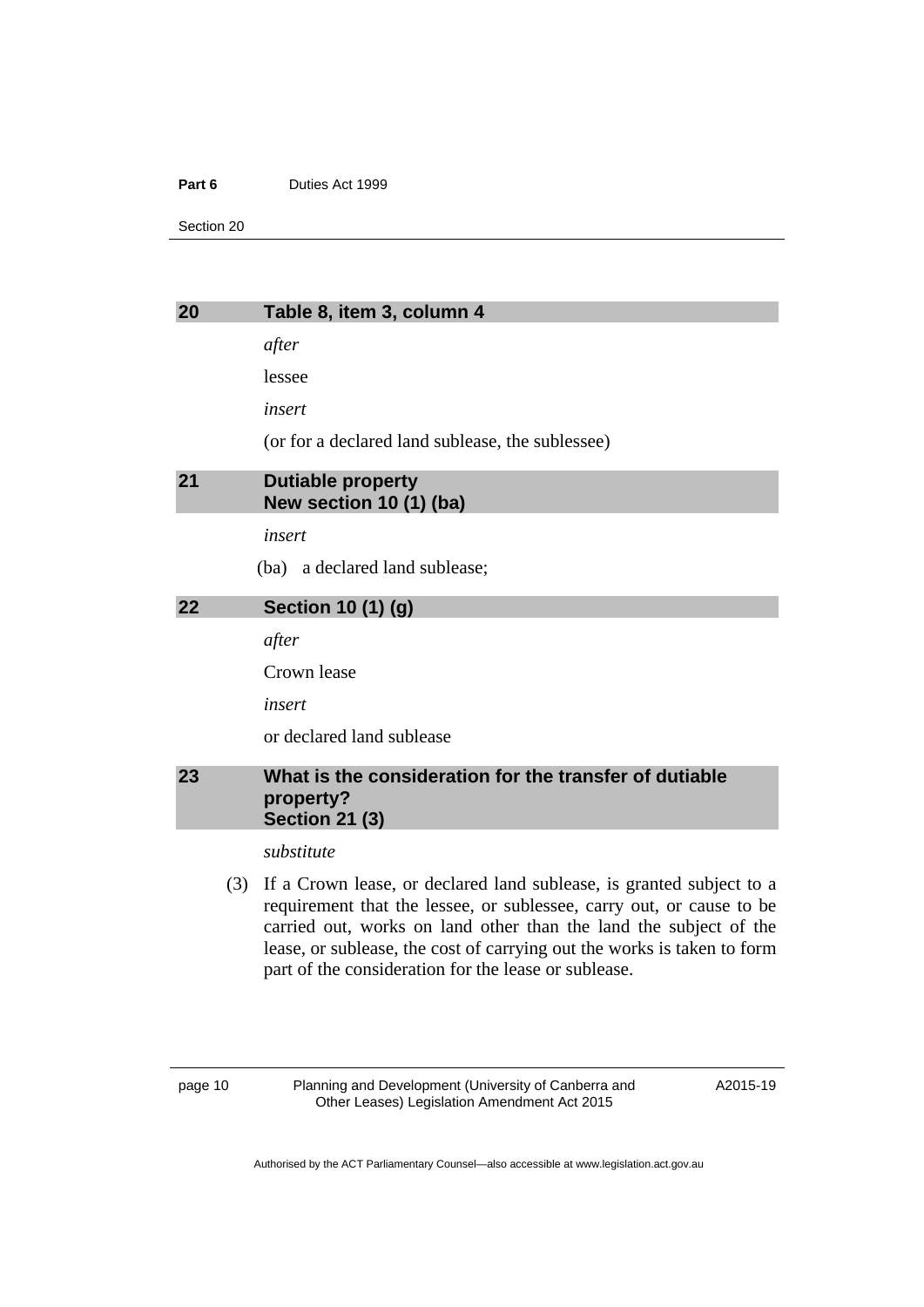#### <span id="page-20-0"></span>**24 Refund if Crown lease surrendered New section 52 (6)**

*insert* 

- (6) This section applies to a declared land sublease as if—
	- (a) it were a Crown lease; and
	- (b) any amount paid to the sublessee by the sublessor under the terms of the sublease because of the surrender or termination of the sublease were an amount refunded under the *[Planning and](http://www.legislation.act.gov.au/a/2007-24)  [Development Act 2007](http://www.legislation.act.gov.au/a/2007-24)*, section 300.

#### <span id="page-20-1"></span>**25 Surrender and regrant of Crown lease New section 68 (4)**

*insert* 

 (4) This section applies to a declared land sublease as if it were a Crown lease.

#### <span id="page-20-2"></span>**26 Regrant of lease with additional land New section 68A (2)**

*insert* 

 (2) This section applies to a declared land sublease as if it were a Crown lease.

<span id="page-20-3"></span>**27 Dictionary, definition of** *Crown lease* **and note** 

*substitute* 

*Crown lease*—see the *[Land Titles Act 1925](http://www.legislation.act.gov.au/a/1925-1)*, dictionary.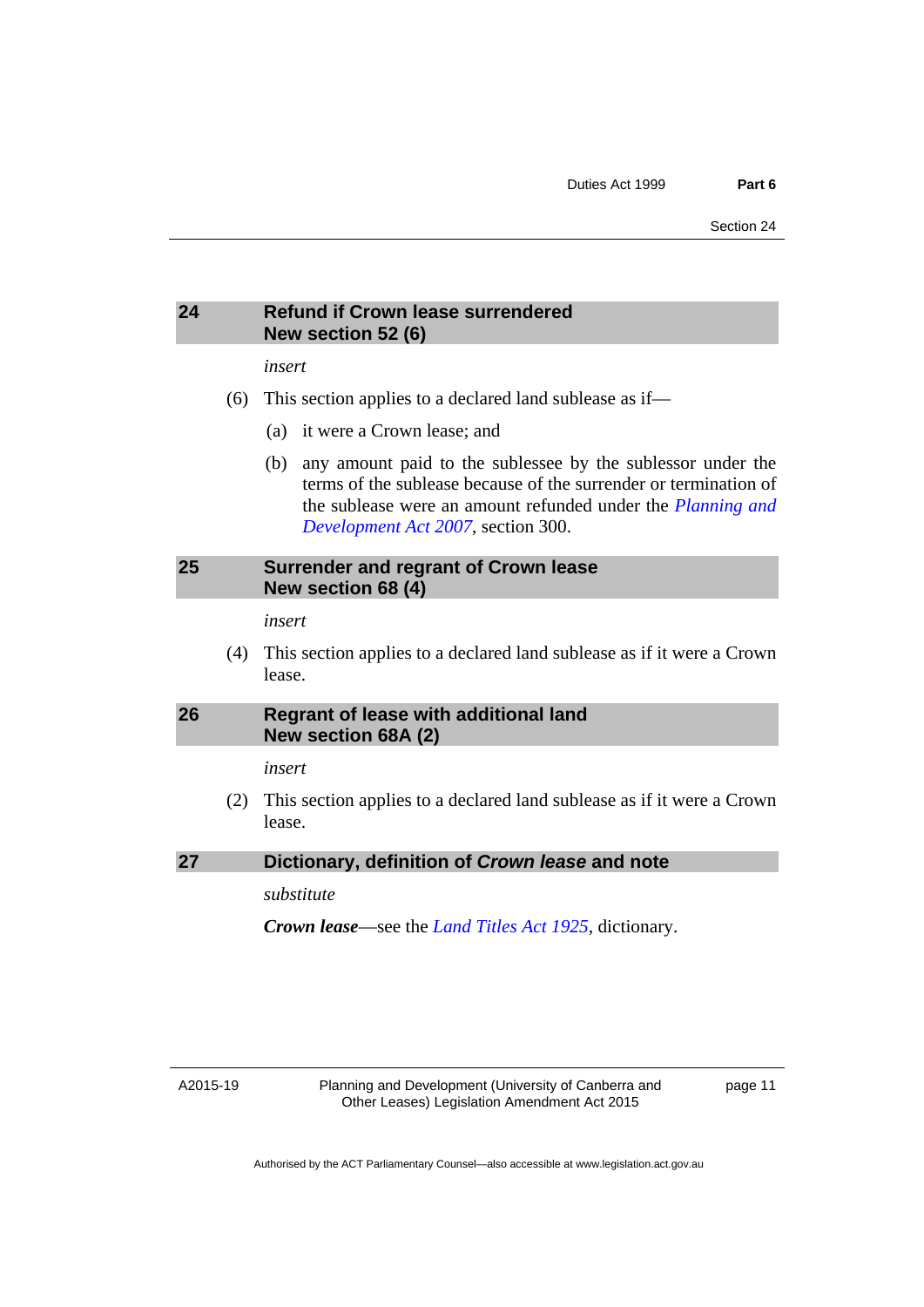#### Part 6 **Duties Act 1999**

Section 28

<span id="page-21-0"></span>

| × |  |
|---|--|
|   |  |

#### **28 Dictionary, new definition of** *declared land sublease*

*insert* 

*declared land sublease*—see the *[Planning and Development](http://www.legislation.act.gov.au/a/2007-24)  [Act 2007](http://www.legislation.act.gov.au/a/2007-24)*, section 312C.

page 12 Planning and Development (University of Canberra and Other Leases) Legislation Amendment Act 2015

A2015-19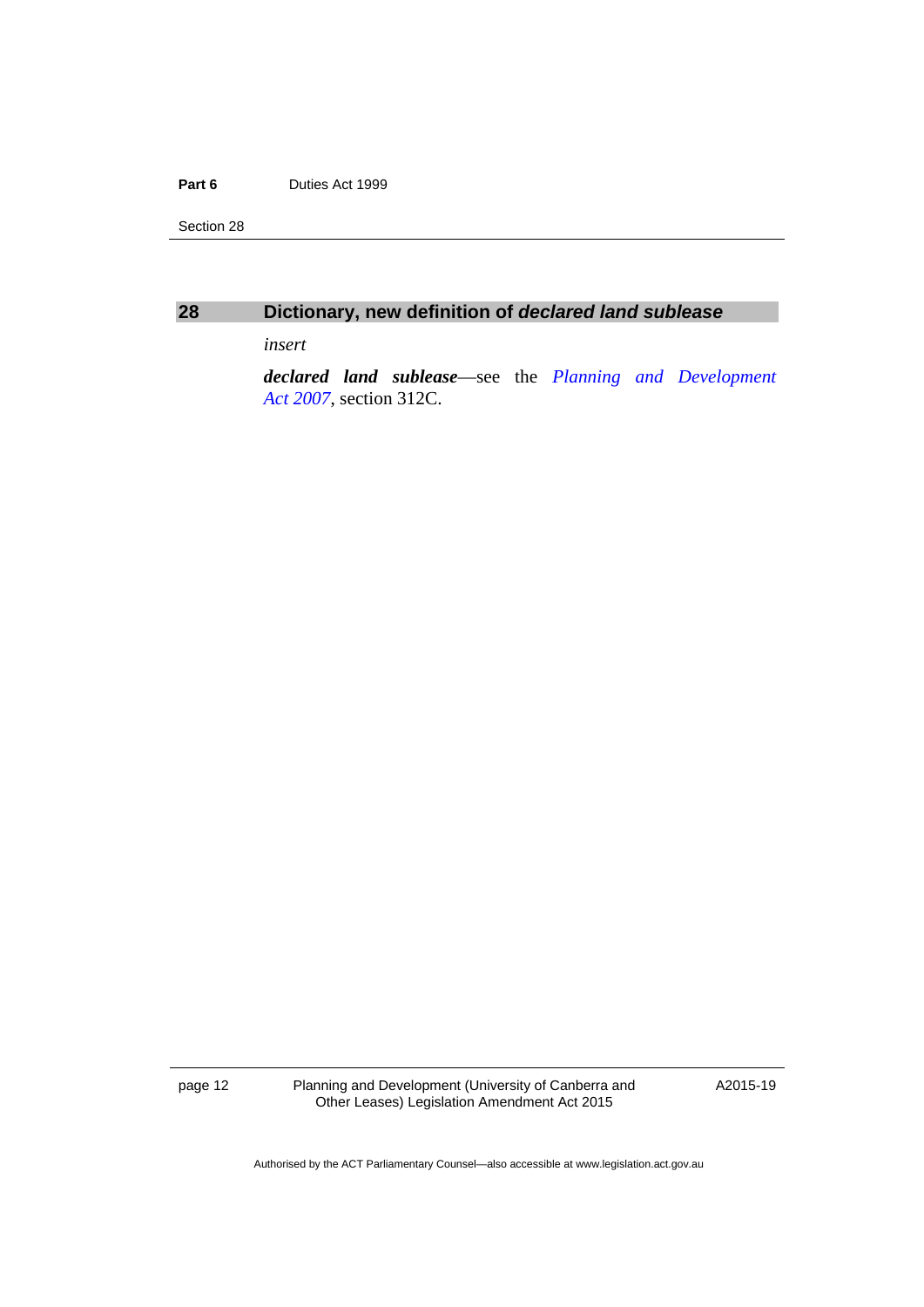### <span id="page-22-0"></span>**Part 7 Environment Protection Act 1997**

#### <span id="page-22-1"></span>**29 Duty to notify existence of contaminated land Section 23A (1)**

*omit everything before paragraph (a), substitute* 

 (1) A relevant person in relation to land must notify the authority, in writing, as soon as practicable after becoming aware that the land is contaminated in such a way as to present, or to be likely to present—

<span id="page-22-3"></span><span id="page-22-2"></span>

| 30 |     | Section 23A (2)                                         |
|----|-----|---------------------------------------------------------|
|    |     | before                                                  |
|    |     | person                                                  |
|    |     | insert                                                  |
|    |     | relevant                                                |
| 31 |     | New section 23A (3)                                     |
|    |     | insert                                                  |
|    | (3) | In this section:                                        |
|    |     | <i>relevant person</i> , in relation to land, means—    |
|    |     | the occupier of the land; or<br>(a)                     |
|    |     | if the occupier is not the lessee—the lessee; or<br>(b) |

 (c) if the land is land under a land sublease and the occupier is not the sublessee—the sublessee.

A2015-19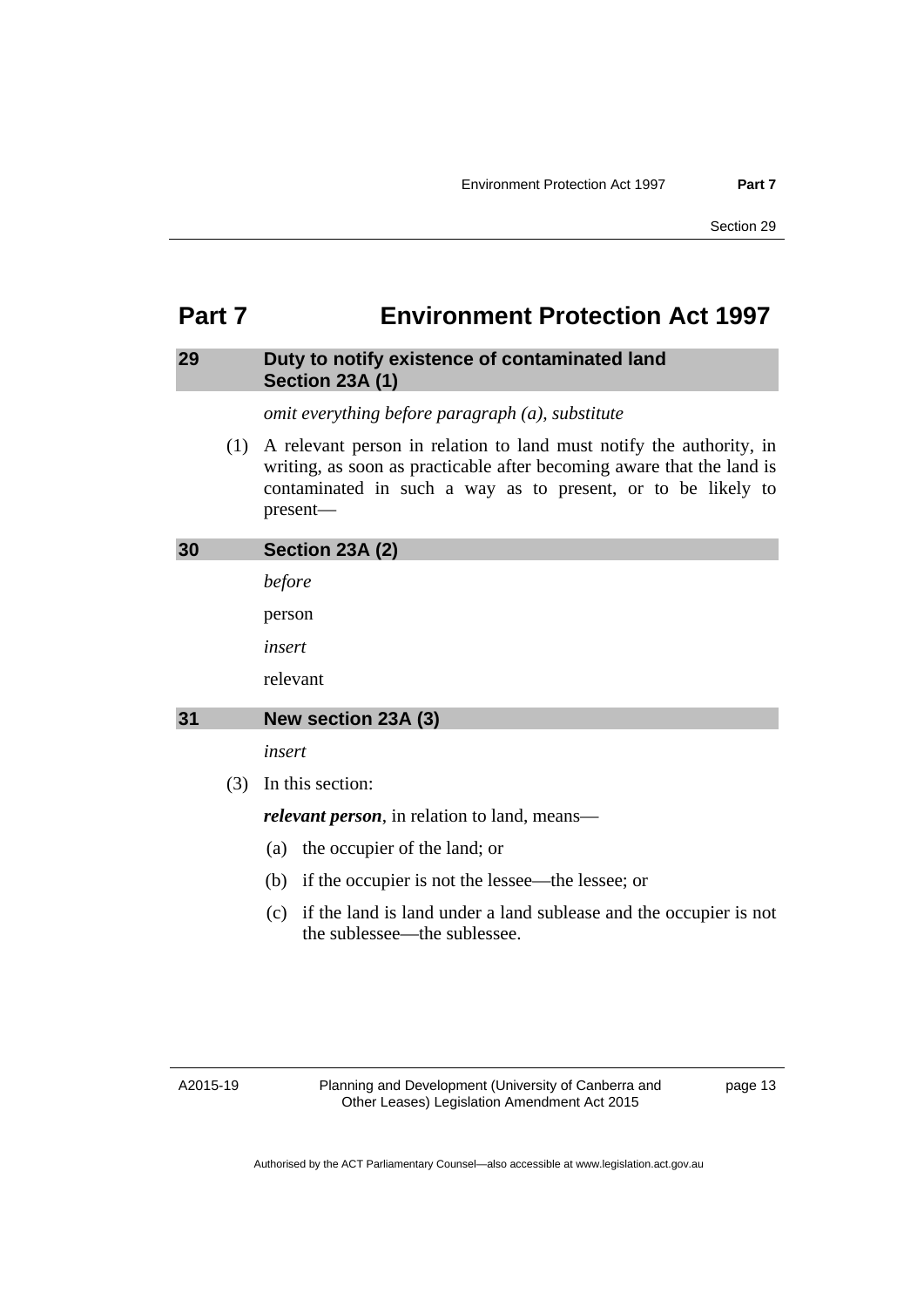#### <span id="page-23-0"></span>**32 Application Section 47 (3)**

*omit* 

parcel of land

*substitute* 

land (or for land under a land sublease, the sublessee)

<span id="page-23-1"></span>**33 Section 47 (3) (a)** 

#### *substitute*

- (a) if the land is leased—
	- (i) the lessee; or
	- (ii) for land under a land sublease—the sublessee and sublessor; or
	- *Note* A sublessor, under a land sublease, is the lessee under the Crown lease under which the sublease is granted.

#### <span id="page-23-2"></span>**34 Order to remediate land Section 91D (3) (a)**

#### *omit*

an occupier is not the lessee of that land, serve notice on the lessee;

#### *substitute*

an occupier is not—

- (i) the lessee of the land—serve notice on the lessee; or
- (ii) for land under a land sublease, the sublessee—serve notice on the sublessee;

page 14 Planning and Development (University of Canberra and Other Leases) Legislation Amendment Act 2015

A2015-19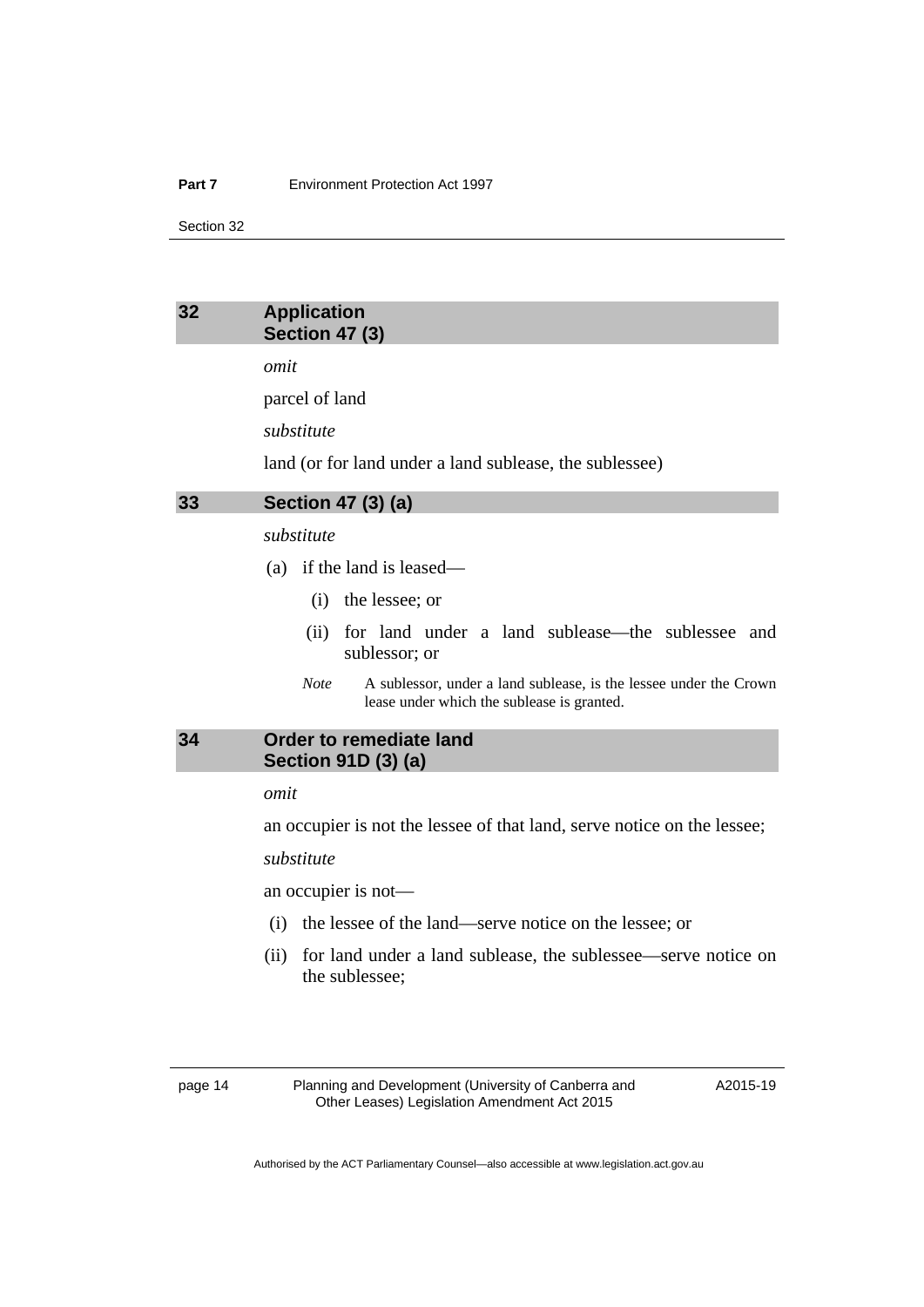<span id="page-24-1"></span><span id="page-24-0"></span>

| 35 | Section 91D (8)                                                                                        |
|----|--------------------------------------------------------------------------------------------------------|
|    | after                                                                                                  |
|    | lessee                                                                                                 |
|    | insert                                                                                                 |
|    | (or for land under a land sublease, the sublessee)                                                     |
| 36 | Notification of certain people about orders for<br>assessment or remediation<br><b>Section 91E (1)</b> |
|    | omit                                                                                                   |

occupier and, if the occupier is not the lessee, the lessee, of

*substitute* 

relevant person in relation to

#### <span id="page-24-2"></span>**37 New section 91E (3)**

#### *insert*

(3) In this section:

*relevant person*, in relation to land, means—

- (a) the occupier of the land; and
- (b) if the occupier is not the lessee—the lessee; and
- (c) if the land is land under a land sublease and the occupier is not the sublessee—the sublessee.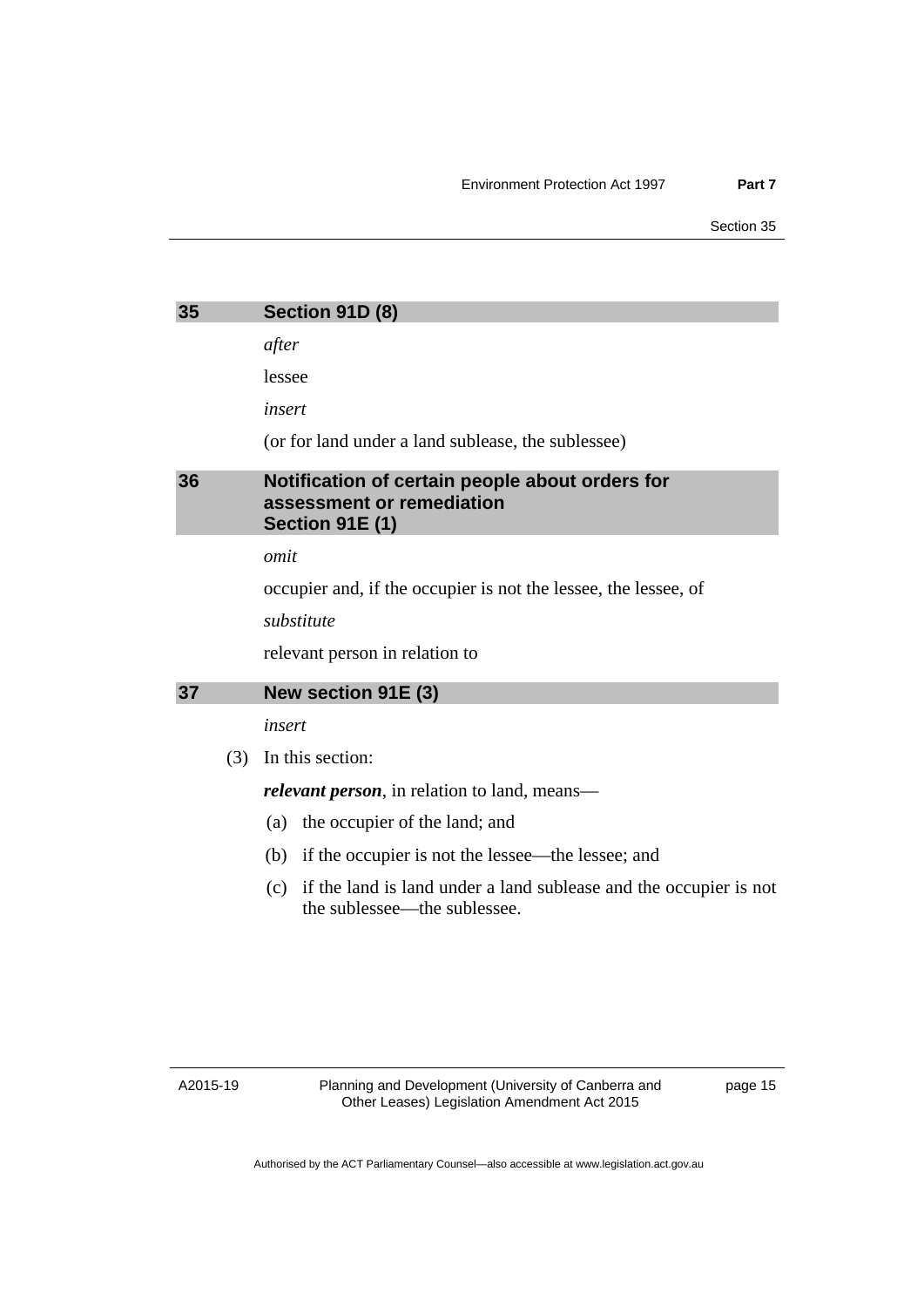#### <span id="page-25-0"></span>**38 Choice of appropriate person Section 91I (1) (b)**

#### *substitute*

- (b) either—
	- (i) a lessee of the land (whether or not the person had any responsibility for the contamination of the land with the substance) or if that is not practicable, the person mentioned in paragraph (c); or
	- (ii) if the land is land under a land sublease—the sublessee of the land (whether or not the person had any responsibility for the contamination of the land with the substance) or if that is not practicable, the following people in the following order:
		- (A) the sublessor of the land (whether or not the person had any responsibility for the contamination of the land with the substance);
		- (B) the person mentioned in paragraph (c);
		- *Note* A sublessor, under a land sublease, is the lessee under the Crown lease under which the sublease is granted

#### <span id="page-25-1"></span>**39 Section 91I (4), definition of** *notional lessee*

*after* 

lease

*insert* 

(or land sublease)

page 16 Planning and Development (University of Canberra and Other Leases) Legislation Amendment Act 2015

A2015-19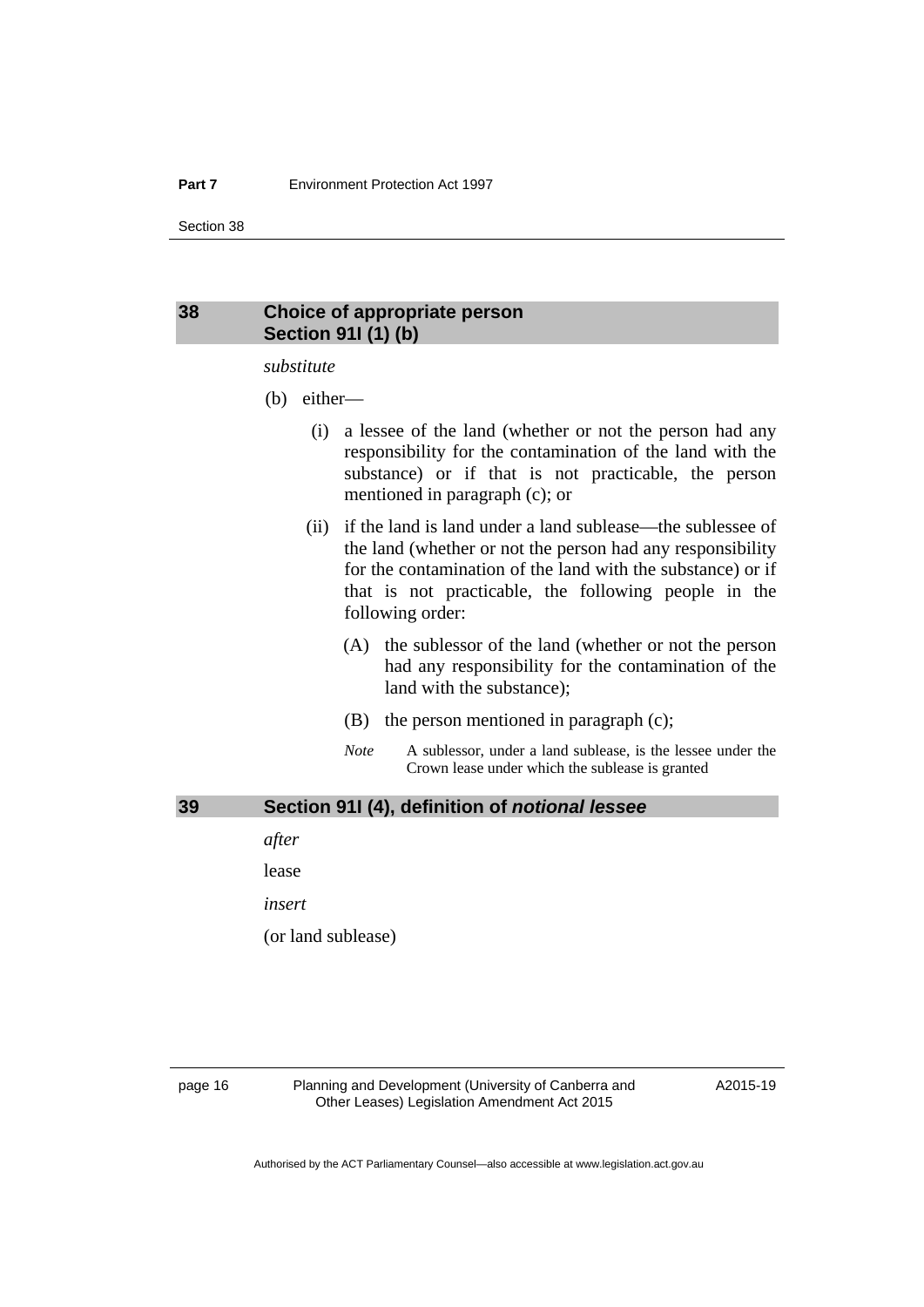#### <span id="page-26-0"></span>**40 Section 91I (4), definition of** *notional lessee***, paragraph (c) (ii)**

*after 1st mention of* 

lessee

*insert* 

(or for land under a land sublease, the sublessee)

#### <span id="page-26-1"></span>**41 Section 91I (4), definition of** *notional lessee***, paragraph (c) (ii)**

*after 2nd mention of* 

lessee

*insert* 

(or sublessee)

#### <span id="page-26-2"></span>**42 Liability for losses New section 91O (5)**

#### *insert*

- (5) For this section, if land is land under a land sublease, *lessee* means the sublessor and sublessee.
	- *Note* A sublessor, under a land sublease, is the lessee under the Crown lease under which the sublease is granted

A2015-19

Planning and Development (University of Canberra and Other Leases) Legislation Amendment Act 2015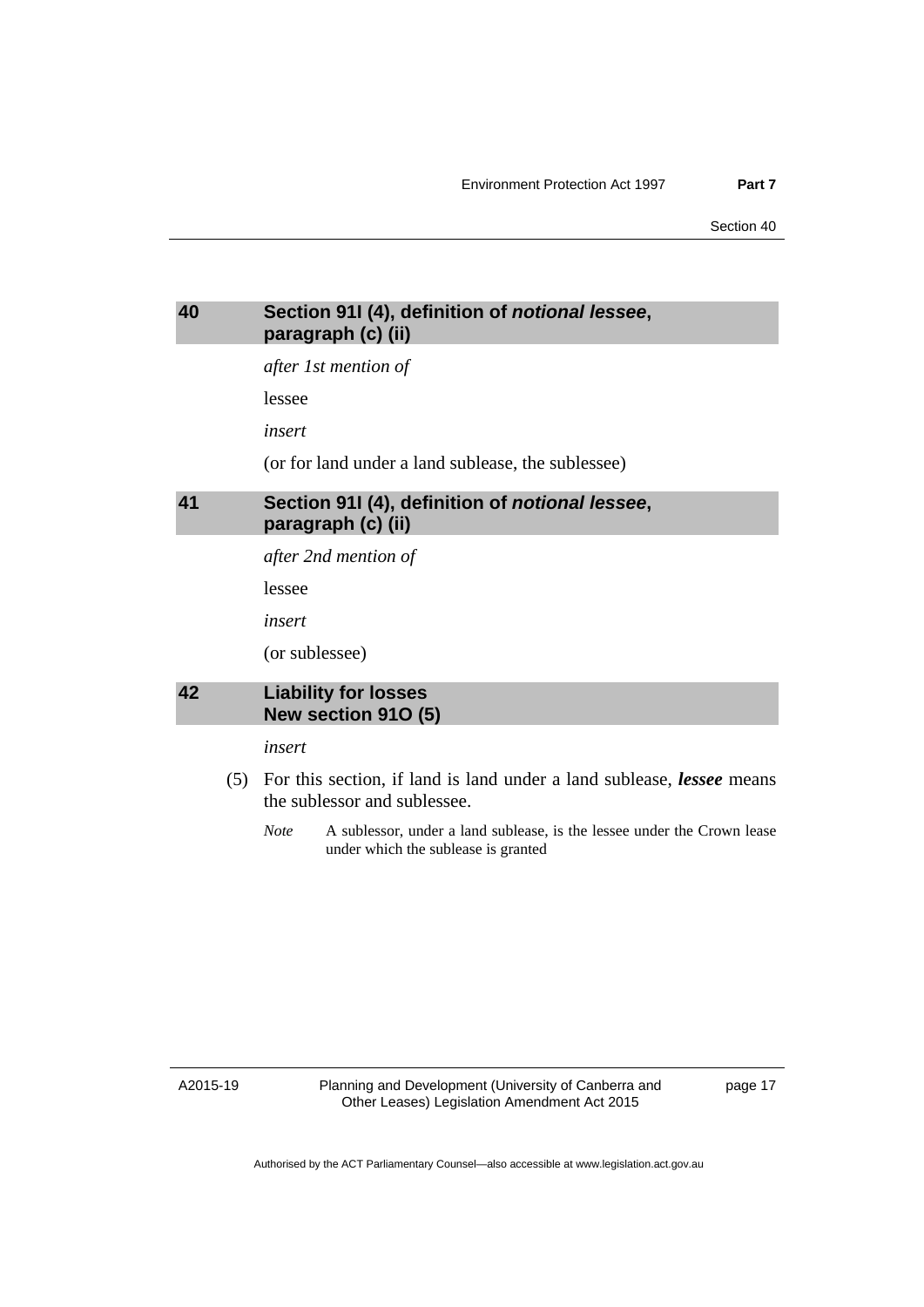#### <span id="page-27-0"></span>**43 Environment protection orders Section 125 (2) and (3)**

*omit* 

occupier of the land and, if the occupier is not the lessee, on the lessee

*substitute* 

relevant person in relation to the land

#### <span id="page-27-1"></span>**44 New section 125 (7)**

*insert* 

(7) In this section:

*relevant person*, in relation to land, means—

- (a) the occupier of the land; and
- (b) if the occupier is not the lessee—the lessee; and
- (c) if the land is land under a land sublease and the occupier is not the sublessee—the sublessee.

#### <span id="page-27-2"></span>**45 Schedule 1, table 1.2, item 7, column 2**

*after* 

lessee

*insert* 

(or for land under a land sublease, the sublessee)

#### <span id="page-27-3"></span>**46 Dictionary, new definition of** *land sublease*

*insert* 

*land sublease*—see the *[Planning and Development Act 2007](http://www.legislation.act.gov.au/a/2007-24)*, dictionary.

page 18 Planning and Development (University of Canberra and Other Leases) Legislation Amendment Act 2015

A2015-19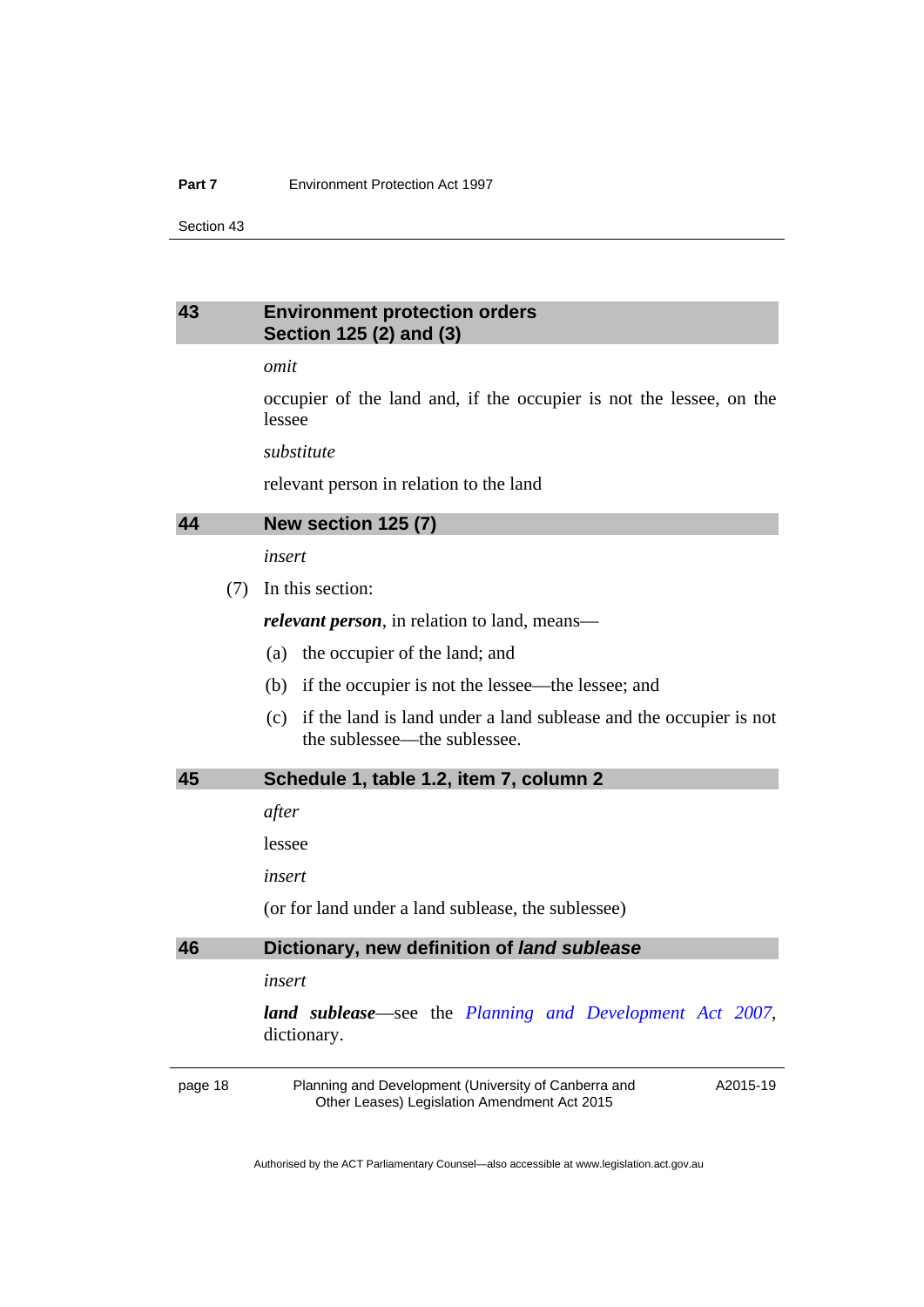### <span id="page-28-0"></span>**Part 8 Environment Protection Regulation 2005**

<span id="page-28-2"></span><span id="page-28-1"></span>

|    | Dictionary, note 3                                   |
|----|------------------------------------------------------|
|    | insert                                               |
|    | land sublease                                        |
| 48 | Dictionary, definition of owner                      |
|    | substitute                                           |
|    | <b><i>owner</i></b> , of land, includes—             |
|    | a lessee; and<br>(a)                                 |
|    | for land under a land sublease—the sublessee.<br>(b) |
| 49 | Dictionary, new definition of parcel                 |
|    | insert                                               |

<span id="page-28-3"></span>*parcel*, of land under a territory lease, includes land under a land sublease.

A2015-19

Planning and Development (University of Canberra and Other Leases) Legislation Amendment Act 2015

page 19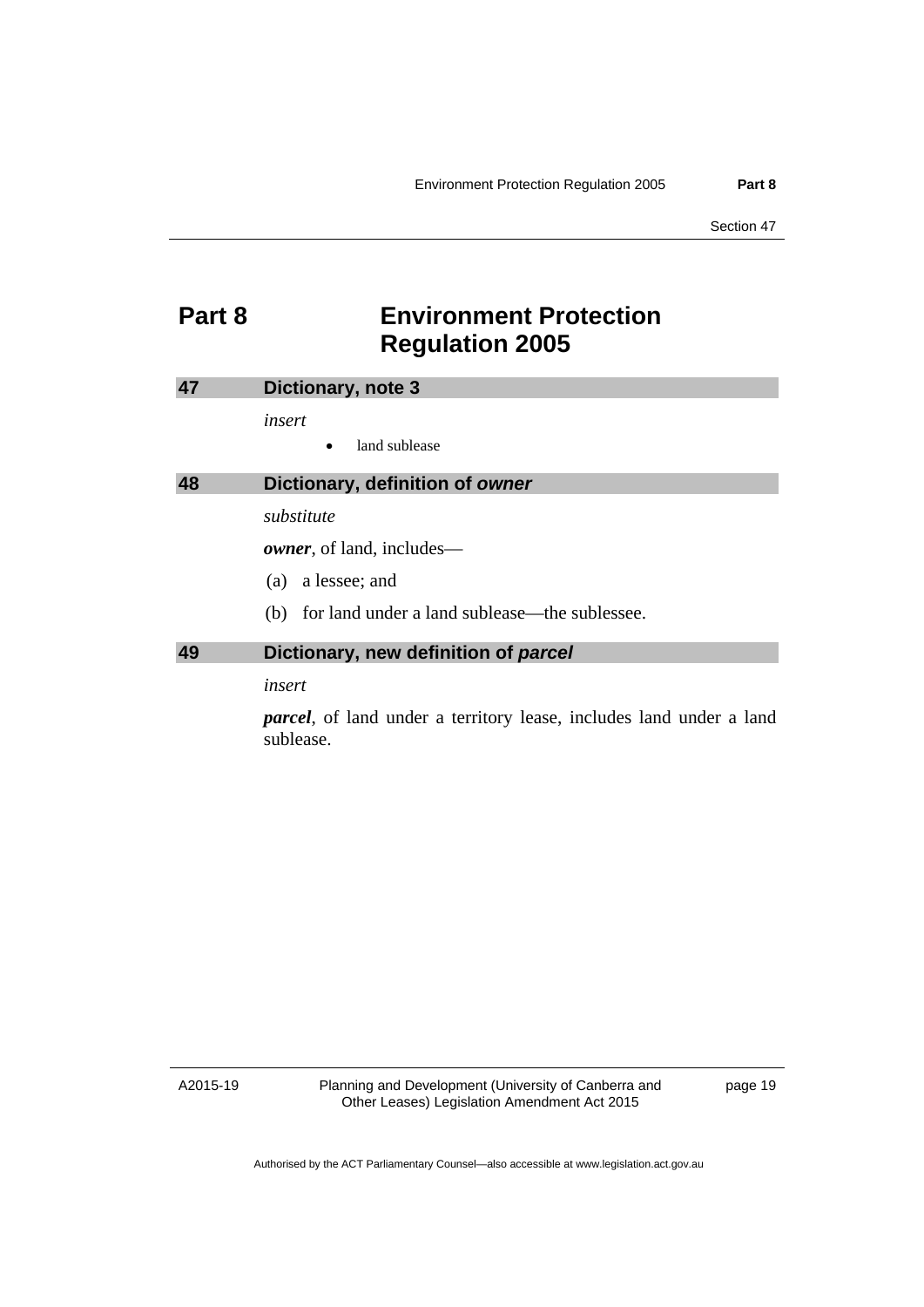#### **Part 9 First Home Owner Grant Act 2000**

Section 50

### <span id="page-29-0"></span>**Part 9 First Home Owner Grant Act 2000**

#### <span id="page-29-1"></span>**50 Ownership of land and homes New section 5 (2) (aa)**

*insert* 

(aa) a leasehold interest under a land sublease;

#### <span id="page-29-2"></span>**51 New section 5 (6)**

*insert* 

(6) In this section:

*land sublease*—see the *[Planning and Development Act 2007](http://www.legislation.act.gov.au/a/2007-24)*, dictionary.

page 20 Planning and Development (University of Canberra and Other Leases) Legislation Amendment Act 2015

A2015-19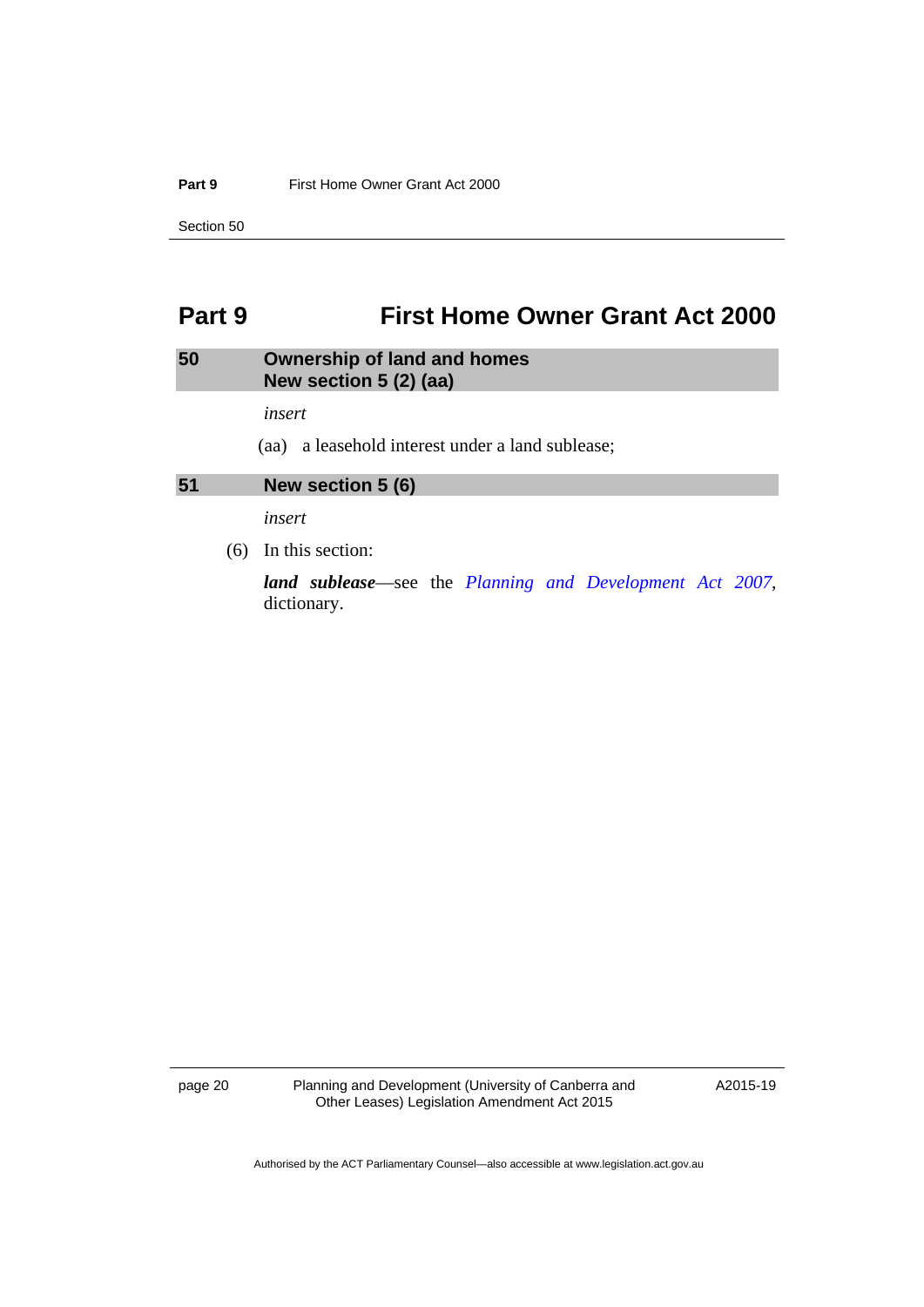### <span id="page-30-0"></span>**Part 10 Land Tax Act 2004**

#### <span id="page-30-1"></span>**52 Dictionary, new definition of** *land sublease*

#### *insert*

*land sublease*—see the *[Planning and Development Act 2007](http://www.legislation.act.gov.au/a/2007-24)*, dictionary.

#### <span id="page-30-2"></span>**53 Dictionary, definition of** *owner***, new paragraph (e)**

*insert* 

(e) for a parcel held under a land sublease—the sublessee.

A2015-19

Planning and Development (University of Canberra and Other Leases) Legislation Amendment Act 2015

page 21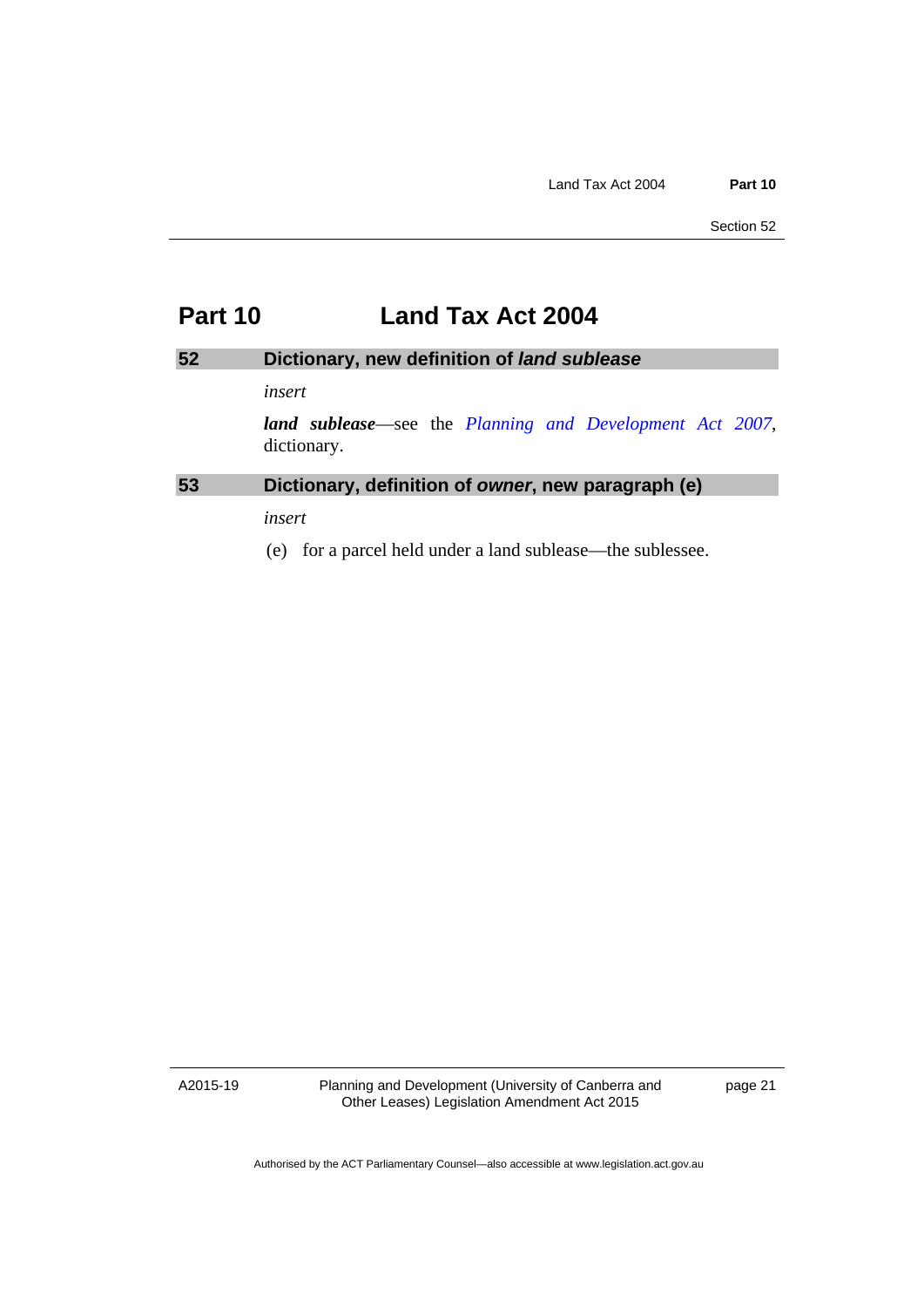#### **Part 11** Land Titles Act 1925

Section 54

### <span id="page-31-0"></span>**Part 11 Land Titles Act 1925**

#### <span id="page-31-1"></span>**54 Section 72D**

*substitute* 

#### **72D Memorial of application of certain provisions etc under Planning and Development Act 2007**

- (1) If the planning and land authority tells the registrar-general that any of the following provisions or things under the *[Planning and](http://www.legislation.act.gov.au/a/2007-24)  [Development Act 2007](http://www.legislation.act.gov.au/a/2007-24)* apply to a lease, the registrar-general must enter in the register a memorial to that effect:
	- (a) section 251 (Restrictions on dealings with certain leases);
	- (b) a declaration under section 312B (Declared Crown leases).
- (2) The registrar-general must enter in the register—
	- (a) for a declared land sublease—a memorial that it is a declared land sublease under the *[Planning and Development Act 2007](http://www.legislation.act.gov.au/a/2007-24)*, section 312C; and
	- (b) for a lease of a unit or common property under a units plan that subdivides land under a declared land sublease—a memorial that the lease is over land under a declared land sublease; and
	- (c) for land under a scheme under the *[Community Title Act 2001](http://www.legislation.act.gov.au/a/2001-58)* that subdivides land under a declared land sublease—a memorial that the land is land under a declared land sublease.

#### <span id="page-31-2"></span>**55 Surrender of lease Section 86 (4) (b)**

#### *substitute*

 (b) accompanied by the notice and evidence of resolution of the owners corporation mentioned in the *[Unit Titles Act 2001](http://www.legislation.act.gov.au/a/2001-16)*, section 167A (2) (c) (i).

page 22 Planning and Development (University of Canberra and Other Leases) Legislation Amendment Act 2015

A2015-19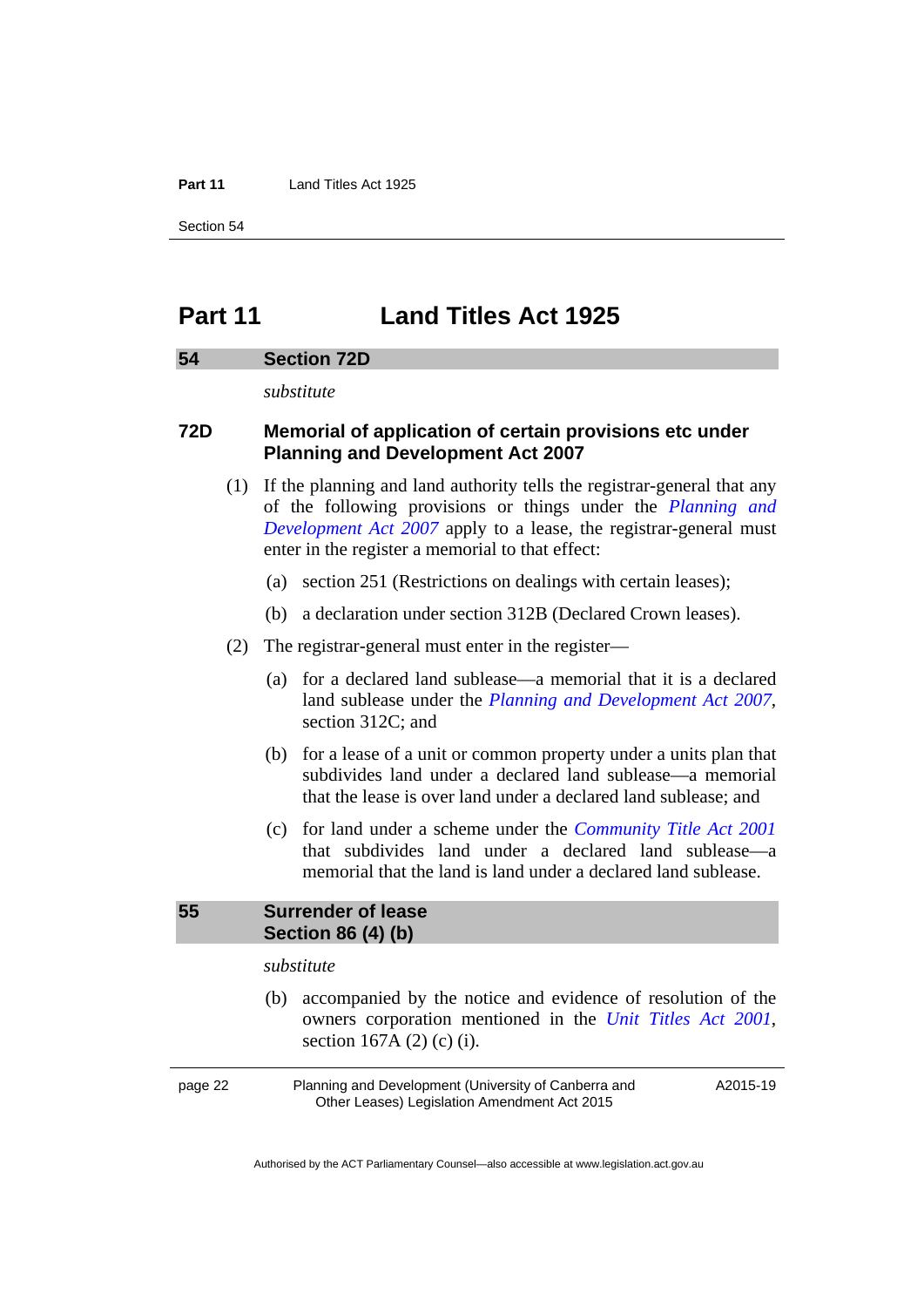#### <span id="page-32-0"></span>**56 Lessee may sublet Section 88 (1), new note**

*before note 1, insert* 

*Note 1A* A sublease of land must be approved by the planning and land authority (see *[Planning and Development Act 2007](http://www.legislation.act.gov.au/a/2007-24)*, s 308 and this Act, s 88B).

#### <span id="page-32-1"></span>**57 New sections 88A to 88J**

*insert* 

#### **88A Application of land sublease provisions**

- (1) Section 88B to section 88J do not apply to—
	- (a) a sublease of land granted before the commencement of this section; or
	- (b) if a units plan subdivides a parcel of land under a declared land sublease—a lease granted or arising under the *[Unit Titles](http://www.legislation.act.gov.au/a/2001-16)  [Act 2001](http://www.legislation.act.gov.au/a/2001-16).*
	- *Note Land sublease* does not include a *building lease* (see *[Planning and](http://www.legislation.act.gov.au/a/2007-24)  [Development Act 2007](http://www.legislation.act.gov.au/a/2007-24)*, s 308 and this Act, s 88B).
- (2) Nothing in this Act, by itself, creates an obligation on the sublessor under a land sublease to grant the sublessee a further or new sublease.
	- *Note* The *[Unit Titles Act 2001](http://www.legislation.act.gov.au/a/2001-16)*, s 167AA provides for the grant of further leases of units and common property if a declared land sublease is subdivided by a units plan.

A2015-19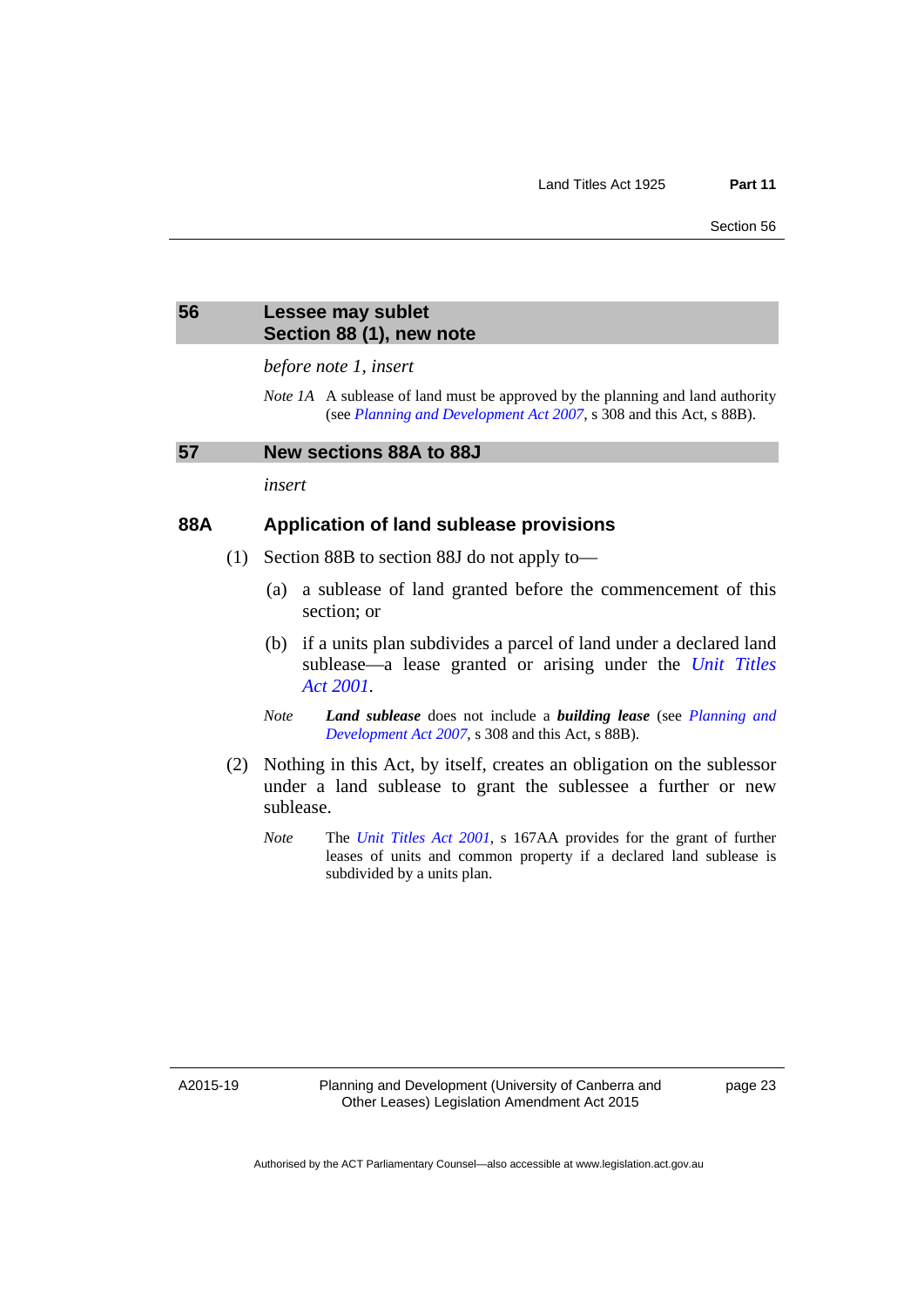#### **88B Land subleases—registration**

The registrar-general must not register a sublease of land unless the sublease has been approved, in writing, by the planning and land authority under the *[Planning and Development Act 2007](http://www.legislation.act.gov.au/a/2007-24)*, section 308 (Power of Crown lessee to sublet part of land).

*Note* This section does not apply to a building sublease (see *[Planning and](http://www.legislation.act.gov.au/a/2007-24)  [Development Act 2007](http://www.legislation.act.gov.au/a/2007-24)*, dict, def *land sublease*).

#### **88C Land subleases—mortgages**

- (1) A mortgage of land under a land sublease is not valid or binding against the sublessor, or the sublessor's mortgagee (if any), unless the sublessor and the sublessor's mortgagee consent, in writing, to the mortgage.
	- *Note* This section does not apply to a building sublease (see *[Planning and](http://www.legislation.act.gov.au/a/2007-24)  [Development Act 2007](http://www.legislation.act.gov.au/a/2007-24)*, dict, def *land sublease*).
- (2) In this section:

*mortgage* includes an encumbrance.

*mortgagee* includes an encumbrancee.

#### **88D Land subleases—transfers**

- (1) The registrar-general must not register a memorandum of transfer of a land sublease unless—
	- (a) the sublessor consents, in writing, to the transfer; and
	- (b) the registrar-general tells the planning and land authority, in writing, about the transfer.
	- *Note* This section does not apply to a building sublease (see *[Planning and](http://www.legislation.act.gov.au/a/2007-24)  [Development Act 2007](http://www.legislation.act.gov.au/a/2007-24)*, dict, def *land sublease*).

A2015-19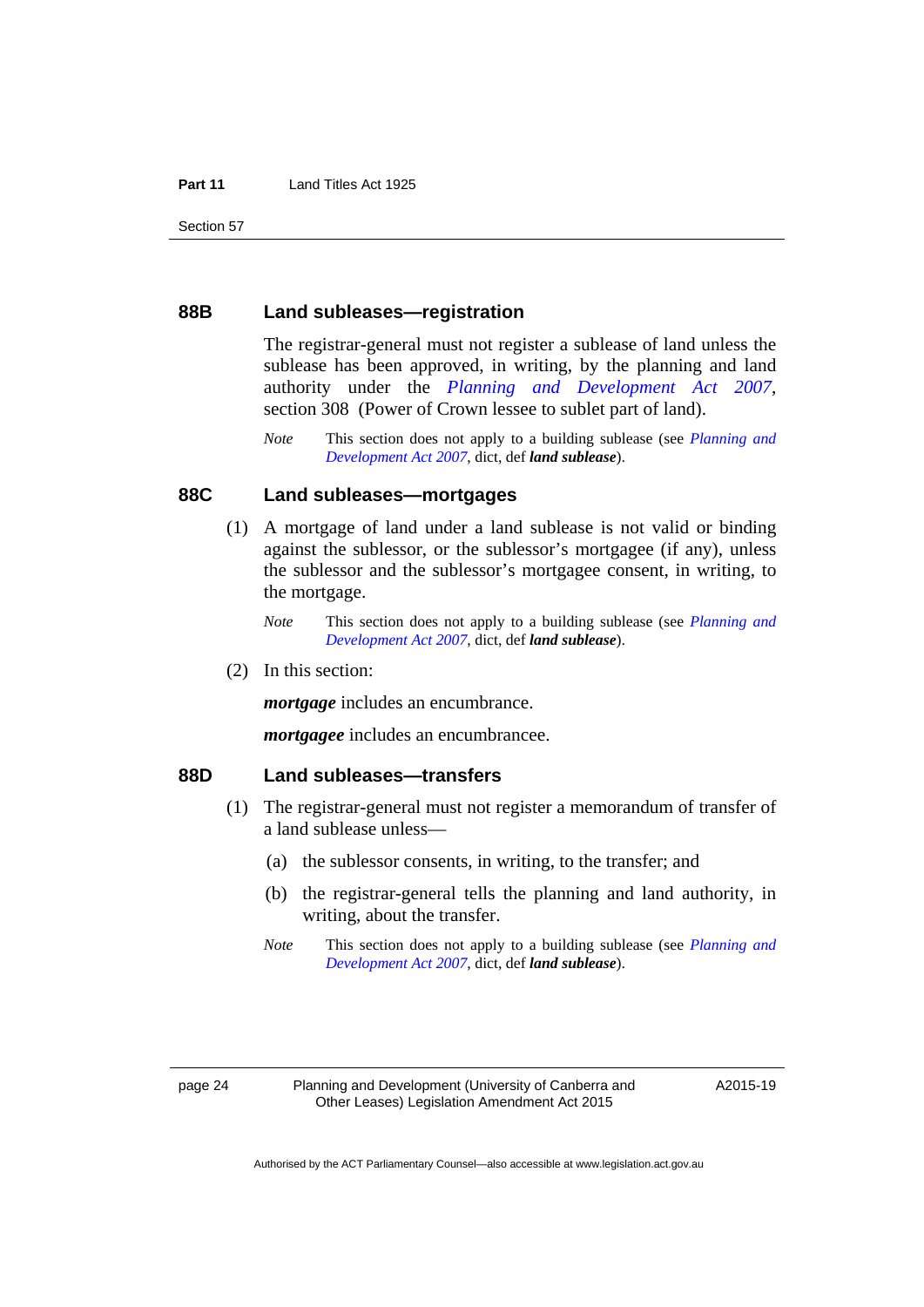- (2) For subsection  $(1)$  (a)—
	- (a) the sublessee must request the sublessor's consent in writing; and
	- (b) within 10 working days after receiving the request, or any longer period agreed by the sublessee and sublessor, the sublessor may, in writing, ask the sublessee to give the sublessor information about the following:
		- (i) the proposed transferee's financial standing, including details of any approved finance of the proposed transferee;
		- (ii) the proposed use of the land under the sublease by the proposed transferee;
		- (iii) the proposed transferee's ability to comply with the conditions of the sublease; and
	- (c) if the sublessor has mortgaged the land under the Crown lease and the consent of the sublessor's mortgagee is required under the mortgage to the transfer of a sublease of the land—
		- (i) the sublessor must—
			- (A) tell the sublessor's mortgagee that the request by the sublessee has been made and of the terms of the request; and
			- (B) if asked by the mortgagee—ask the sublessee for the information mentioned in paragraph (b) and give the information to the mortgagee; and
		- (ii) the sublessor's mortgagee must consent or refuse consent (including reasons for the refusal), in writing, to the sublessor and the sublessee within 10 working days after—
			- (A) being told about the sublessee's request; or

A2015-19

Planning and Development (University of Canberra and Other Leases) Legislation Amendment Act 2015

page 25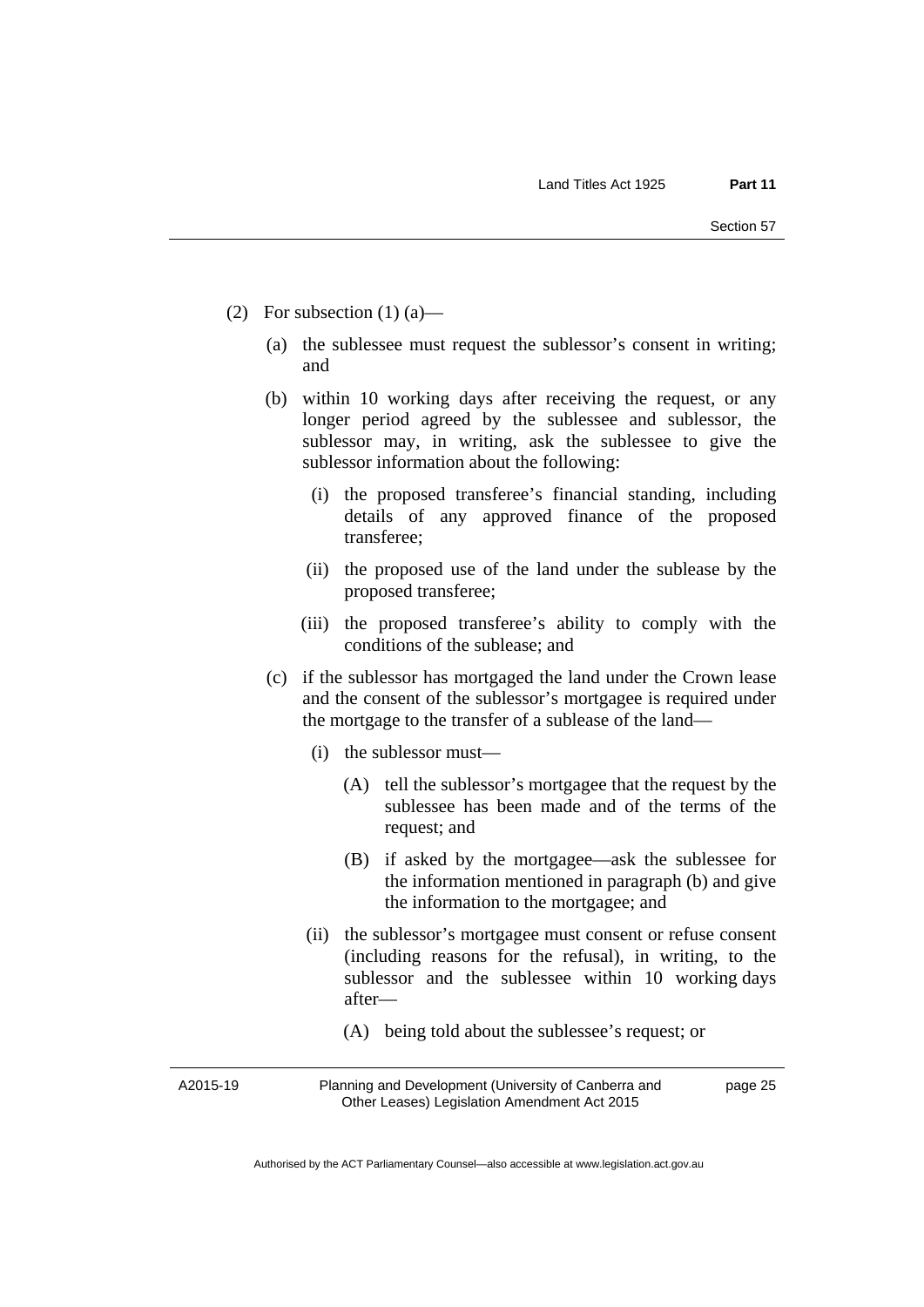- (B) if the mortgagee asks for information under paragraph (c) (i) (B)—receiving the information; and
- (iii) the sublessor must consent or refuse consent (including reasons for the refusal), in writing, to the sublessee; and
- (d) if paragraph (c) does not apply—the sublessor must consent or refuse consent (including reasons for the refusal), in writing, within 10 working days after—
	- (i) receiving the sublessee's request; or
	- (ii) if the sublessor asks for information under paragraph (b)—receiving the information; and
- (e) the sublessee is responsible for the reasonable costs of the sublessor, and the sublessee's mortgagee, in making a decision about whether to consent to the transfer of the sublease (not including any costs incurred in relation to an order under subsection  $(3)$  (c)  $(ii)$ ).
- *Note* If no time is provided for doing a thing under this subsection, the thing must be done as soon as possible (see [Legislation Act,](http://www.legislation.act.gov.au/a/2001-14) s 151B).
- (3) For subsection (2) (c) and (d)—
	- (a) a person to whom a request for consent is made (the *request receiver*) is taken to have consented to the proposed transfer if the request receiver does not consent or refuse consent within the relevant period mentioned in subsection  $(2)$   $(c)$   $(ii)$  and  $(d)$ ; and
	- (b) a request receiver may only refuse consent if the request receiver has reasonable grounds for believing—
		- (i) the proposed transferee is not financially sound; or
		- (ii) the proposed transferee intends to use the land under the sublease for a purpose not allowed under the sublease; or

page 26 Planning and Development (University of Canberra and Other Leases) Legislation Amendment Act 2015

A2015-19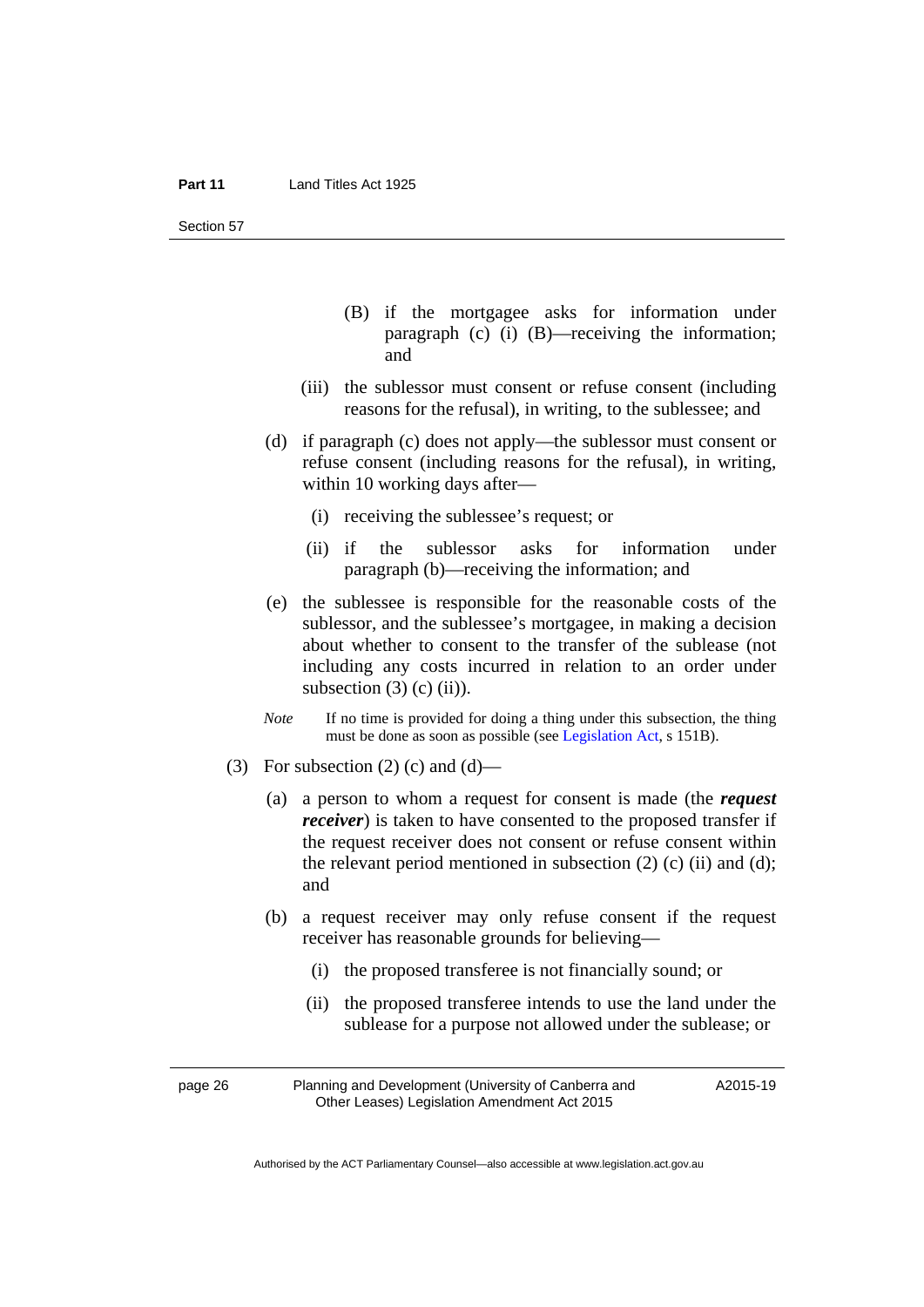- (iii) the proposed transferee cannot otherwise comply with the conditions of the sublease; or
- (iv) the proposed transferee, or the use of the land under the sublease, will not be compatible with other sublessees under the Crown lease; or
- (v) the sublessee is in breach of the sublease; and
- (c) if a request receiver refuses consent—
	- (i) the sublessee may apply to the Magistrates Court for an order that the request receiver has refused consent otherwise than in accordance with this section; and
	- (ii) if the Magistrates Court is satisfied the request receiver has refused consent otherwise than in accordance with this section, the Court must order—
		- (A) that the request receiver is taken to have consented to the request; and
		- (B) the person in possession of the Crown lease for the land to which the sublease relates to present the lease to the registrar-general to allow registration of the transfer of the sublease.
- (4) In this section:

*mortgage* includes an encumbrance.

*mortgagee* includes an encumbrancee.

# **88E Land subleases—no further subleases**

A sublease of land under a land sublease is not valid or binding.

*Note* This section does not apply to a building sublease (see *[Planning and](http://www.legislation.act.gov.au/a/2007-24)  [Development Act 2007](http://www.legislation.act.gov.au/a/2007-24)*, dict, def *land sublease*).

A2015-19

Planning and Development (University of Canberra and Other Leases) Legislation Amendment Act 2015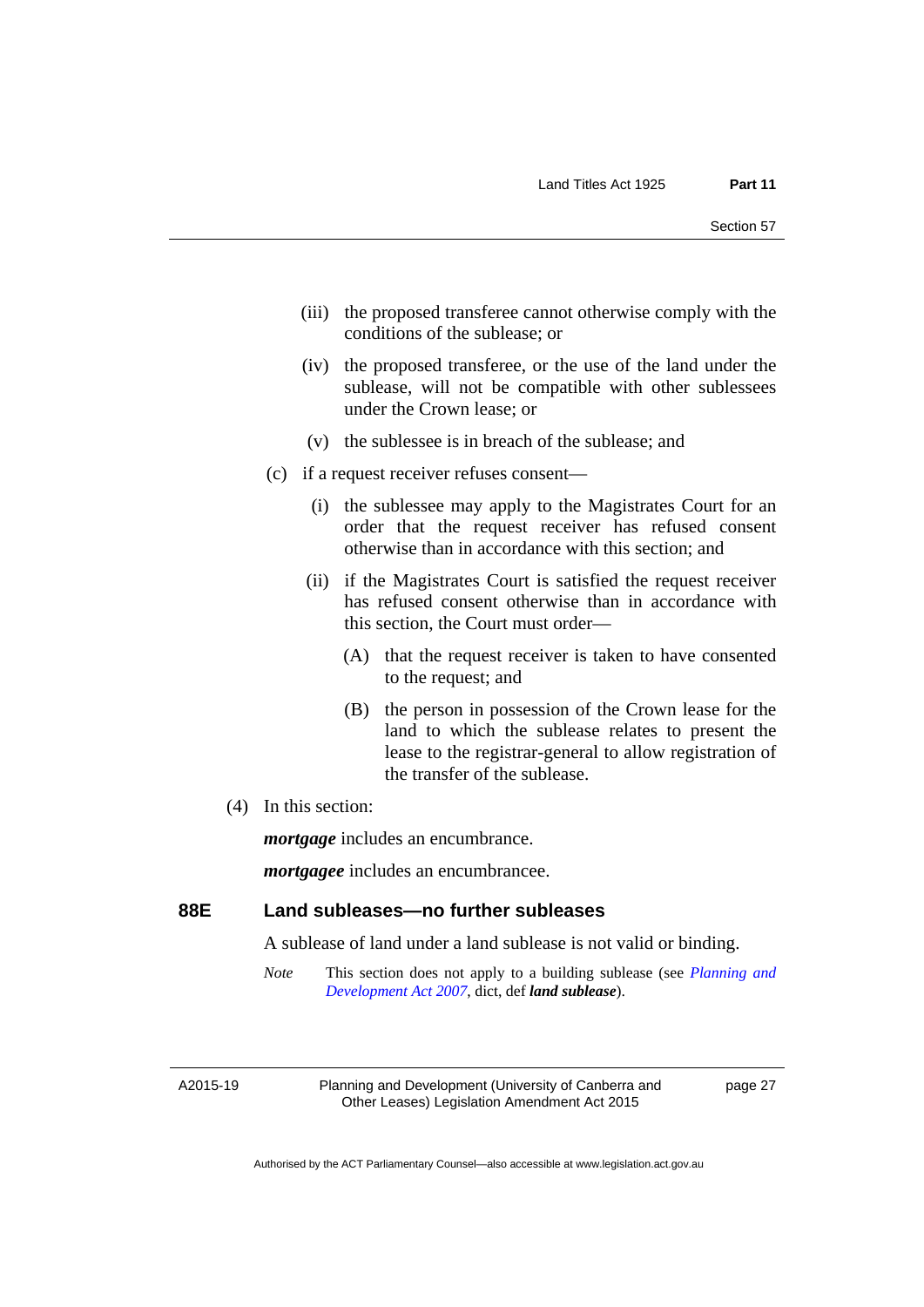### **88F Land subleases—surrender**

A sublessee may surrender a land sublease—

- (a) with the written consent of the sublessor; or
	- *Note* If a land sublease is subject to a registered mortgage or encumbrance, the mortgagee or encumbrancee must also consent to the surrender (see s 86 (7) and s 89).
- (b) if consent to the transfer of a land sublease is refused under section 88D.
- *Note* This section does not apply to a building sublease (see *[Planning and](http://www.legislation.act.gov.au/a/2007-24)  [Development Act 2007](http://www.legislation.act.gov.au/a/2007-24)*, dict, def *land sublease*).

# **88G Withdrawal of land under land sublease**

- (1) This section applies if—
	- (a) before the end of the term of a sublease, the sublessor withdraws all or part of the subleased land from the lease under a provision of the sublease; and
	- (b) the sublessee has fully complied with the provisions (if any) of the sublease relating to the construction of improvements on the land under the sublease.
	- *Note* This section does not apply to a building sublease (see *[Planning and](http://www.legislation.act.gov.au/a/2007-24)  [Development Act 2007](http://www.legislation.act.gov.au/a/2007-24)*, dict, def *land sublease*).
- (2) Section 88H and section 88I apply in relation to the withdrawn land as if the sublease was surrendered on the day of the withdrawal.
- (3) In this section:

*improvement*, in relation to land—see section 88H (6).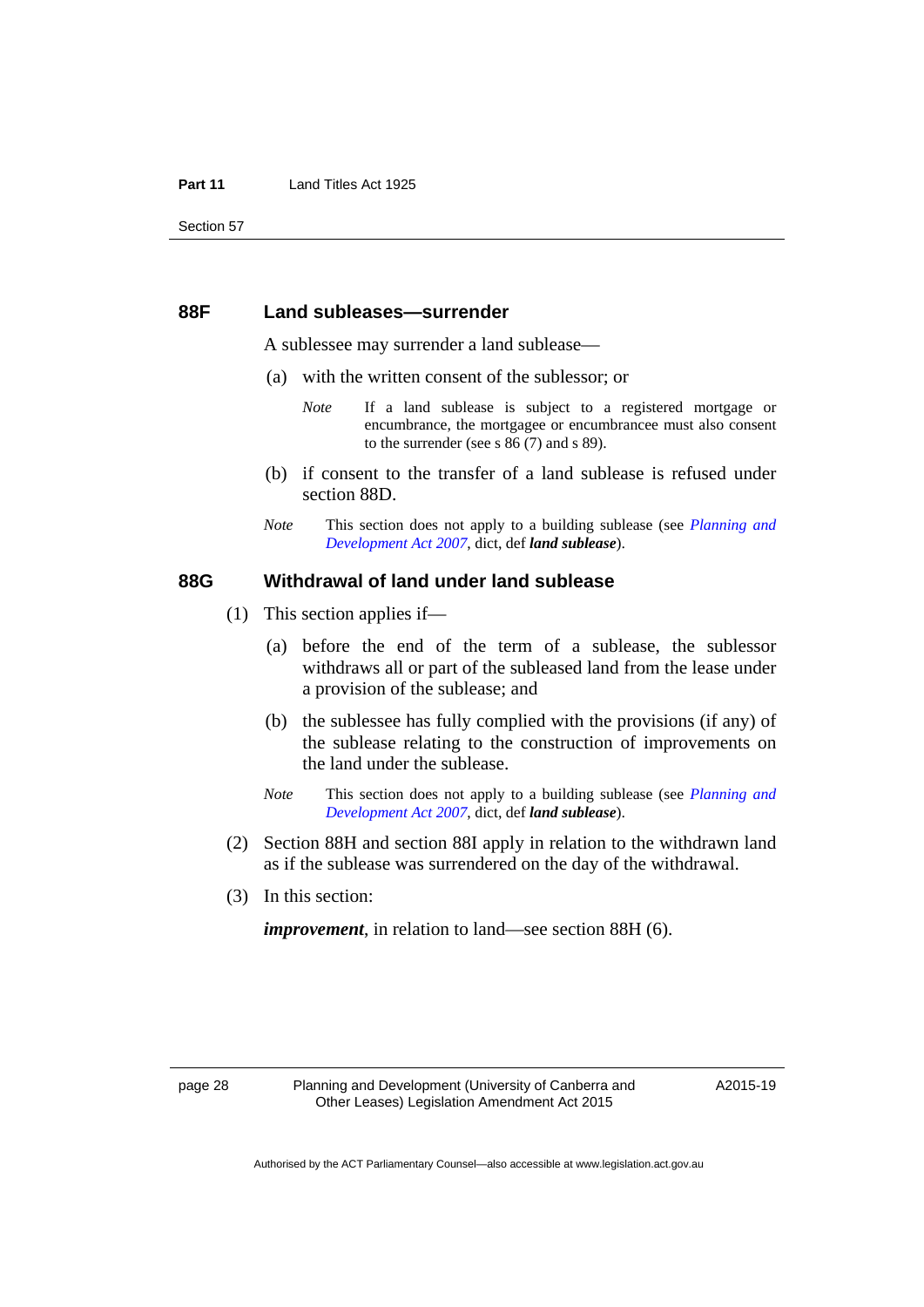# **88H Surrender etc of land sublease—payment for improvements**

- (1) This section applies if—
	- (a) a land sublease is surrendered or ends; and
	- (b) there are improvements in relation to the land under the sublease—
		- (i) that did not exist at the commencement of the sublease; and
		- (ii) the cost of which the sublessee was responsible for; and
	- (c) the sublessee—
		- (i) is not granted a further sublease of the land under the old sublease; or
		- (ii) is granted a new sublease of only part of the land under the old sublease.
	- *Note* This section does not apply to a building sublease (see *[Planning and](http://www.legislation.act.gov.au/a/2007-24)  [Development Act 2007](http://www.legislation.act.gov.au/a/2007-24)*, dict, def *land sublease*).
- (2) The sublessor is liable to pay the sublessee—
	- (a) if no further sublease of the land under the old sublease is granted—the value of the improvements as worked out under the *[Planning and Development Act 2007](http://www.legislation.act.gov.au/a/2007-24)*, section 295 as if the sublessor were the planning and land authority and the sublease were a Crown lease; or
	- (b) if a new sublease of only part of the land under the old sublease is granted—the value of the improvements on the part of the land not leased under the new sublease as worked out under the *[Planning and Development Act 2007](http://www.legislation.act.gov.au/a/2007-24)*, section 295 as if the sublessor were the planning and land authority and the sublease were a Crown lease.

A2015-19

Planning and Development (University of Canberra and Other Leases) Legislation Amendment Act 2015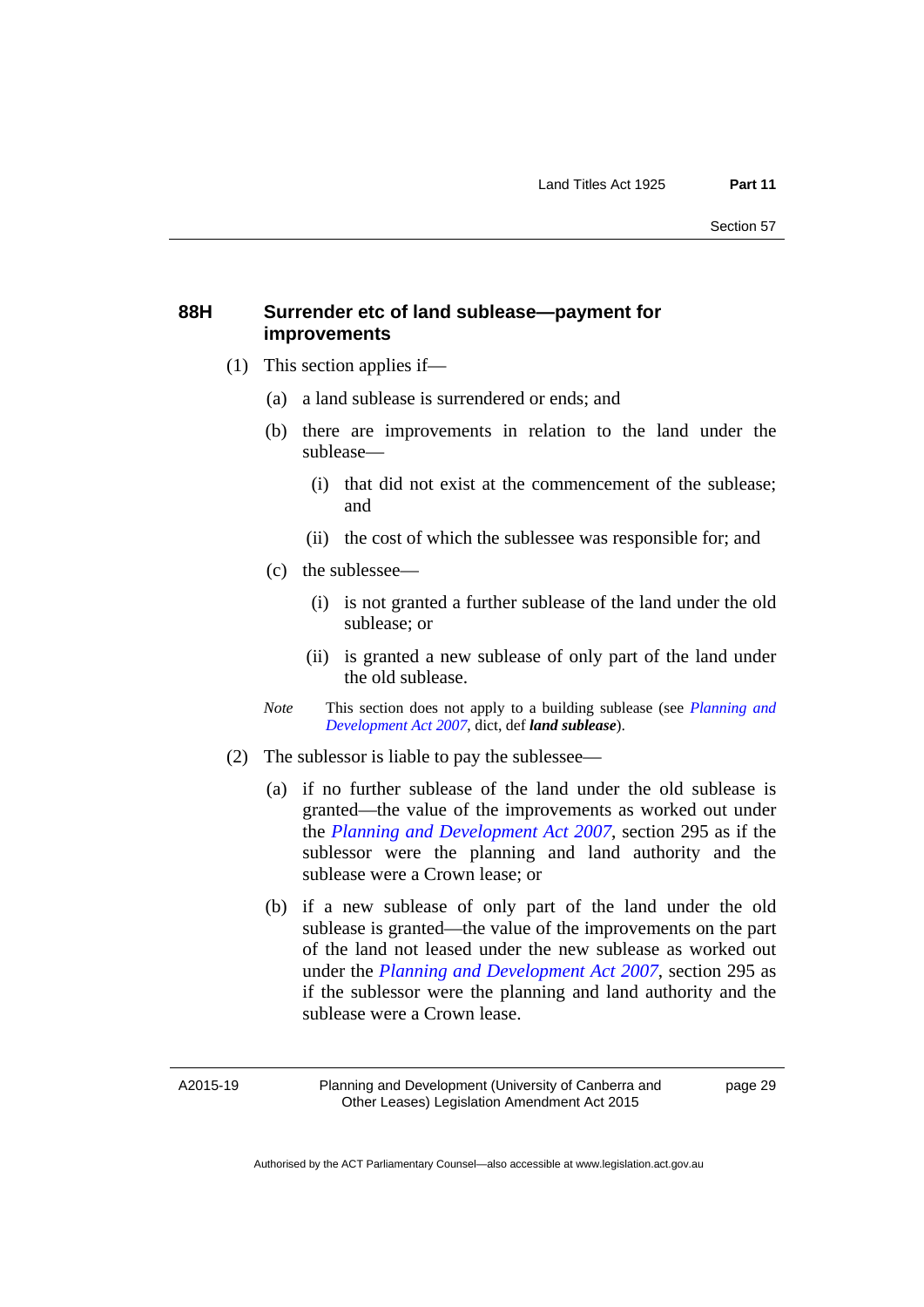- (3) Subsection (4) applies if—
	- (a) a sublease ends; and
	- (b) the sublessee has not given the sublessor at least 6 month's written notice before the sublease ended, or any shorter period agreed by the sublessee and sublessor, that the sublessee did not intend to apply for a further sublease.
- (4) The sublessor may deduct the amount of any expenditure reasonably incurred by the sublessor in subleasing the land, or part of the land, under the old sublease to someone else from the amount payable by the sublessor to the sublessee under this section.
- (5) The sublessor must give the sublessee a notice stating the amount worked out for subsection (2) and subsection (4) (if any) and how the amount is worked out.
- (6) In this section:

*improvement*, in relation to land, means a building or structure on or under the land.

# **88I ACAT review of value of improvements on land under land sublease etc**

- (1) This section applies if—
	- (a) a sublessor is liable to pay an amount under section 88H; and
	- (b) the sublessor gives the sublessee a notice under section 88H (5).
- (2) The sublessee may apply to the ACAT for review of the amount (the *original amount*).
- (3) On application, the ACAT must—
	- (a) make a decision substituting an amount for the original amount; or

A2015-19

page 30 Planning and Development (University of Canberra and Other Leases) Legislation Amendment Act 2015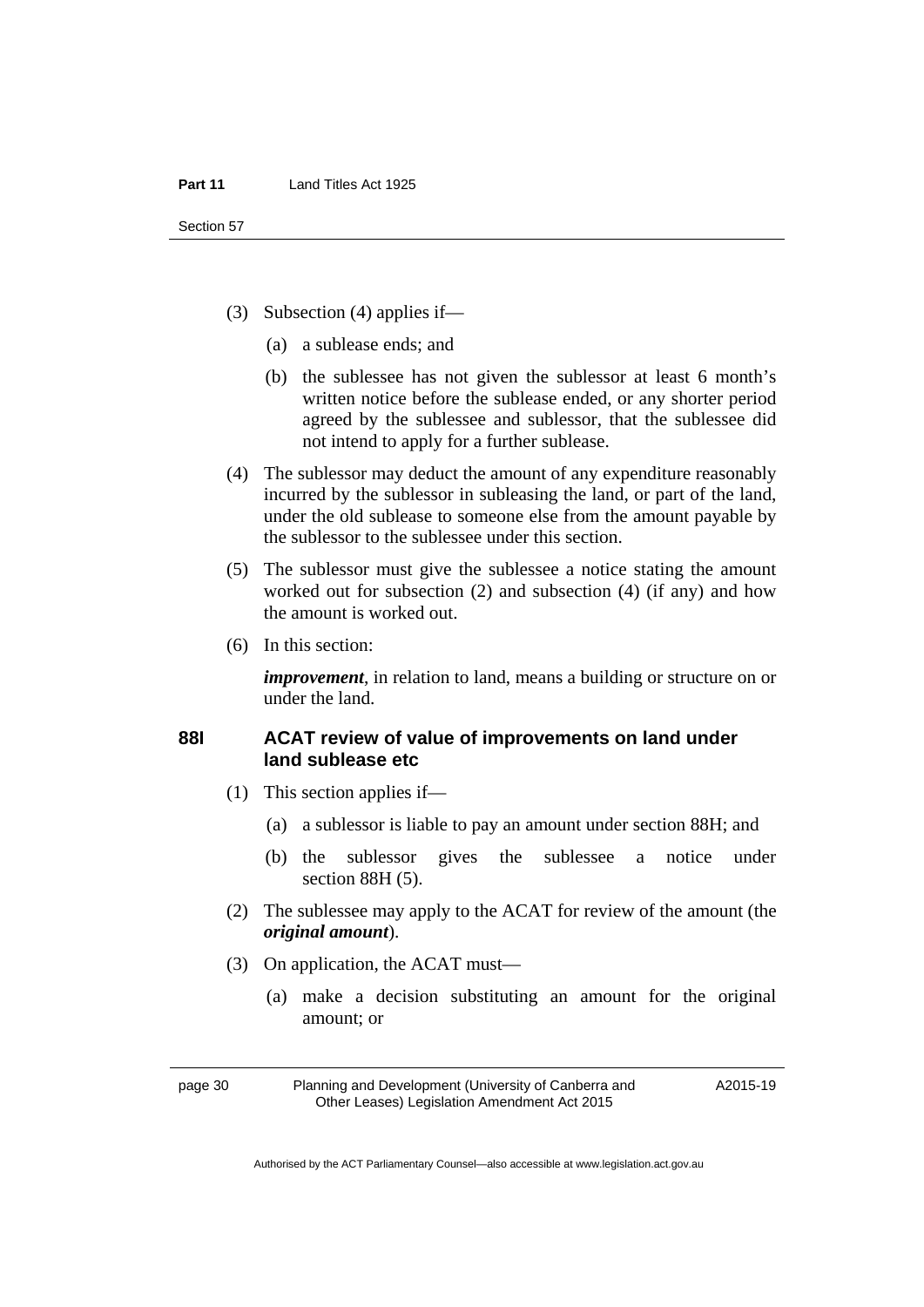(b) confirm the original amount.

# **88J Recovery of land under land sublease if sublessee in unlawful possession**

- (1) This section applies if a person who has been a sublessee under a land sublease remains in possession of the land after—
	- (a) the term of the sublease has ended; or
	- (b) the sublease has been surrendered or ended.
- (2) The sublessor, by written notice to the person (the *unlawful occupier*), may demand that the unlawful occupier give possession of the land to the sublessor within a reasonable period stated in the demand.
- (3) If a demand is not complied with—
	- (a) the sublessor may apply to the Magistrates Court for an order that possession of the land be given to the sublessor; and
	- (b) the court may issue a warrant authorising a police officer, within 20 working days after the day the warrant is issued, to enter the land with the assistance and by the force that is reasonable, and give possession of the land to the sublessor.

# **58 Covenants of lessees New section 119 (2)**

*insert* 

(2) This section does not apply to a land sublease.

# **59 Powers in lessor New section 120 (1A)**

*insert* 

(1A) This section does not apply to a land sublease.

A2015-19

Planning and Development (University of Canberra and Other Leases) Legislation Amendment Act 2015

page 31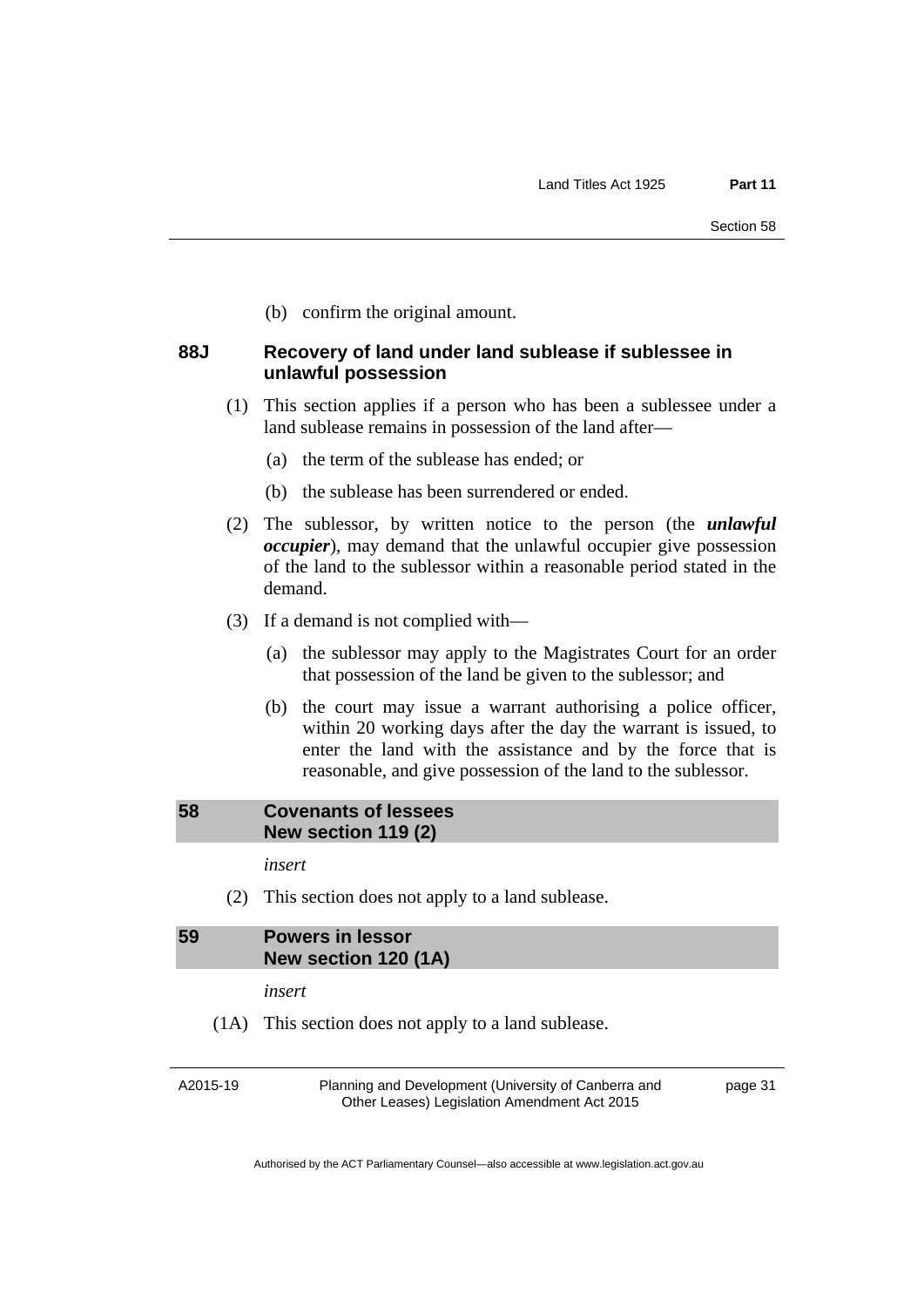#### **Part 11** Land Titles Act 1925

Section 60

| 60 | Dictionary, note 2                                                                         |
|----|--------------------------------------------------------------------------------------------|
|    | insert                                                                                     |
|    | <b>ACAT</b>                                                                                |
| 61 | <b>Dictionary, new definitions</b>                                                         |
|    | insert                                                                                     |
|    | <b>building sublease</b> —see the Planning and Development Act 2007,<br>dictionary.        |
|    | <b>declared land sublease</b> —see the Planning and Development<br>Act 2007, section 312C. |
| 62 | Dictionary, definition of instrument                                                       |
|    | omit                                                                                       |
|    | sublease                                                                                   |
|    | substitute                                                                                 |
|    | land sublease, a building sublease                                                         |
| 63 | <b>Dictionary, new definitions</b>                                                         |
|    | insert                                                                                     |
|    | <b>land sublease</b> —see the Planning and Development Act 2007,<br>dictionary.            |
|    | <i>units plan—see the Unit Titles Act 2001</i> , dictionary.                               |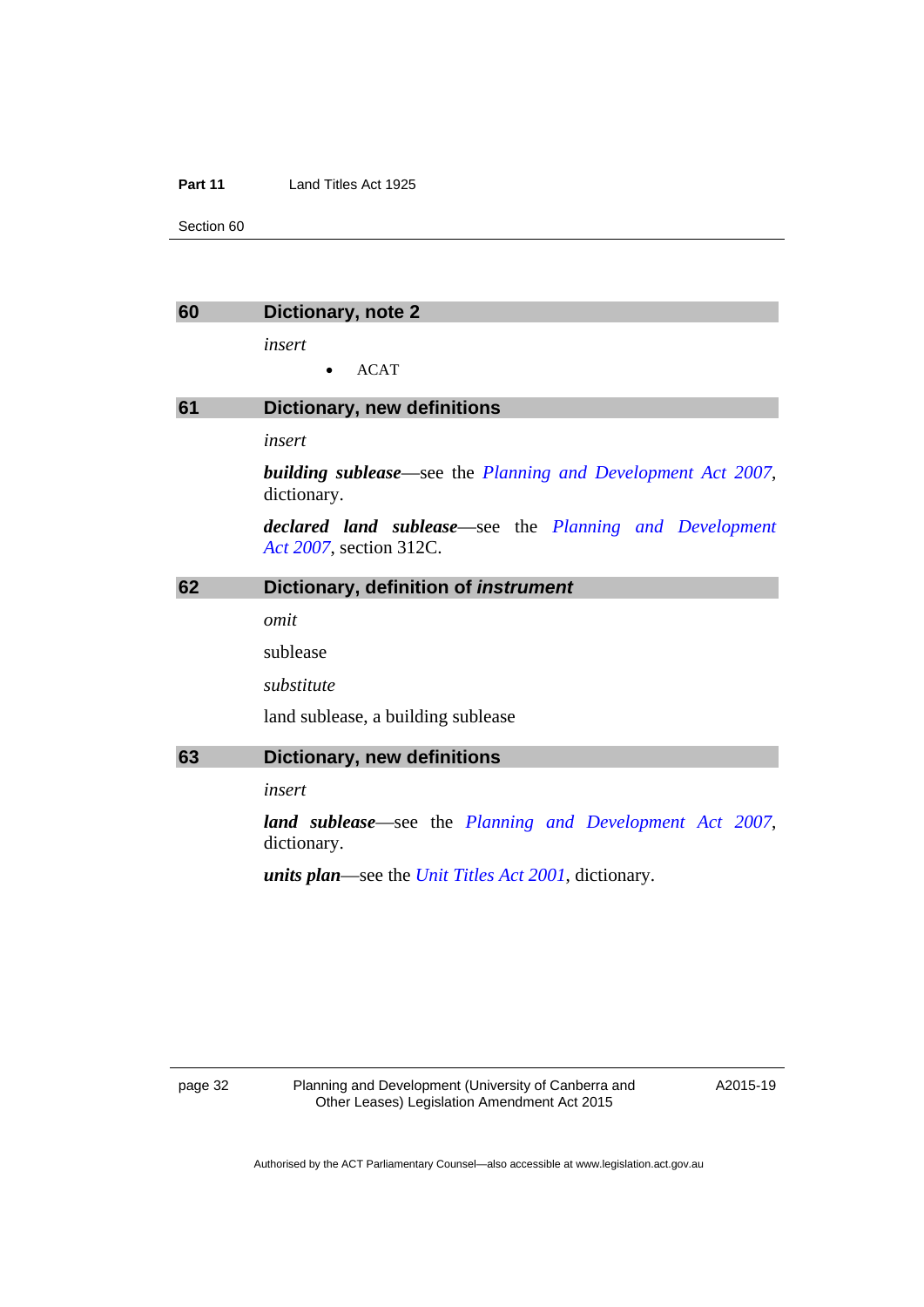# **Part 12 Land Titles (Unit Titles) Act 1970**

# **64 Duties of registrar-general after units plan registration New section 10 (1) (f)**

#### *insert*

- (f) if the units plan subdivides a parcel of land under a declared land sublease—enter on the certificate of title for the units a memorial of—
	- (i) the Crown lease; and
	- (ii) if the Crown lessee has mortgaged the land under the Crown lease—the Crown lessee's mortgage.

# **65 Effect of cancellation of units plan Section 17 (1) and (2)**

*substitute* 

- (1) This section applies if a lease is cancelled, and a new lease arises, under the *[Unit Titles Act 2001](http://www.legislation.act.gov.au/a/2001-16)*, section 162 (Cancellation of units plan—effects).
- (2) A relevant interest noted on the cancelled lease immediately before the registration of a cancellation authority or cancellation order, applies to the new lease in the same way as it applied to the cancelled lease.

#### **66 Section 17 (3)**

*omit* 

memorandum of mortgage mentioned in subsection (1)

*substitute* 

relevant interest mentioned in subsection (2)

A2015-19

Planning and Development (University of Canberra and Other Leases) Legislation Amendment Act 2015

page 33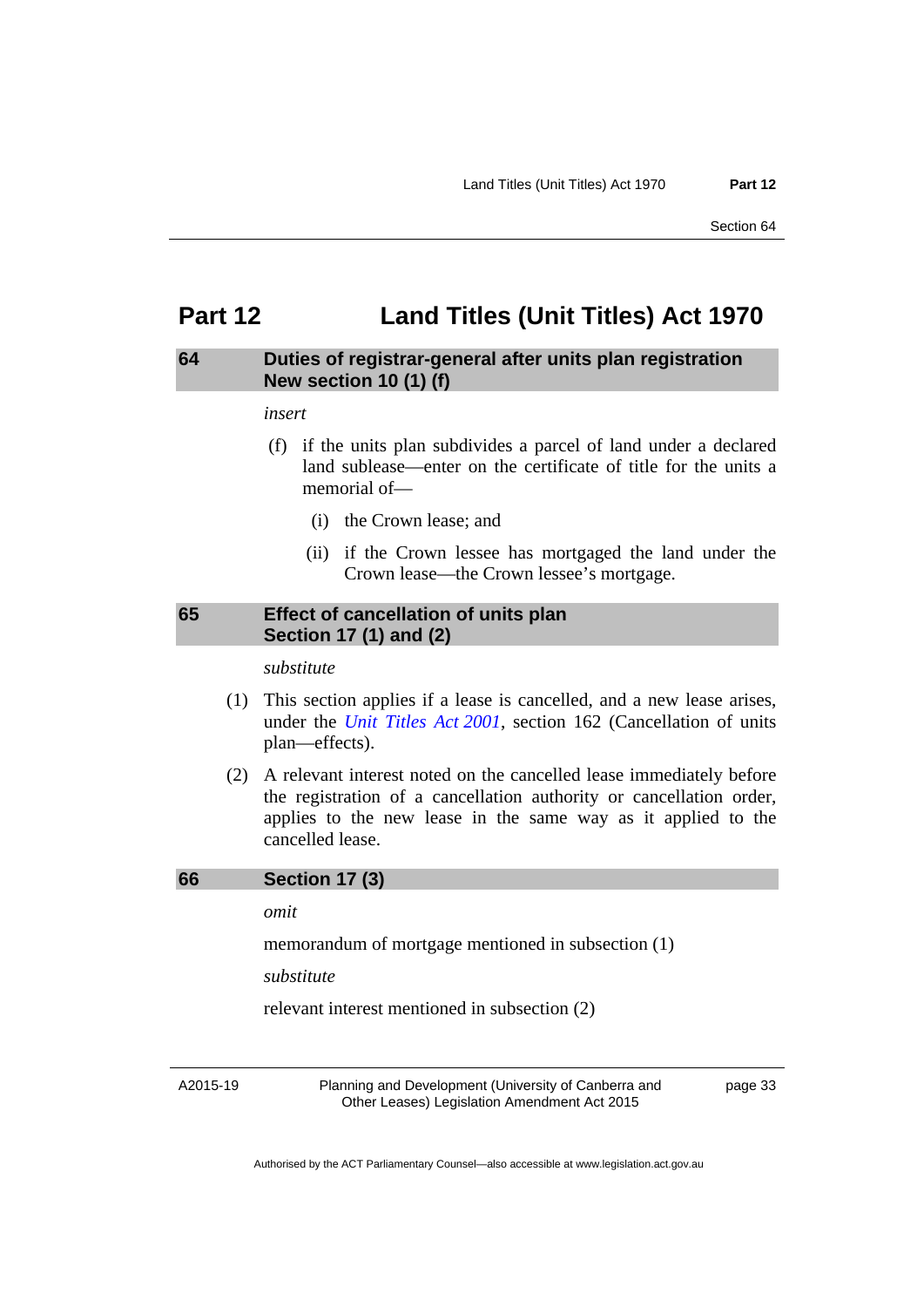#### **67 New section 17 (4)**

*insert* 

(4) In this section:

*relevant interest*, in a lease of a unit, means—

- (a) a mortgage of the lease of the unit; and
- (b) if the unit is in a units plan that subdivides a parcel of land under a declared land sublease—
	- (i) the Crown lease; or
	- (ii) if the Crown lessee has mortgaged the land under the Crown lease—the Crown lessee's mortgage.

# **68 Duties of registrar-general on registration of order Section 18 (1) (d)**

*substitute* 

 (d) enter on each folio of the register in relation to the new certificate of title, a memorial of any easement or relevant interest in the lease of the unit which applies to the lease under section 17 and, if the lease is subject to 2 or more relevant interests, enter the memorials in a way that preserves their priority.

#### **69 New section 18 (5)**

*insert* 

(5) In this section:

*relevant interest*, in a lease of a unit—see section 17 (4).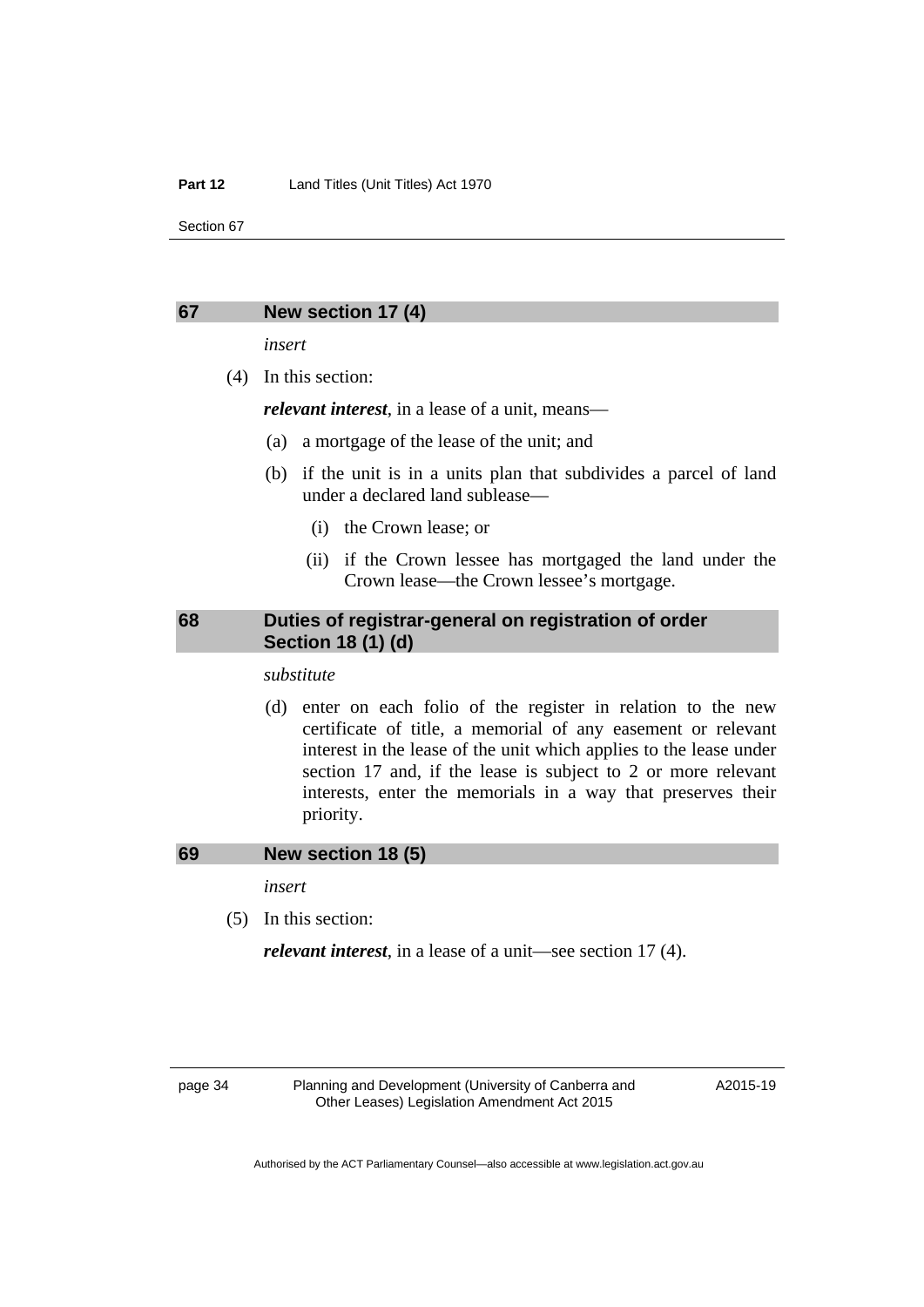# **70 Registration of instruments granting further leases Section 29 (1)**

# *substitute*

- (1) This section applies if—
	- (a) the planning and land authority grants further leases under the *[Planning and Development Act 2007](http://www.legislation.act.gov.au/a/2007-24)*, section 254 (Grant of further leases) of the units and the common property forming part of the registered units plan; or
	- (b) for a lease of a unit on a parcel of land under a declared land sublease—the Crown lessee grants further leases under the *[Unit Titles Act 2001](http://www.legislation.act.gov.au/a/2001-16)*, section 167AA of the units and the common property forming part of the registered units plan.

#### **71 Dictionary, note 3**

*insert* 

declared land sublease

A2015-19

Planning and Development (University of Canberra and Other Leases) Legislation Amendment Act 2015

page 35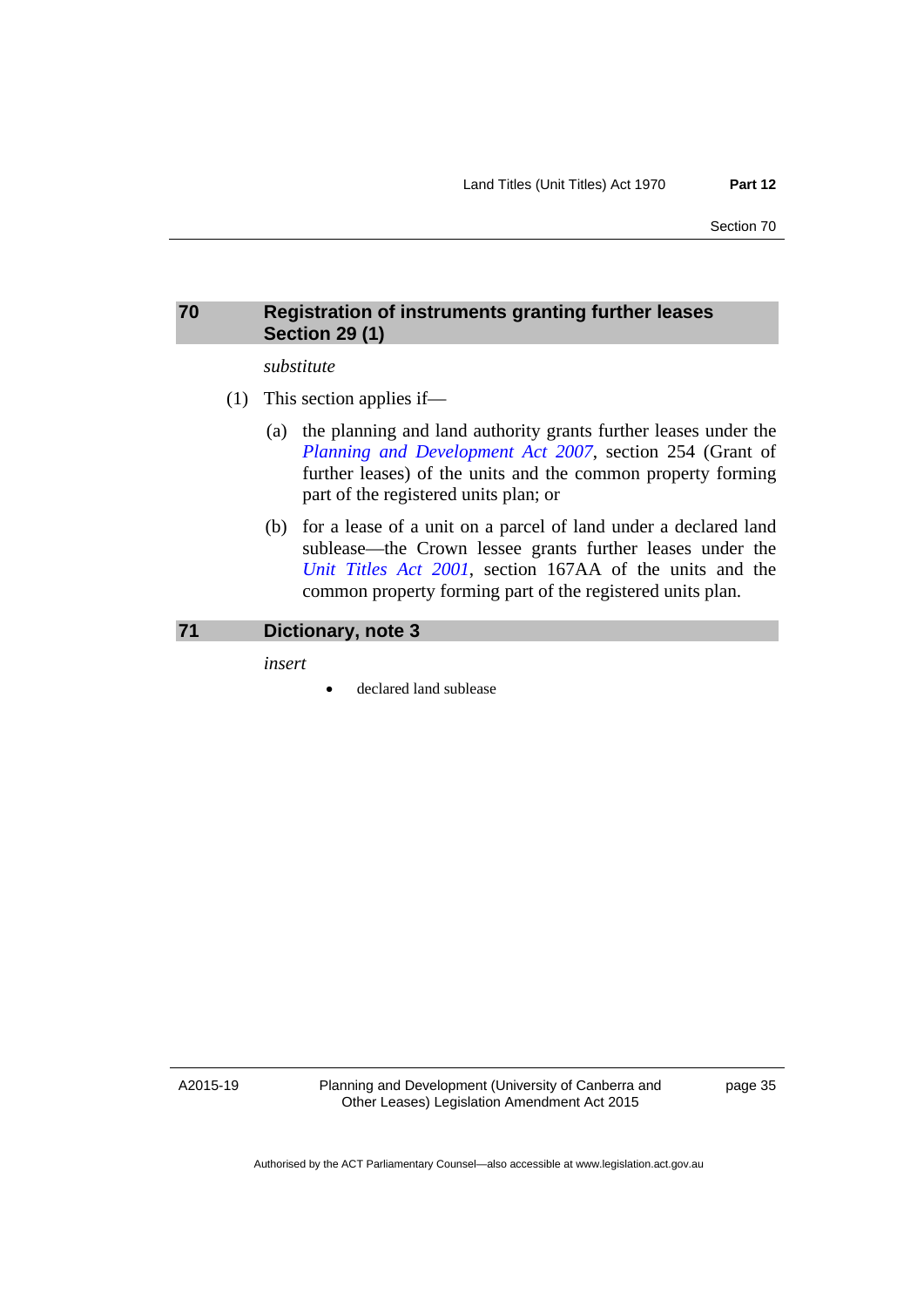# **Part 13 Leases (Commercial and Retail) Act 2001**

# **72 What leases does this Act apply to? New section 12 (6) (ba)**

*insert* 

(ba) a land sublease; or

# **73 Section 12 (7), new definition of** *land sublease*

*insert* 

*land sublease*—see the *[Planning and Development Act 2007](http://www.legislation.act.gov.au/a/2007-24)*, dictionary.

page 36 Planning and Development (University of Canberra and Other Leases) Legislation Amendment Act 2015

A2015-19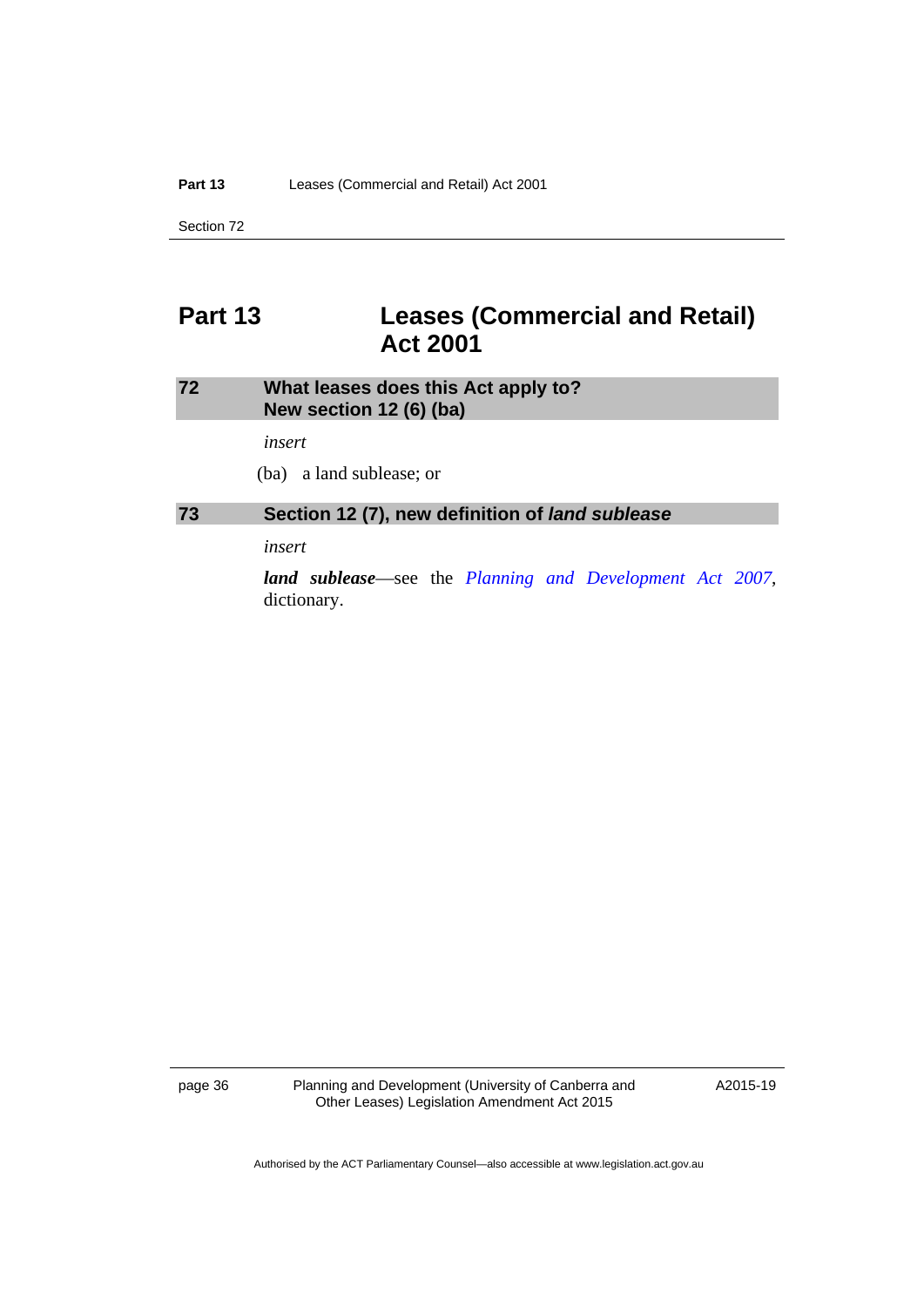# **Part 14 Legislation Act 2001**

# **74 Dictionary, part 1, definition of** *territory lease***, paragraph (b)**

#### *substitute*

- (b) does not include—
	- (i) a sublease of land approved under the *[Planning and](http://www.legislation.act.gov.au/a/2007-24)  [Development Act 2007](http://www.legislation.act.gov.au/a/2007-24)*, section 308; or
	- (ii) any other sublease.

A2015-19

Planning and Development (University of Canberra and Other Leases) Legislation Amendment Act 2015

page 37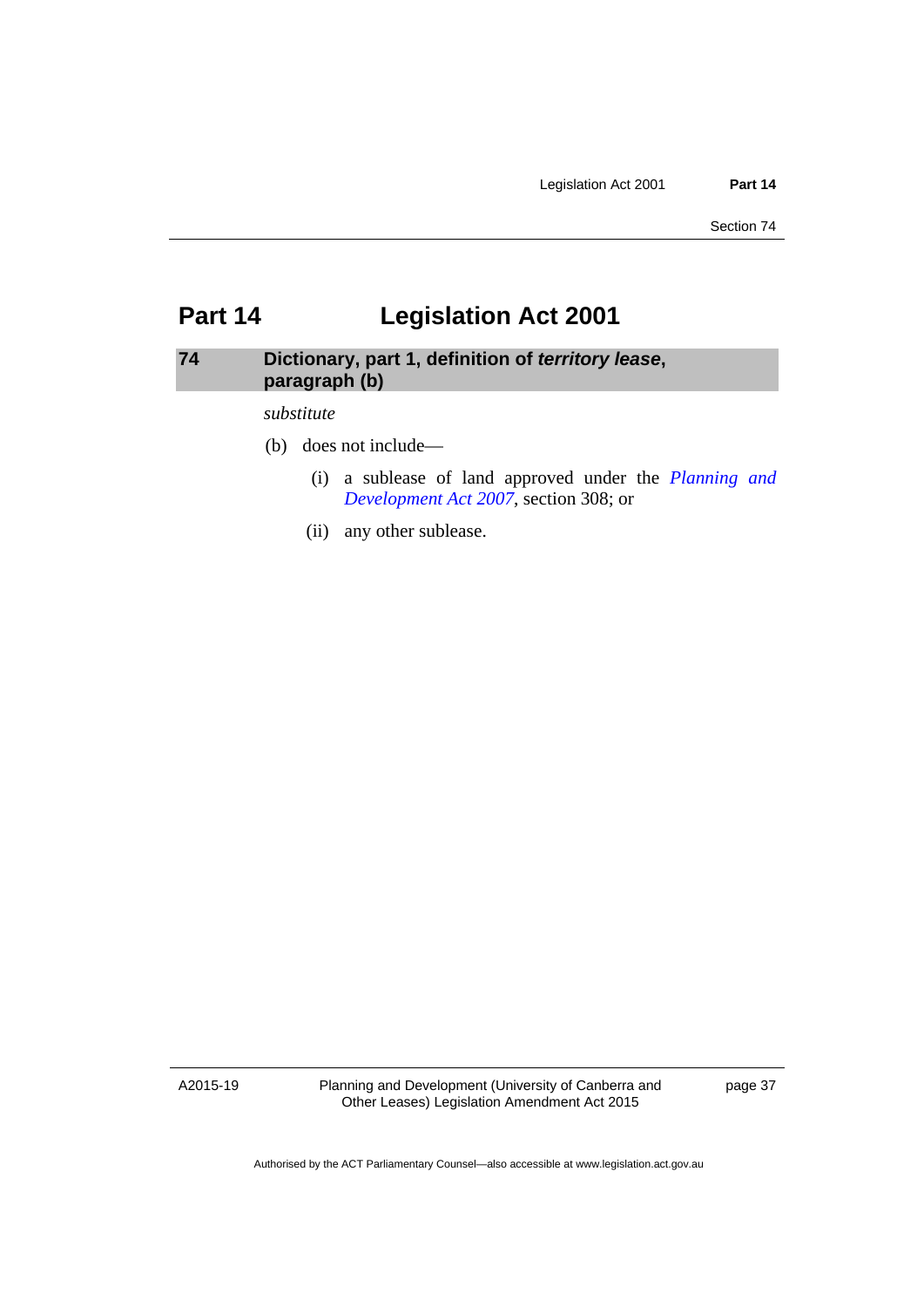# **Part 15 Planning and Development Act 2007**

# **75 Meaning of** *development*  **Section 7 (2), definition of** *subdivision***, paragraph (b)**

*substitute* 

(b) does not include a sublease.

# **76 Form of development applications New section 139 (2) (ba)**

*insert* 

- (ba) if the application relates to land under a land sublease and—
	- (i) the applicant is not the sublessee—also be signed by the sublessee; and
	- (ii) the applicant is not the Crown lessee—also be signed by the Crown lessee; and

# **77 Amending development applications Section 144 (2)**

#### *substitute*

- (2) However, the planning and land authority must not amend the development application unless—
	- (a) the authority is satisfied that—
		- (i) the development applied for after the amendment will be substantially the same as the development applied for originally; and
		- (ii) the assessment track for the application will not change if the application is amended; and

page 38 Planning and Development (University of Canberra and Other Leases) Legislation Amendment Act 2015

A2015-19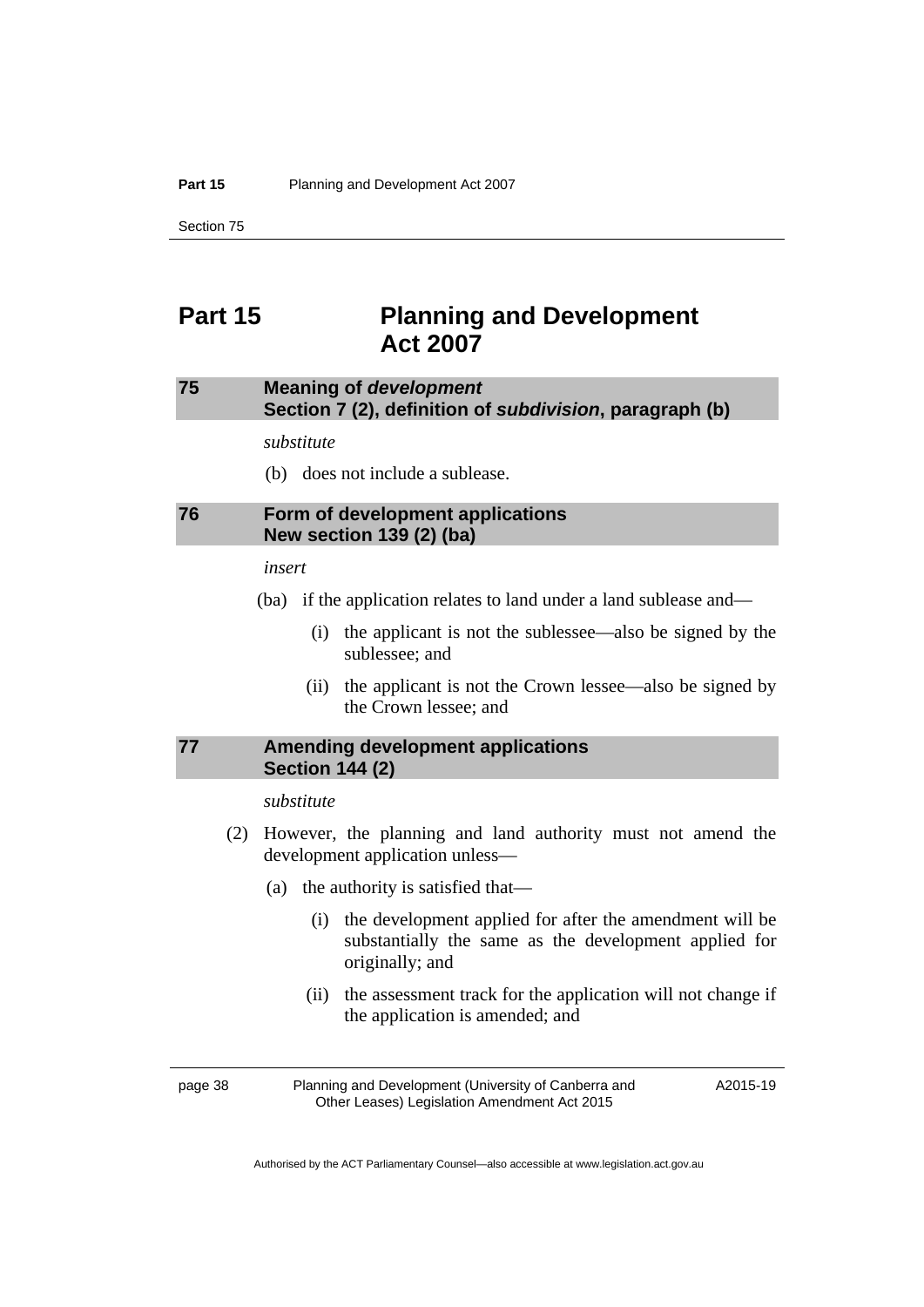- (b) for land under a land sublease—
	- (i) if the applicant is not the sublessee—the sublessee consents, in writing, to the amendment; and
	- (ii) if the applicant is not the Crown lessee—the Crown lessee consents, in writing, to the amendment.

# **78 Conditional approvals New section 165 (2) (e)**

*after the notes, insert* 

- (e) if the application is for approval of a development on subleased land—
	- (i) may include a condition that the sublessee develops unleased territory land in a stated way; and
	- (ii) must not include a condition inconsistent with the related Crown lease.

# **79 End of development approvals for use under lease without lease variation, licence or permit Section 186 (1) (a)**

*after* 

lease

*insert* 

or declared unit title lease

#### **80 New section 186 (2) (f)**

*before the note, insert* 

 (f) for a declared unit title lease—a further lease is not granted under the *[Unit Titles Act 2001](http://www.legislation.act.gov.au/a/2001-16)*, section 167AA.

A2015-19

Planning and Development (University of Canberra and Other Leases) Legislation Amendment Act 2015

page 39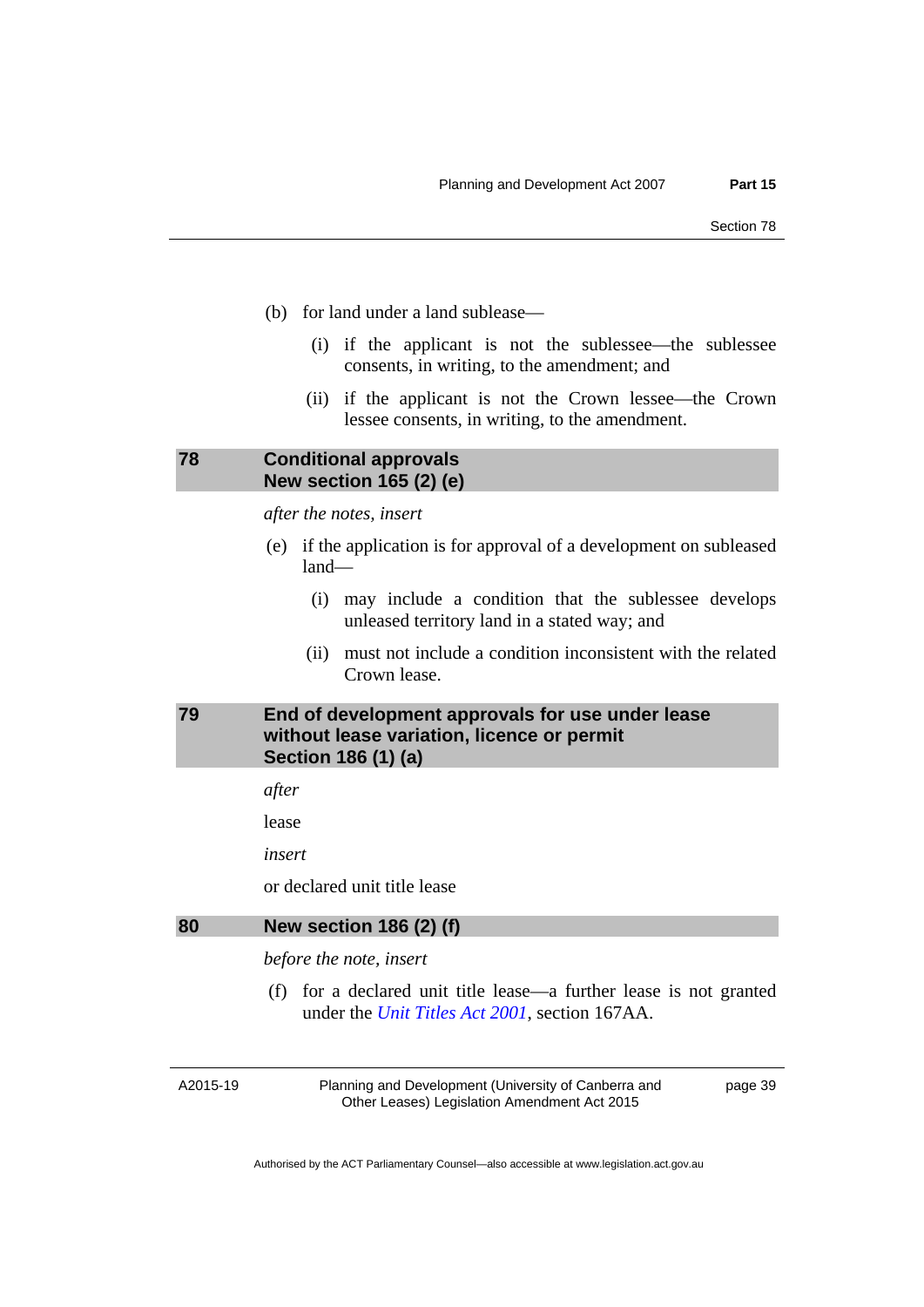#### **Part 15** Planning and Development Act 2007

Section 81

#### **81 New section 186 (5) (d)**

*before the examples, insert* 

 (d) for a declared unit title lease—a further lease is granted under the *[Unit Titles Act 2001](http://www.legislation.act.gov.au/a/2001-16)*, section 167AA.

# **82 Section 186 (7), new definition of** *declared unit title lease*

*insert* 

*declared unit title lease* means a lease of a unit or common property in a units plan that subdivides land under a declared land sublease.

# **83 Applications to amend development approvals New section 197 (3) (c)**

#### *insert*

(c) if the application relates to land under a land sublease and—

- (i) the applicant is not the sublessee—also be signed by the sublessee; and
- (ii) the applicant is not the Crown lessee—also be signed by the Crown lessee.

| 84 | <b>Section 197 (4)</b> |  |  |
|----|------------------------|--|--|
|----|------------------------|--|--|

*after* 

subsection  $(3)$  (b)  $(i)$ *insert*  or  $(c)$ 

page 40 Planning and Development (University of Canberra and Other Leases) Legislation Amendment Act 2015

A2015-19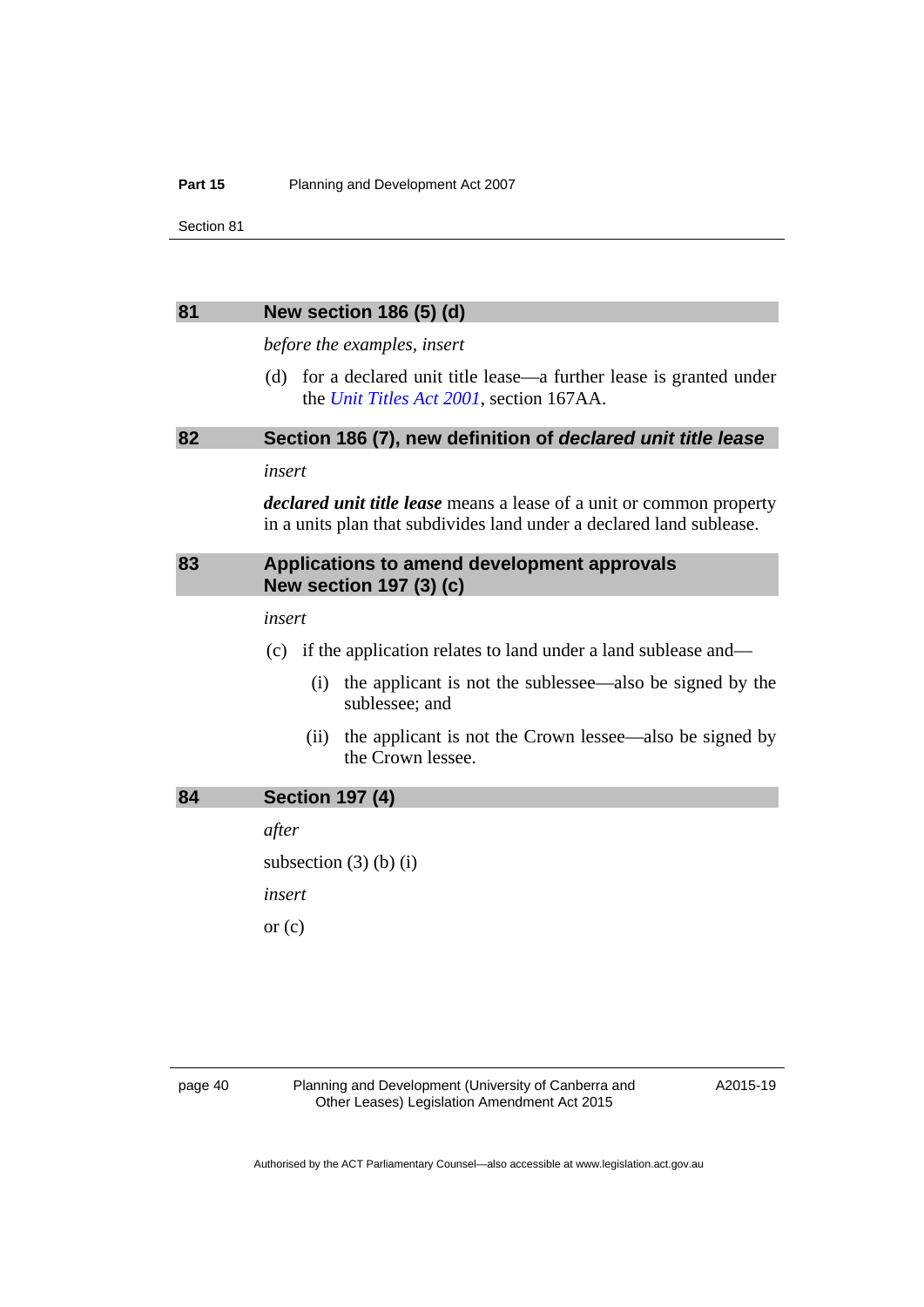# **85 Development applications for developments undertaken without approval Section 205 (3)**

*after* 

land

*insert* 

(or for land under a land sublease, the sublessee)

# **86 Definitions—ch 9 Section 234, definition of** *subdivision***, paragraph (b)**

#### *substitute*

- (b) does not include the subdivision of land—
	- (i) under the *[Unit Titles Act 2001](http://www.legislation.act.gov.au/a/2001-16)*; or
	- (ii) by the grant of a sublease.

#### **87 Section 234, definition of** *sublessee*

*omit* 

# **88 Access to leased land from roads and road related areas Section 248 (2)**

*omit* 

by the planning and land authority

**89 Grant of further leases Section 254 (1) (a), new note** 

*insert* 

*Note* A further lease under the *[Unit Titles Act 2001](http://www.legislation.act.gov.au/a/2001-16)* over land under a declared land sublease may only be granted under the *[Unit Titles](http://www.legislation.act.gov.au/a/2001-16)  [Act 2001](http://www.legislation.act.gov.au/a/2001-16)*, s 167AA (see s (1A)).

A2015-19

Planning and Development (University of Canberra and Other Leases) Legislation Amendment Act 2015

page 41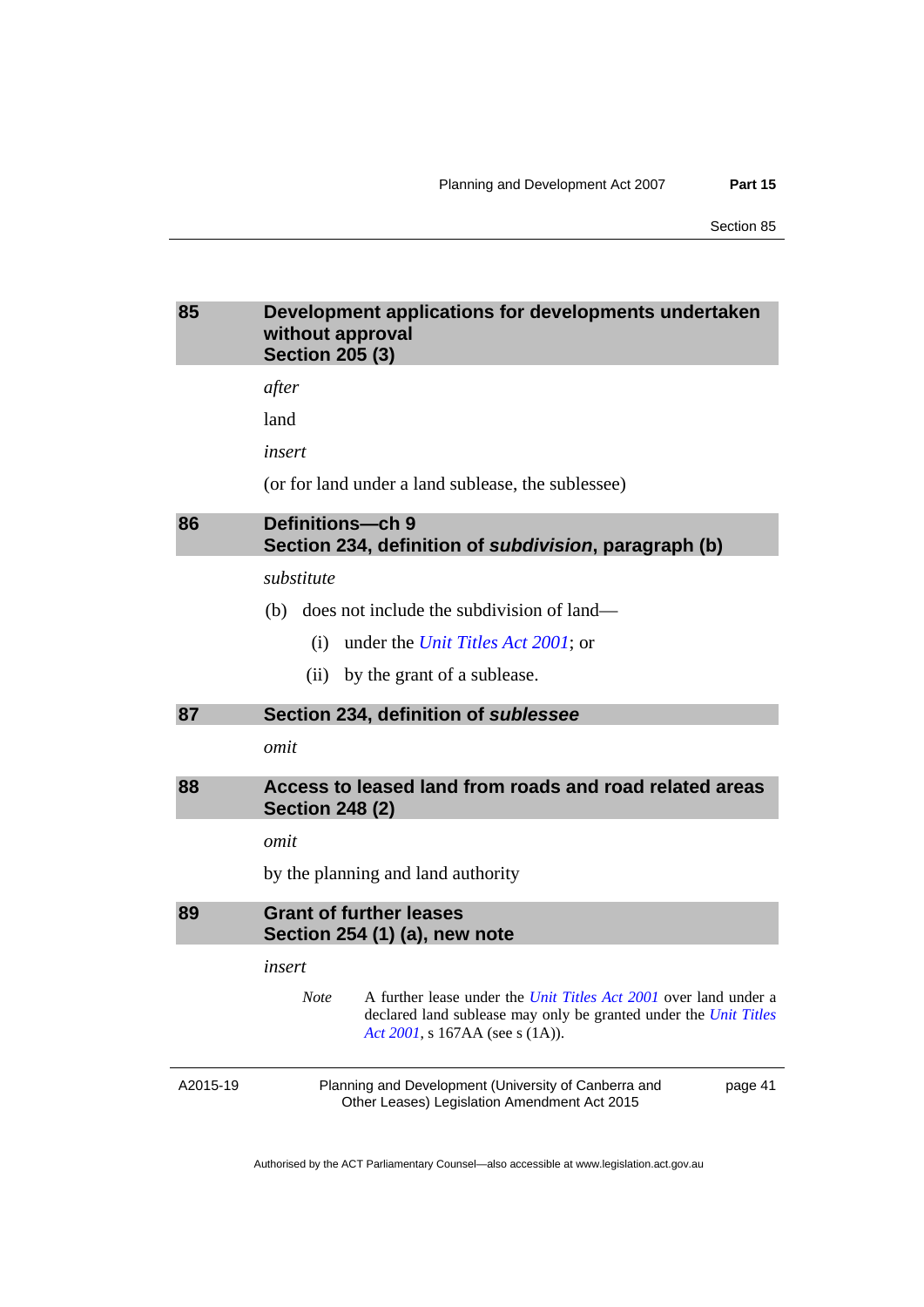#### **Part 15** Planning and Development Act 2007

Section 90

#### **90 New section 254 (1A)**

#### *insert*

- (1A) For a lease granted or arising under the *[Unit Titles Act 2001](http://www.legislation.act.gov.au/a/2001-16)*
	- (a) the owners corporation for a units plan may apply on behalf of an owner of a unit for the grant of a further lease of the unit; and
	- (b) relating to a units plan that subdivides land under a declared land sublease—the owners corporation may only apply for the grant of a further lease under the *[Unit Titles Act 2001](http://www.legislation.act.gov.au/a/2001-16)*, section 167AA.

### **91 Consent to s 265 dealings Section 266 (2)**

*omit* 

sublet the lease

*substitute* 

grant a sublease

# **92 Section 308**

*substitute* 

# **308 Power of Crown lessee to sublet part of land**

- (1) A Crown lessee must not sublease any land under a Crown lease without the planning and land authority's prior written approval.
	- *Note 1* A sublessee cannot further sublease the land under the sublease (see *[Land Titles Act 1925](http://www.legislation.act.gov.au/a/1925-1)*, s 88E).
	- *Note 2* If a form of application or sublease is approved under s 425 for this provision, the form must be used.

page 42 Planning and Development (University of Canberra and Other Leases) Legislation Amendment Act 2015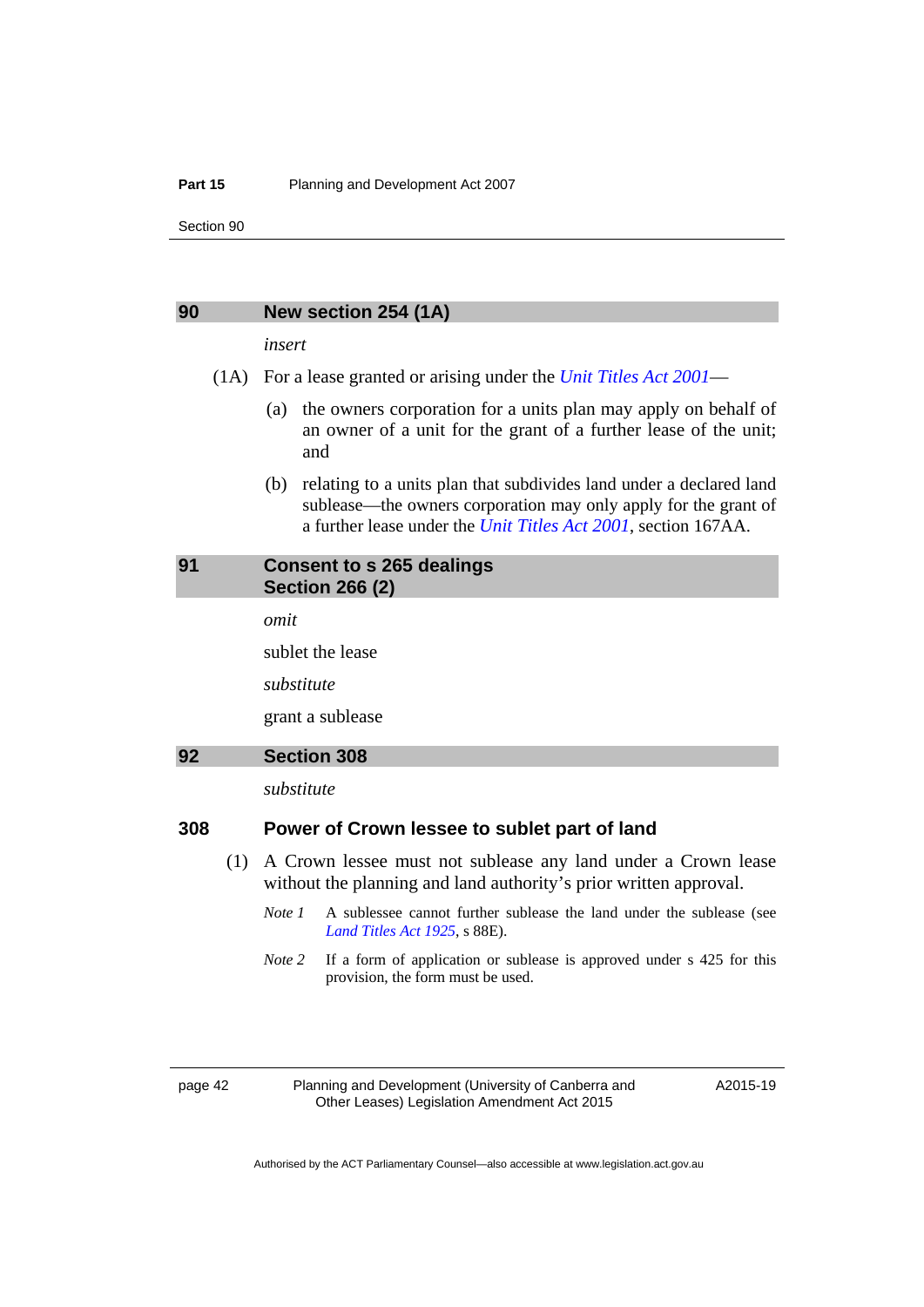- (2) The planning and land authority must, in writing, approve or refuse to approve a sublease of land not later than 10 working days after the authority is asked, in writing, to approve the sublease.
- (3) The planning and land authority must not approve a sublease of land—
	- (a) other than in accordance with criteria prescribed by regulation; and
		- *Note* Power to make a regulation includes power to make different provision in relation to different matters or different classes of matters, and to make a regulation that applies differently by reference to stated exceptions or factors (see [Legislation Act,](http://www.legislation.act.gov.au/a/2001-14) s 48).
	- (b) if the sublease—
		- (i) is inconsistent with this Act or the *[Land Titles Act 1925](http://www.legislation.act.gov.au/a/1925-1)*; or
		- (ii) allows—
			- (A) the extension of the initial term of the sublease; or
			- (B) the grant of a further sublease; and
	- (c) unless satisfied that, during the term of the sublease (including a declared land sublease), the sublessee will have—
		- (i) direct access to the subleased land from a road or road related area; or
		- (ii) access to the subleased land from a road or road related area by way of an access road or track, or in another way, that the sublessee may use for entry or exit only, without charge and at any time.
- (4) The Crown lessee must give the executed approved sublease to the planning and land authority.

A2015-19

Planning and Development (University of Canberra and Other Leases) Legislation Amendment Act 2015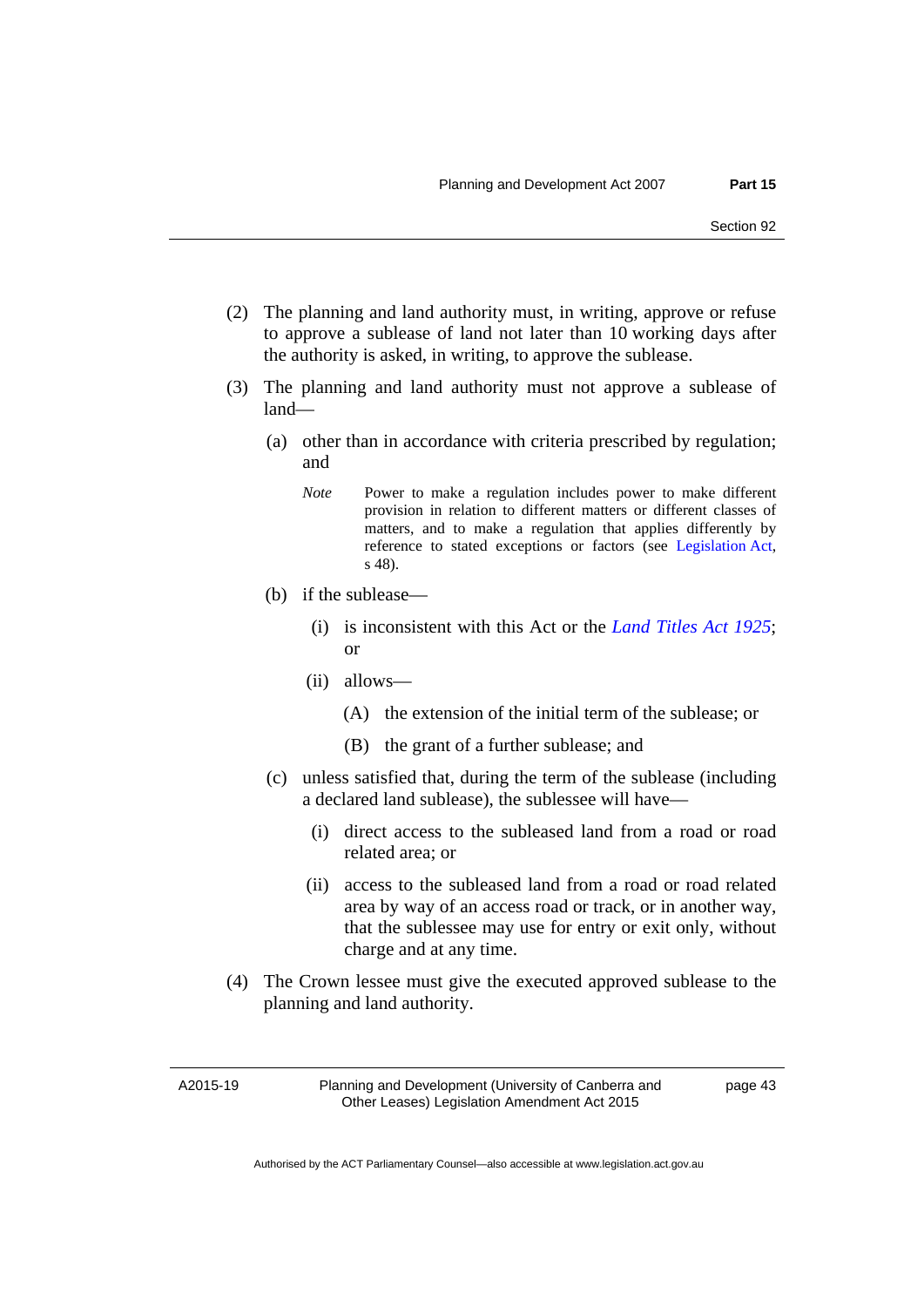- (5) The planning and land authority must give the executed approved sublease to the registrar-general for registration under the *[Land](http://www.legislation.act.gov.au/a/1925-1)  [Titles Act 1925](http://www.legislation.act.gov.au/a/1925-1)*.
	- *Note* The planning and land authority must give the executed approved sublease to the registrar-general for registration as soon as possible (see [Legislation Act,](http://www.legislation.act.gov.au/a/2001-14) s 151B).
- (6) Access provided because of subsection  $(3)$  (c) (ii)—
	- (a) must not interfere with a building, garden or stockyard on the land (the *affected land*) through which the access is provided at the time the access is provided; and
	- (b) must be located in a way that causes as little damage or inconvenience to the sublessee, another sublessee or Crown lessee of the affected land as possible.
- (7) A regulation may prescribe—
	- (a) the form of a sublease; and
	- (b) a document that must accompany or be included in a sublease; and
	- (c) a provision that must or must not be included in the sublease.
- (8) A provision of a sublease that—
	- (a) is inconsistent with this Act or the *[Land Titles Act 1925](http://www.legislation.act.gov.au/a/1925-1)* is void to the extent of the inconsistency; or
	- (b) allows the extension of the initial term of the sublease is void; or
	- (c) allows the grant of a further sublease is void.
- (9) Nothing in this Act, by itself, creates an obligation on a lessee under a sublease of land to grant the sublessee a further or new sublease.
	- *Note* The *[Unit Titles Act 2001](http://www.legislation.act.gov.au/a/2001-16)*, s 167AA provides for the grant of further leases of units and common property if a declared land sublease is subdivided by a units plan.
- page 44 Planning and Development (University of Canberra and Other Leases) Legislation Amendment Act 2015 A2015-19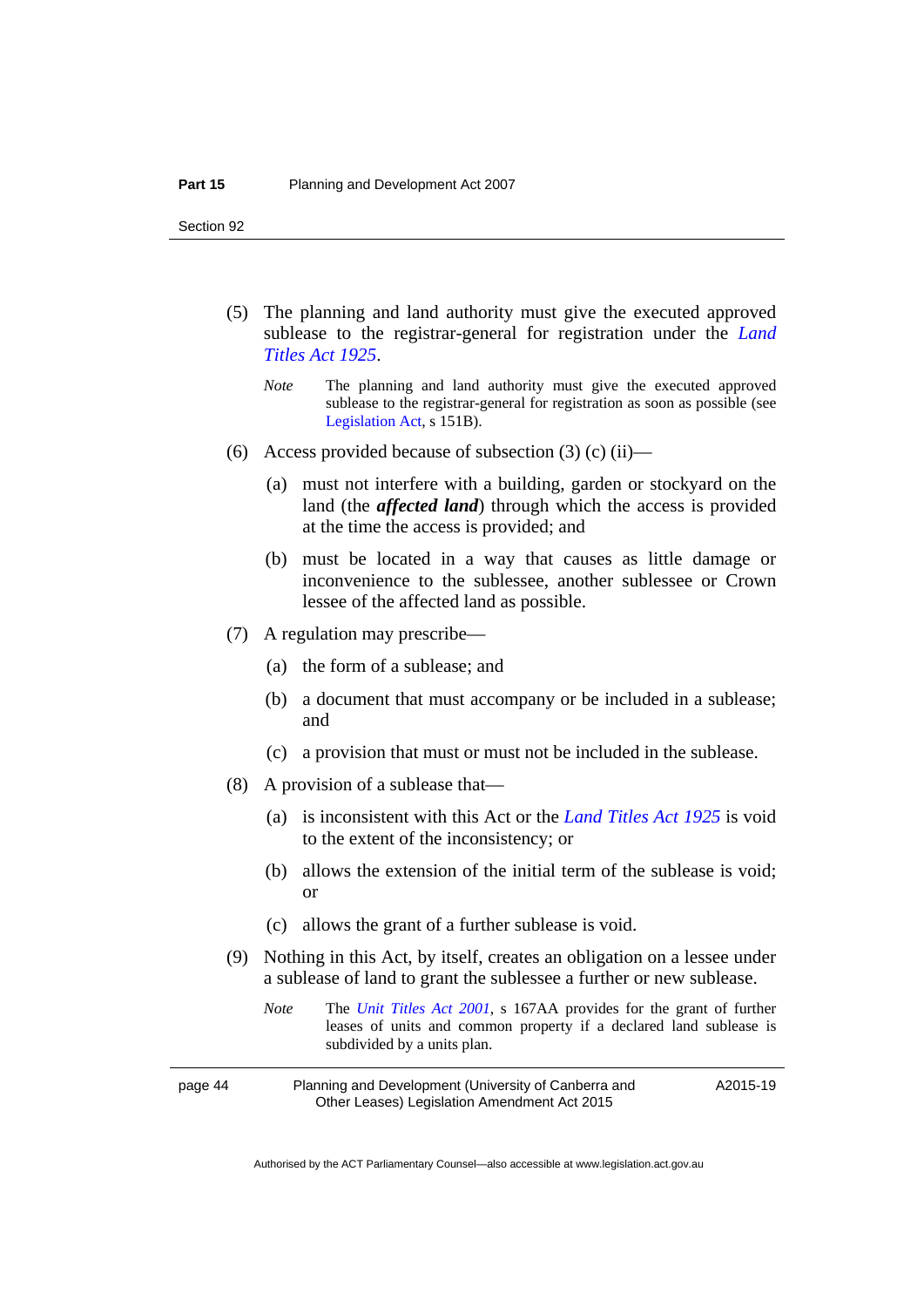(10) This section does not apply to a part of land sublet under section 309.

# **93 Access to lease documents and development agreements New section 311 (2) (d)**

*insert* 

(d) a land sublease.

#### **94 New part 9.13**

*insert* 

# **Part 9.13 Declared subleases of land**

# **312B Declared Crown leases**

- (1) The Minister and another Minister may together declare a prescribed Crown lease to be a *declared Crown lease* if it is in the public interest.
- (2) In deciding whether it is in the public interest to make a declaration, the Ministers must consider the following:
	- (a) whether making the declaration is likely to encourage development of the land under the declared Crown lease that has a substantial benefit to the ACT community;
	- (b) whether making the declaration would cause any disadvantage to the ACT community taking into account potential uses of the land under the declared Crown lease that are consistent with the [territory plan,](http://www.legislation.act.gov.au/ni/2008-27/default.asp) whether or not those uses are authorised by the lease;
	- (c) whether any development of part of the land under the declared Crown lease is likely to be part of a larger development and, if so, what that development will involve;

A2015-19

Planning and Development (University of Canberra and Other Leases) Legislation Amendment Act 2015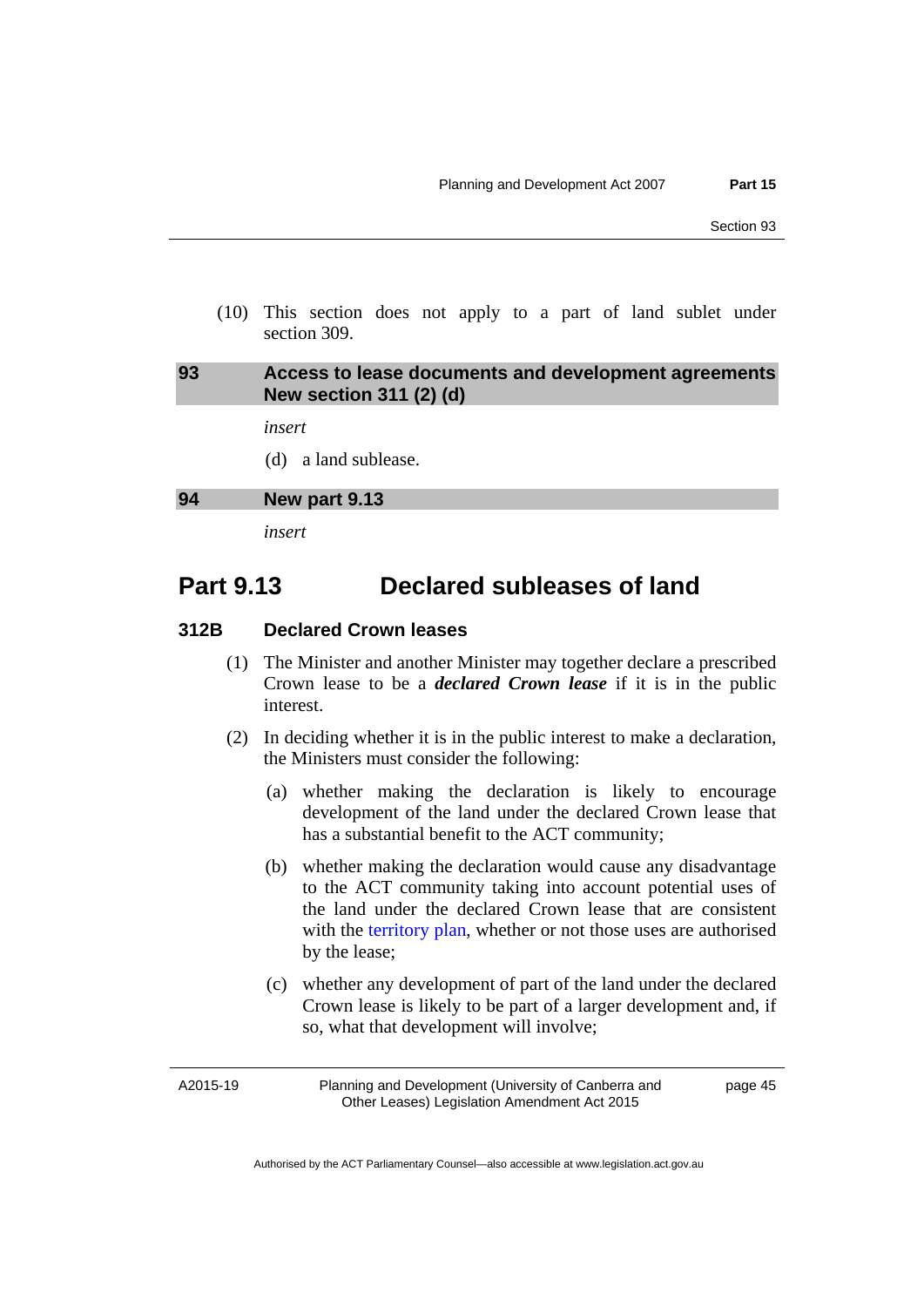- (d) whether making the declaration is likely to encourage development of the land under the declared Crown lease that is likely to have a substantial effect on the achievement or development of the object of the [territory plan](http://www.legislation.act.gov.au/ni/2008-27/default.asp) as set out in the statement of strategic directions and objectives for each zone that applies to the land under the declared Crown lease;
- (e) whether making the declaration raises a major policy issue.
- (3) A declaration is a notifiable instrument.
	- *Note* A notifiable instrument must be notified under the [Legislation Act](http://www.legislation.act.gov.au/a/2001-14).
- (4) A declaration—
	- (a) may only be amended or revoked to correct an error and if a declaration is amended, or revoked and a new declaration made, the amendment or new declaration may commence retrospectively; and
	- (b) continues to apply in relation to a Crown lease that was a prescribed Crown lease when the declaration was made even if the Crown lease stops being a prescribed Crown lease.
- (5) The planning and land authority must give the registrar-general a copy of the declaration.
- (6) In this section:

*prescribed Crown lease* means—

- (a) a perpetual Crown lease held by the University of Canberra; or
- (b) a perpetual Crown lease held by the Australian National University prescribed by regulation.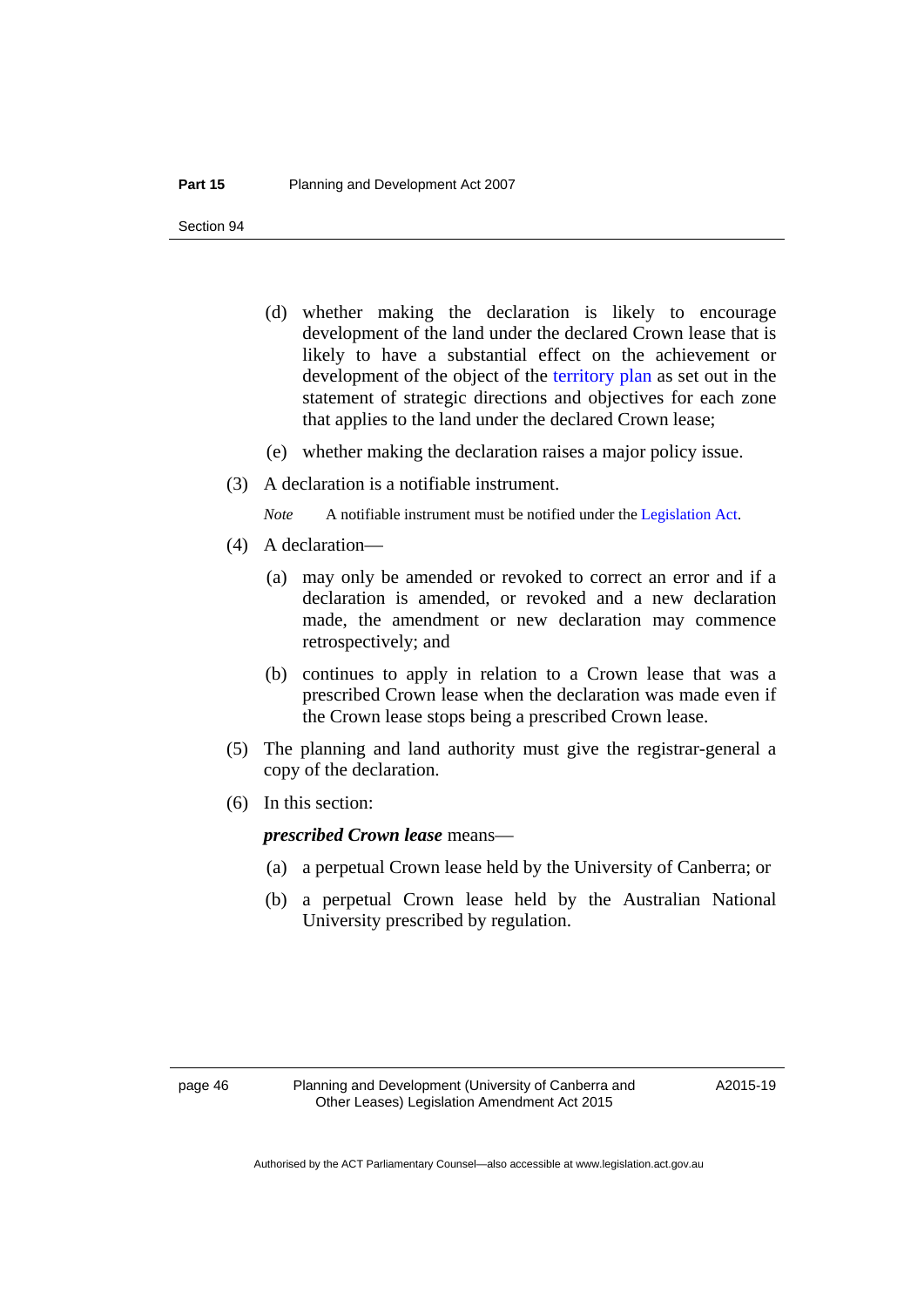# **312C Meaning of** *declared land sublease*

(1) In this Act:

*declared land sublease*—

- (a) means a land sublease under a declared Crown lease; and
- (b) includes any new land sublease granted by the Crown lessee to the sublessee over the land under a surrendered or expired declared land sublease.
- (2) In this section:

*declared Crown lease*—see section 312B (1).

# **95 Definitions—ch 13 Section 407, definition of** *eligible entity*

*substitute* 

*eligible entity*, for a reviewable decision—

- (a) means an entity mentioned in schedule 1, column 3 for the decision; and
- (b) for a reviewable decision in relation to a development application or development approval if the applicant is not—
	- (i) the lessee—includes the lessee; and
	- (ii) for a land sublease, the sublessee—includes the sublessee.

A2015-19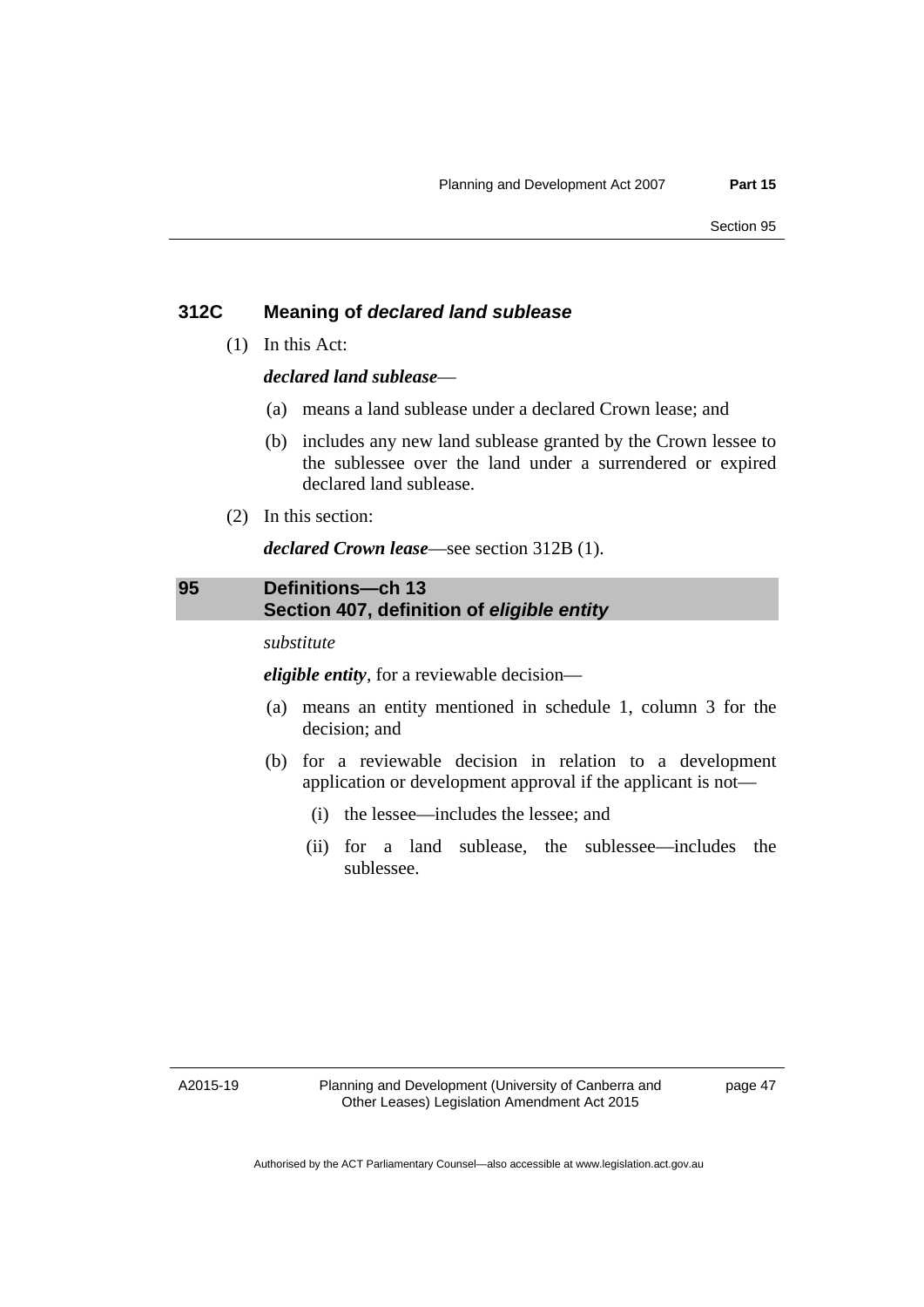**Part 15**Planning and Development Act 2007

Section 96

# **96 Reviewable decisions, eligible entities and interested entities Schedule 1, new item 40A**

|     | ınsert                                                                |                                    |  |
|-----|-----------------------------------------------------------------------|------------------------------------|--|
| 40A | decision under $s$ 308 (2) to refuse to<br>approve a sublease of land | applicant for approval of sublease |  |

page 48 Planning and Development (University of Canberra and Other Leases) Legislation Amendment Act 2015 A2015-19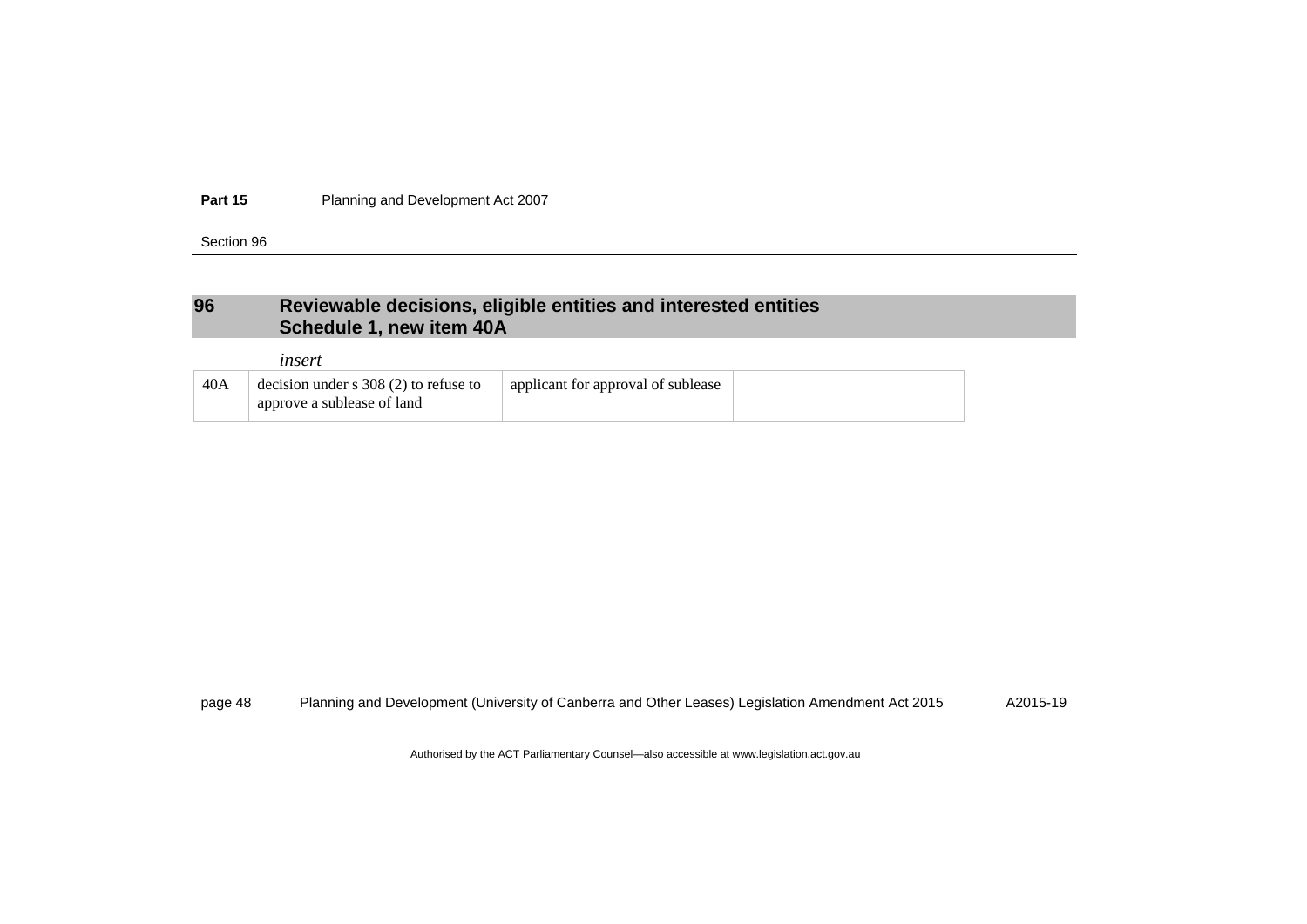#### **97 Dictionary, new definitions**

*insert* 

*building sublease* means a sublease mentioned in section 307 (Power of lessee to sublet part of building).

*declared land sublease*—see section 312C (1).

*land sublease* means a sublease of land approved under section 308 (Power of Crown lessee to sublet part of land) but does not include a building sublease.

# **98 Dictionary, definition of** *sublessee*

*omit* 

A2015-19

Planning and Development (University of Canberra and Other Leases) Legislation Amendment Act 2015

page 49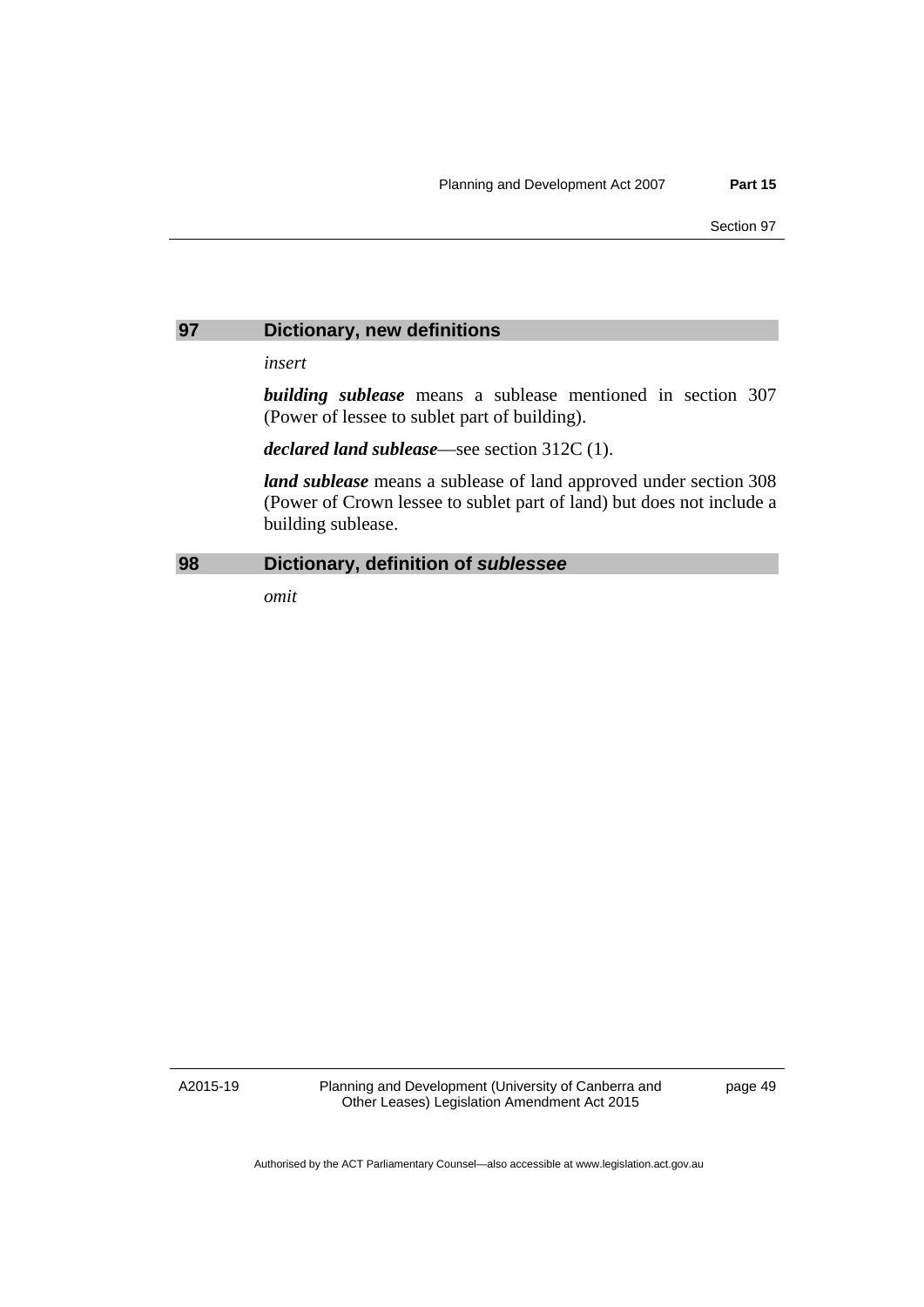# **Part 16 Planning and Development Regulation 2008**

# **99 Details to be included in exemption assessment application—Act, s 138B (2) (a) (iii) New section 22 (a) (iii)**

*insert* 

 (iii) if the land is under a land sublease—the sublease plan number;

# **100 Preparation of EIS—Act, s 208 (1) Section 50 (2) (c) (v) (A) and (B)**

*substitute* 

- (A) the block and section number and division of the land and the volume and folio of the Crown lease; or
- (B) if the land is under a land sublease—the sublease plan number and the volume and folio of the Crown lease; and

| Section 220 heading<br>101 |  |
|----------------------------|--|
|----------------------------|--|

*substitute* 

**220 Criteria for giving approval of sublease of land—Act, s 308 (3) (a)** 

| 102 | Section 220 (1) (b)<br>substitute                       |                                                                                                      |          |  |
|-----|---------------------------------------------------------|------------------------------------------------------------------------------------------------------|----------|--|
|     |                                                         |                                                                                                      |          |  |
|     | must not be for a term longer than 99 years; and<br>(i) |                                                                                                      |          |  |
|     | page 50                                                 | Planning and Development (University of Canberra and<br>Other Leases) Legislation Amendment Act 2015 | A2015-19 |  |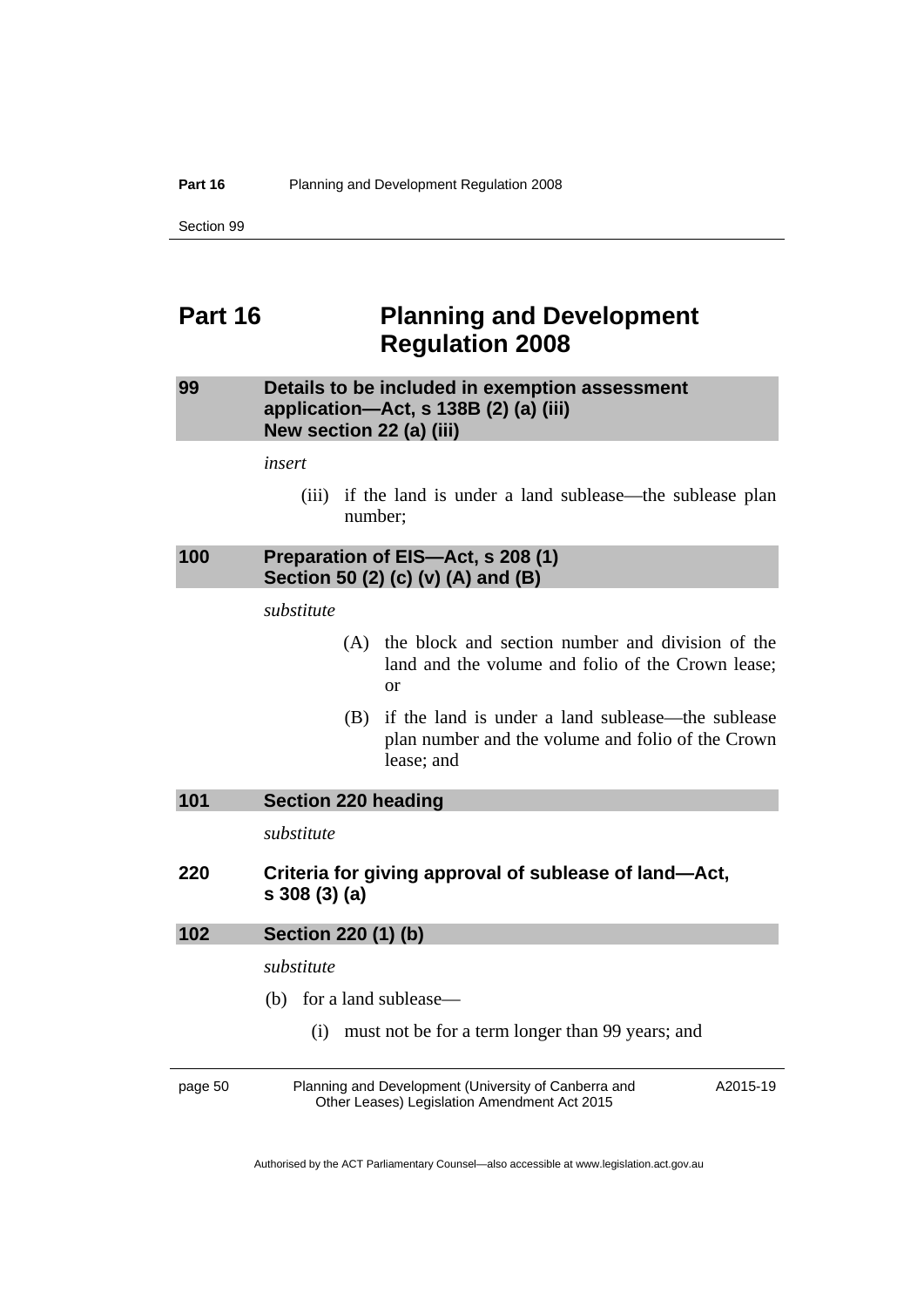- (ii) if the sublease authorises residential use of the land under the sublease—the sublease must state the number, or a maximum number, of dwellings permitted on the land under the sublease; and
- (iii) if the sublease authorises non-residential use of the land under the sublease—the sublease must state the maximum total gross floor area of buildings and structures permitted for non-residential use on the land under the sublease.

# **103 New section 221**

*insert* 

# **221 Prescribed matters in land sublease—Act, s 308 (7)**

- (1) A land sublease must—
	- (a) if the sublease is a declared land sublease—state that it is a declared land sublease; and
	- (b) include a purpose clause consistent with the Crown lease under which the sublease is granted; and
	- (c) state the commencement date and term of the sublease; and
	- (d) include a plan of the land—
		- (i) prepared in accordance with any relevant practice direction under the *[Surveyors Act 2007](http://www.legislation.act.gov.au/a/2007-33)*, section 55; and
		- (ii) signed by the surveyor-general; and
	- (e) include a provision dealing with termination of the sublease, including breach of the sublease, that is fair and equitable between the parties having regard to the parties' circumstances and the nature and circumstances of the termination; and

A2015-19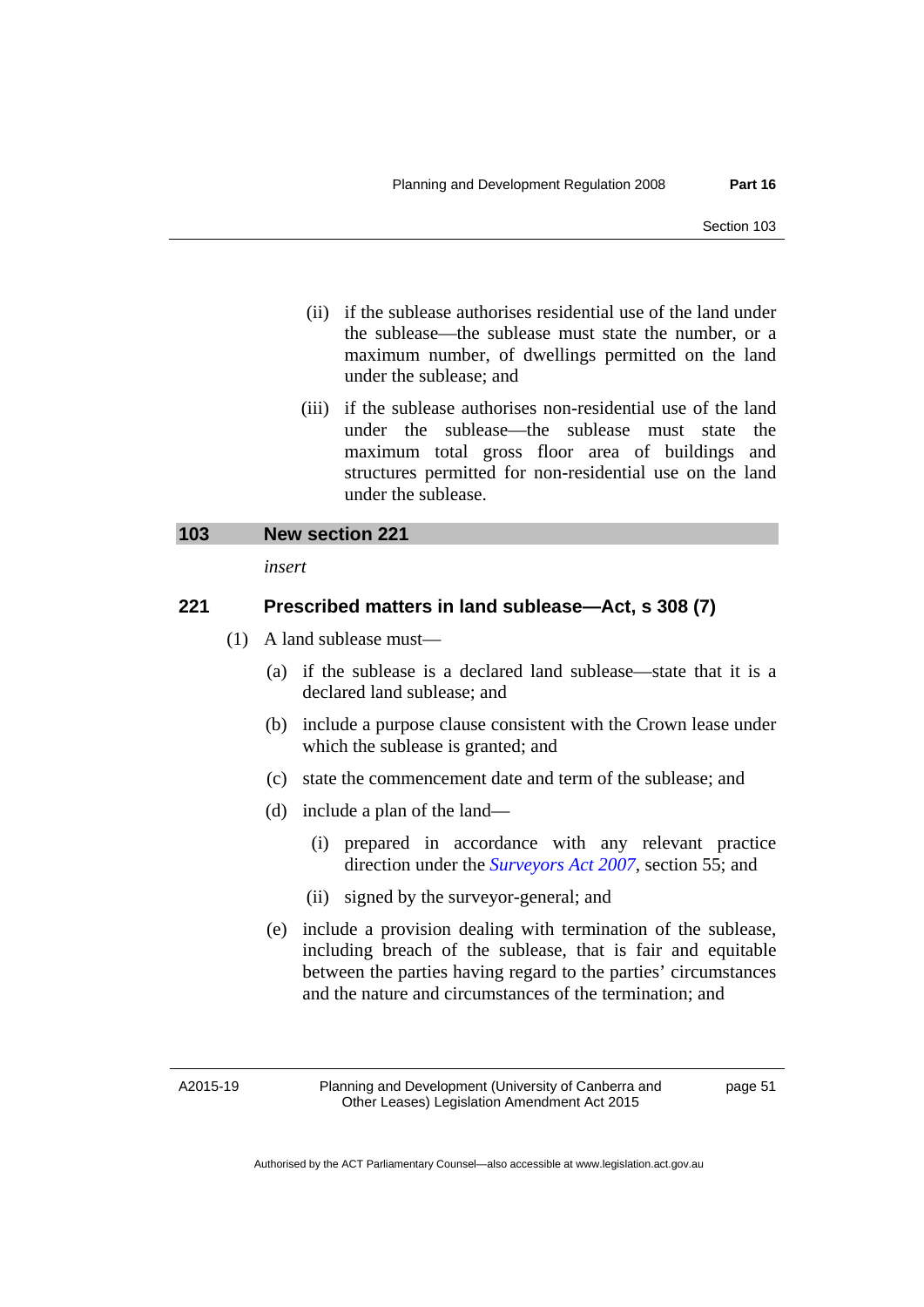- (f) include a provision dealing with the resolution of disputes between the parties in relation to the sublease, that is fair and equitable between the parties having regard to the parties' circumstances and the nature and circumstances of the dispute; and
- (g) include or be accompanied by—
	- (i) a written statement from relevant utility providers that the utility services are available to the land under the land sublease; and
	- (ii) plans in accordance with any relevant Australian Standard showing that the utility services are available to the land under the land sublease; and
- (h) include or be accompanied by plans in accordance with any relevant Australian Standard showing that satisfactory road access for municipal services is available to the land under the land sublease.

#### **Examples—municipal services**

waste removal and recycling services, fire and other emergency services

- *Note* An example is part of the regulation, is not exhaustive and may extend, but does not limit, the meaning of the provision in which it appears (see [Legislation Act,](http://www.legislation.act.gov.au/a/2001-14) s 126 and s 132).
- (2) For this section, a *utility service is available to the land under a land sublease* if the service can be connected at the boundary of the land sublease to enable the service to be provided on the land under the land sublease.
- (3) In this section:

*electricity services* means the services described in the *[Utilities](http://www.legislation.act.gov.au/a/2000-65)  [Act 2000](http://www.legislation.act.gov.au/a/2000-65)*, section 6.

*gas services* means the services described in the *[Utilities Act 2000](http://www.legislation.act.gov.au/a/2000-65)*, section 9.

page 52 Planning and Development (University of Canberra and Other Leases) Legislation Amendment Act 2015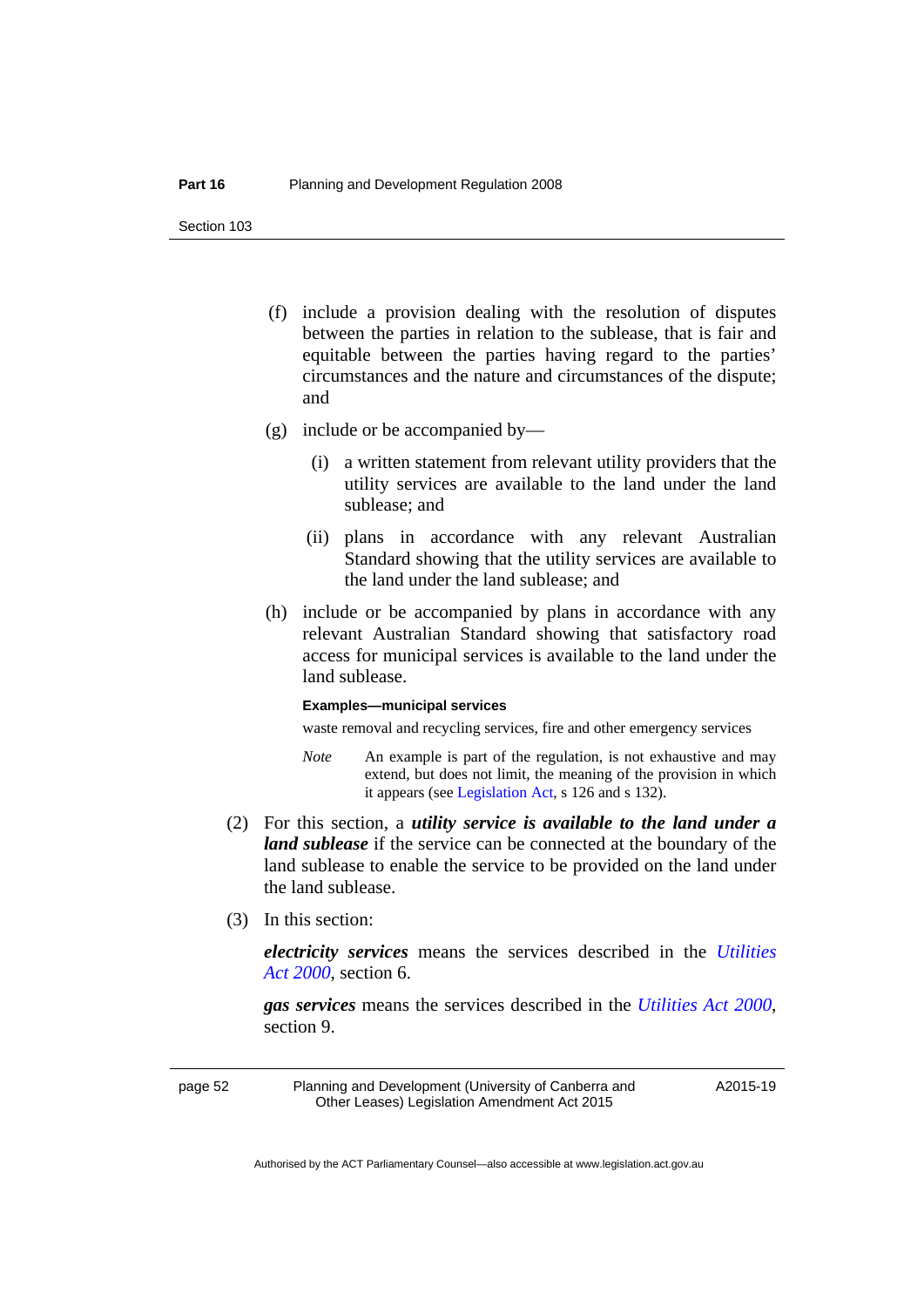*sewerage services* means the services described in the *[Utilities](http://www.legislation.act.gov.au/a/2000-65)  [Act 2000](http://www.legislation.act.gov.au/a/2000-65)*, section 13.

*telecommunications network*—see the *[Telecommunications](http://www.comlaw.gov.au/Series/C2004A05145)  [Act 1997](http://www.comlaw.gov.au/Series/C2004A05145)* (Cwlth), section 7.

*telecommunications services* means communications carried by a telecommunications network.

*utility services* means electricity services, gas services, sewerage services, telecommunication services and water services.

*water services* means the services described in the *[Utilities](http://www.legislation.act.gov.au/a/2000-65)  [Act 2000](http://www.legislation.act.gov.au/a/2000-65)*, section 11.

# **104 Schedule 1, section 1.110 (3), definition of** *lessee*

#### *substitute*

*lessee*, of land before the act or event that damaged the building or structure—

- (a) means for land under a land sublease—the sublessee; and
- (b) includes a person who, before the act or event, had entered into an agreement with the lessee of the land giving the person a right to the transfer of the lease but to whom no transfer had been registered under the *[Land Titles Act 1925](http://www.legislation.act.gov.au/a/1925-1)* in accordance with the agreement.

A2015-19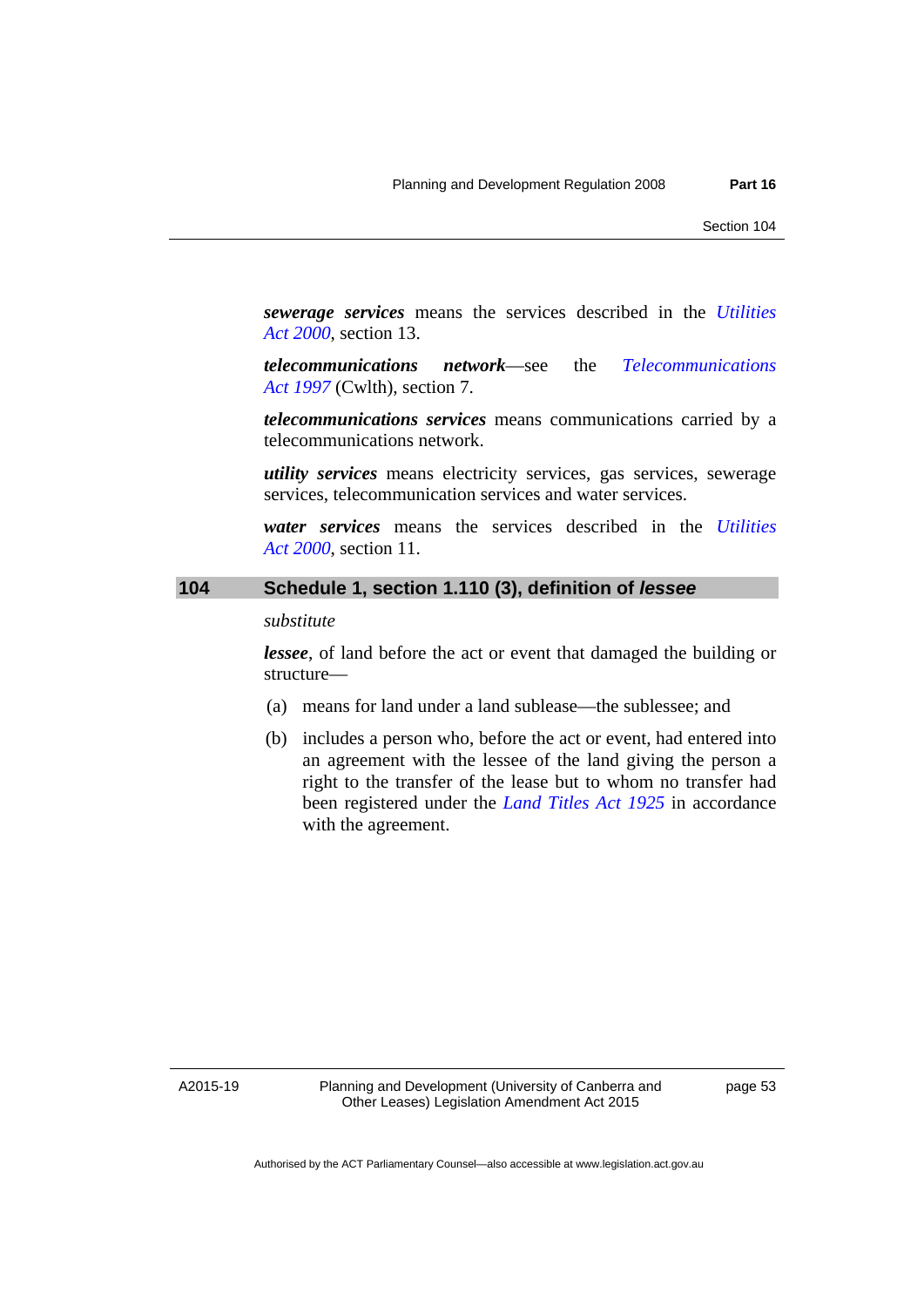#### **Part 16** Planning and Development Regulation 2008

Section 105

# **105 Permitted variations to approved and exempt developments Schedule 1A, section 1A.11 (4)**

*omit* 

# **106 Schedule 1A, section 1A.11 (5), new definitions**

*insert* 

*exemption declaration*—see schedule 1, section 1.100A (1) (b).

*lease* includes a land sublease.

# **107 Matters exempt from third-party ACAT review Schedule 3, part 3.2, item 6, column 2, paragraph (g) (iii)**

*after* 

lease

*insert* 

, or land sublease,

#### **108 Schedule 3, part 3.2, item 8, column 2, paragraph (e)**

*after* 

lease

*insert* 

, or land sublease,

#### **109 Dictionary, note 2**

*insert* 

surveyor-general

page 54 Planning and Development (University of Canberra and Other Leases) Legislation Amendment Act 2015

A2015-19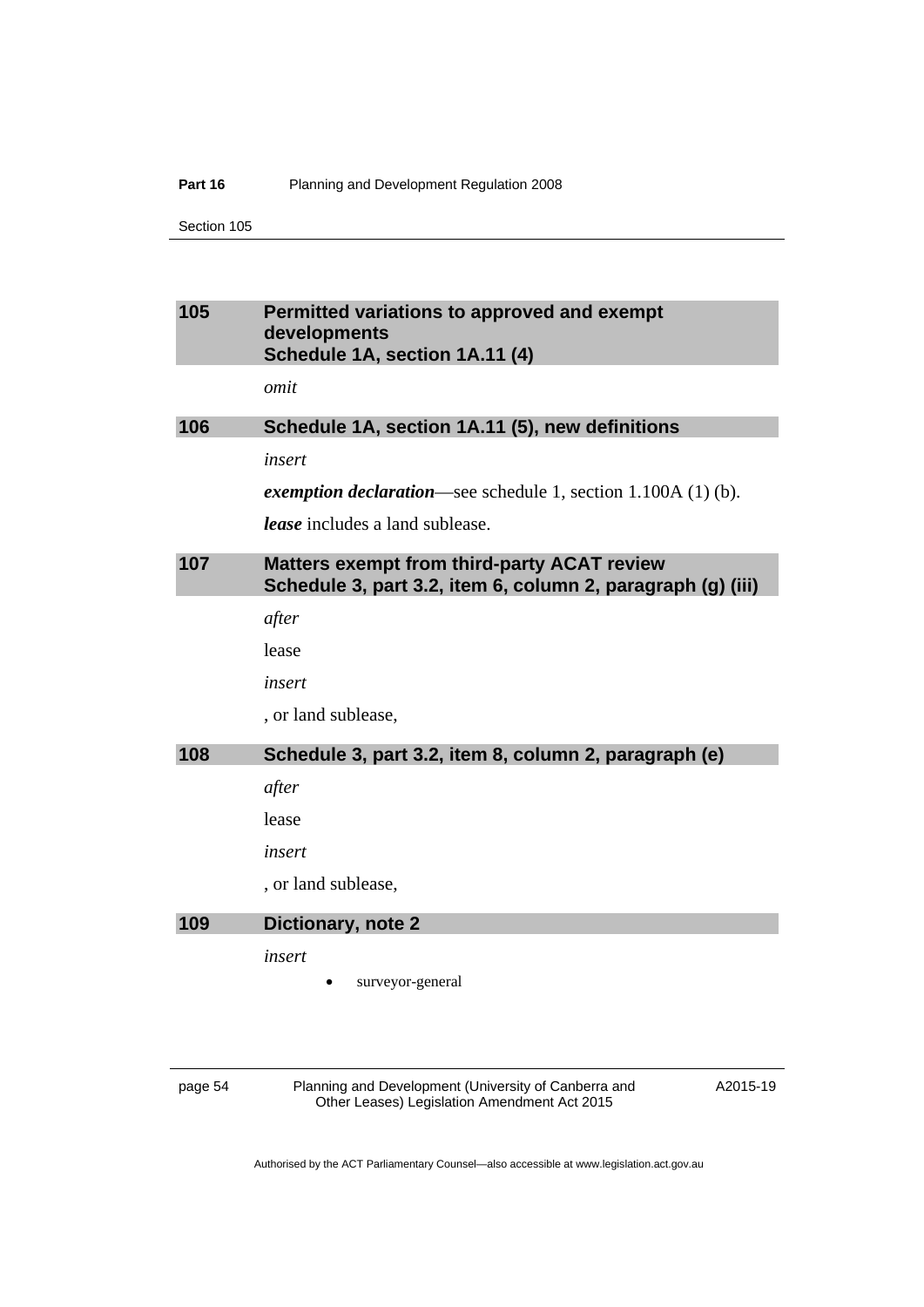| 110 | Dictionary, note 3                                                                         |
|-----|--------------------------------------------------------------------------------------------|
|     | insert                                                                                     |
|     | declared land sublease                                                                     |
|     | land sublease                                                                              |
| 111 | Dictionary, definition of block                                                            |
|     | substitute                                                                                 |
|     | <i>block</i> means—                                                                        |
|     | a block under the <i>Districts Act 2002</i> ; or<br>(a)                                    |
|     | (b) for land under a land sublease—the land identified in the<br>registered sublease plan. |
| 112 | Dictionary, new definition of owner                                                        |
|     | insert                                                                                     |

*owner*, of land, means, for land under a land sublease, the sublessee.

A2015-19

Planning and Development (University of Canberra and Other Leases) Legislation Amendment Act 2015

page 55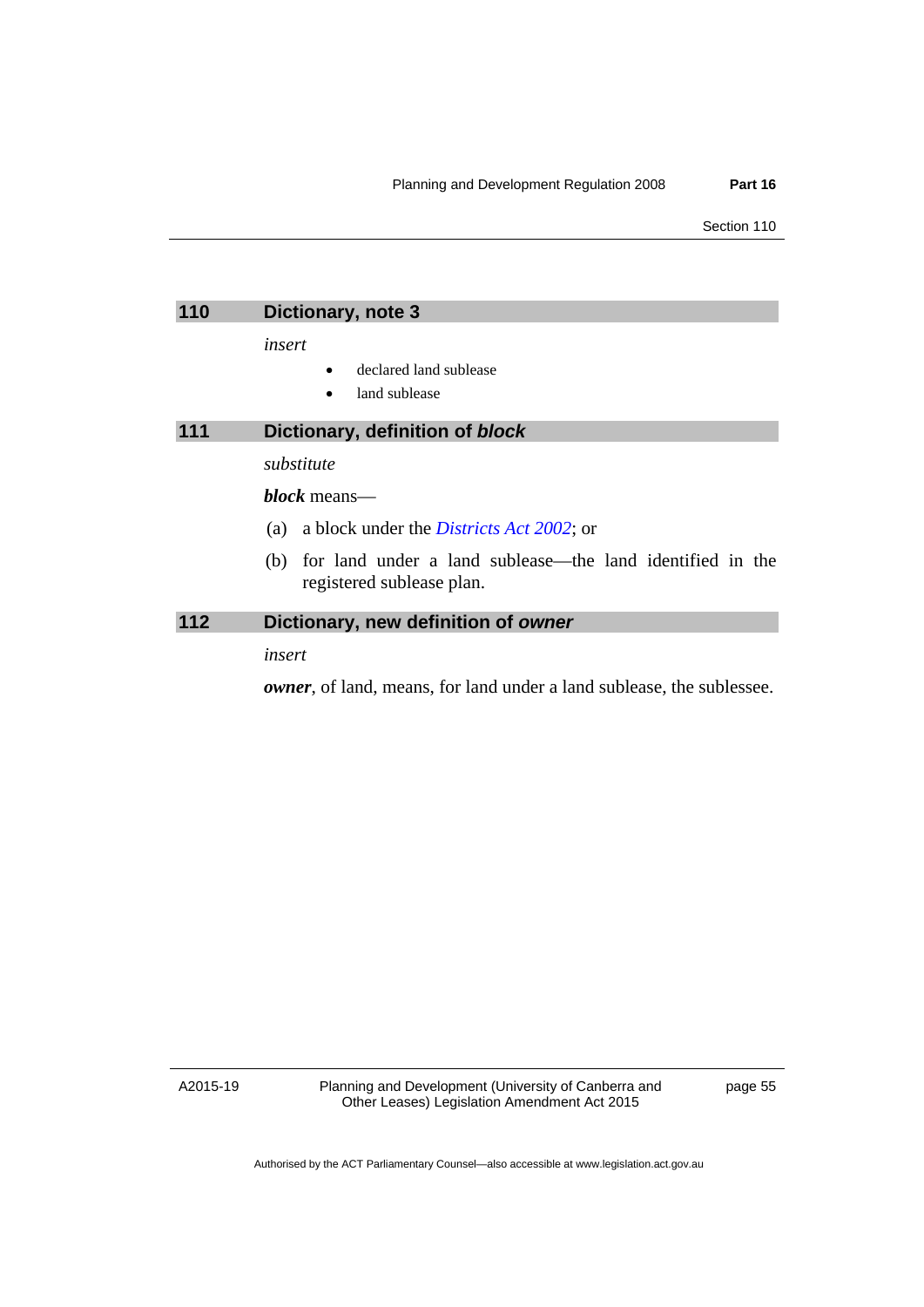#### **Part 17** Public Unleased Land Act 2013

Section 113

# **Part 17 Public Unleased Land Act 2013**

## **113 Dictionary, new definition of** *land sublease*

*insert* 

*land sublease*—see the *[Planning and Development Act 2007](http://www.legislation.act.gov.au/a/2007-24)*, dictionary.

# **114 Dictionary, definition of** *owner***, paragraph (a)**

*substitute* 

 (a) of land, means the lessee of the land (or for land under a land sublease, the sublessee); and

page 56 Planning and Development (University of Canberra and Other Leases) Legislation Amendment Act 2015

A2015-19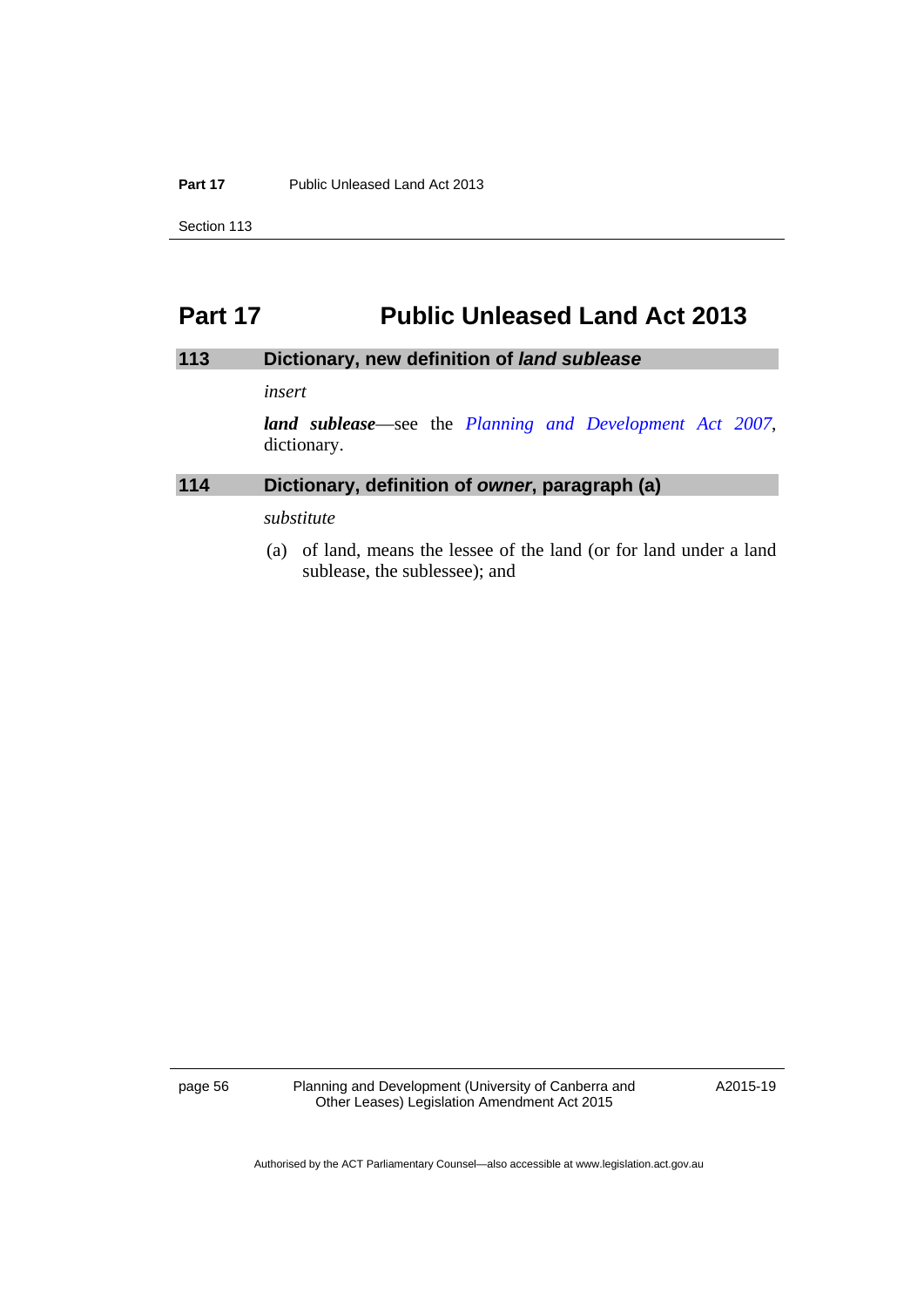# **Part 18 Rates Act 2004**

#### **115 Definitions for pt 7 Section 45**

*after the heading, insert* 

In this part:

# **116 Section 45, definition of** *owner***, new paragraph (a) (ia)**

*insert* 

 (ia) for a parcel held under a declared land sublease—the sublessee (or, if 2 or more people are sublessees, each sublessee); or

#### **117 Dictionary, new definition of** *declared land sublease*

*insert* 

*declared land sublease*—see the *[Planning and Development](http://www.legislation.act.gov.au/a/2007-24)  [Act 2007](http://www.legislation.act.gov.au/a/2007-24)*, section 312C.

## **118 Dictionary, definition of** *owner***, new paragraph (a) (v)**

*insert* 

 (v) for a parcel held under a declared land sublease—the sublessee; and

## **119 Dictionary, definition of** *parcel*

*substitute* 

*parcel* includes—

- (a) a part of a parcel of land that is separately held by an occupier, tenant, lessee or owner; and
- (b) land held under a declared land sublease.

A2015-19 Planning and Development (University of Canberra and Other Leases) Legislation Amendment Act 2015 page 57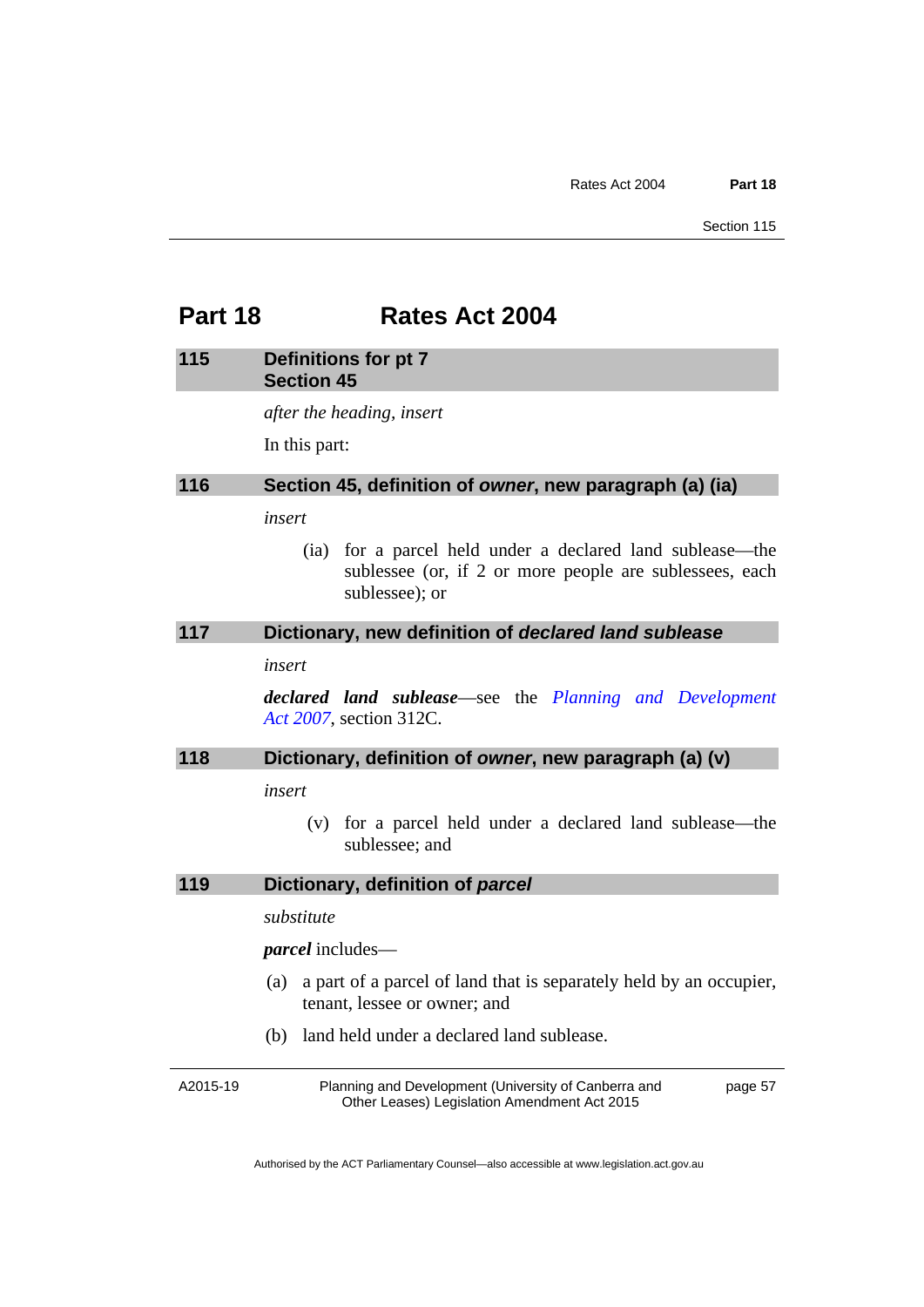### **Part 19** Unit Titles Act 2001

Section 120

# **Part 19 Unit Titles Act 2001**

| 120 | <b>Parcels</b><br>Section 5, new note                                                  |
|-----|----------------------------------------------------------------------------------------|
|     | insert<br><b>Note</b><br>A <i>parcel</i> includes land under a declared land sublease. |
| 121 | <b>Minor boundary changes</b><br>Section 16 (c)                                        |
|     | after                                                                                  |
|     | lease                                                                                  |
|     | insert                                                                                 |
|     | (or any declared land sublease)                                                        |
| ה ה |                                                                                        |

### **122 New section 17A**

*insert* 

# **17A Unit title applications—land under declared land sublease**

- (1) This section applies to an application to the planning and land authority for approval of the subdivision of a parcel of land under a declared land sublease.
- (2) The Crown lessee must consent, in writing, to the application.
- (3) For subsection (2)—
	- (a) the sublessee must request the Crown lessee's consent, in writing; and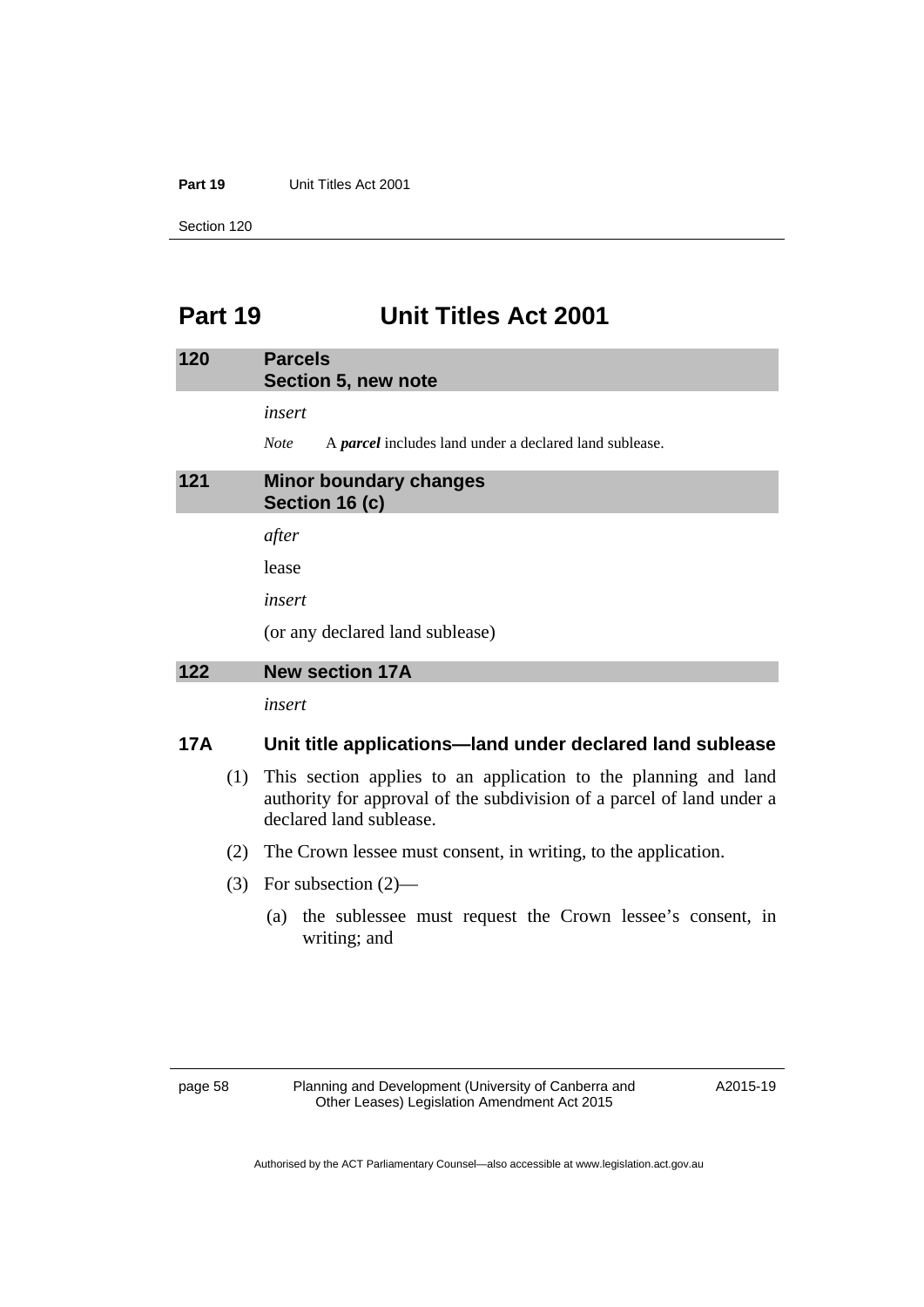- (b) within 10 working days after receiving the request, or any longer period agreed by the sublessee and Crown lessee, the Crown lessee may, in writing, ask the sublessee to give the Crown lessee information about the following:
	- (i) the proposed subdivision of the land;
	- (ii) the use of the units in the units plan; or
- (c) if the Crown lessee has mortgaged the land under the Crown lease and the consent of the Crown lessee's mortgagee is required under the mortgage to the application—
	- (i) the Crown lessee must—
		- (A) tell the Crown lessee's mortgagee that the request by the sublessee has been made and of the terms of the request; and
		- (B) if asked by the mortgagee—ask the sublessee for the information mentioned in paragraph (b) and give the information to the mortgagee; and
	- (ii) the Crown lessee's mortgagee must consent or refuse consent (including reasons for the refusal), in writing, to the Crown lessee and the sublessee within 10 working days after—
		- (A) being told about the sublessee's request; or
		- (B) if the mortgagee asks for information under paragraph (c) (i) (B)—receiving the information; and
	- (iii) the Crown lessee must consent or refuse consent (including reasons for the refusal), in writing, to the sublessee; and

A2015-19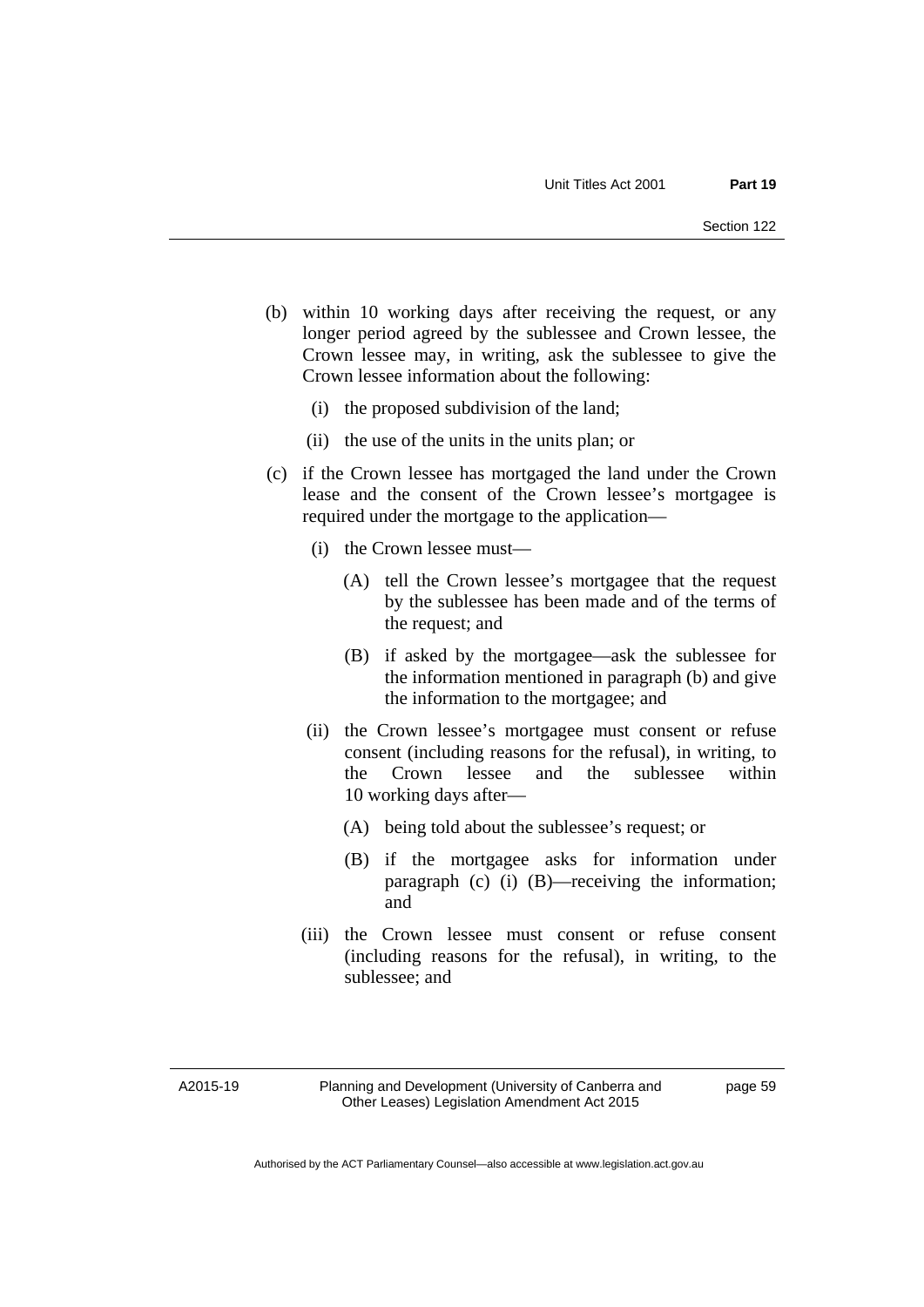- (d) if paragraph (c) does not apply—the Crown lessee must consent or refuse consent (including reasons for the refusal), in writing, within 10 working days after—
	- (i) receiving the sublessee's request; or
	- (ii) if the Crown lessee asks for information under paragraph (b)—receiving the information; and
- (e) the sublessee is responsible for the reasonable costs of the Crown lessee, and the Crown lessee's mortgagee, in making a decision about whether to consent to the unit title application (not including any costs incurred in relation to an order under subsection  $(4)$  (c) (ii)).
- *Note* If no time is provided for doing a thing under this subsection, the thing must be done as soon as possible (see [Legislation Act,](http://www.legislation.act.gov.au/a/2001-14) s 151B).
- (4) For subsection (3) (c) and (d)—
	- (a) a person to whom a request for consent is made (the *request receiver*) is taken to have consented to the unit title application if the request receiver does not consent or refuse consent within the relevant period mentioned in subsection (3) (c) (ii) and (d); and
	- (b) a request receiver may only refuse consent if the request receiver has reasonable grounds for believing—
		- (i) the proposed subdivision of the land, or the use of the units in the units plan, will not be compatible with other sublessees under the Crown lease; or
		- (ii) the sublessee is in breach of the sublease; and
	- (c) if a request receiver refuses consent—
		- (i) the sublessee may apply to the Magistrates Court for an order that the request receiver has refused consent otherwise than in accordance with this section; and

page 60 Planning and Development (University of Canberra and Other Leases) Legislation Amendment Act 2015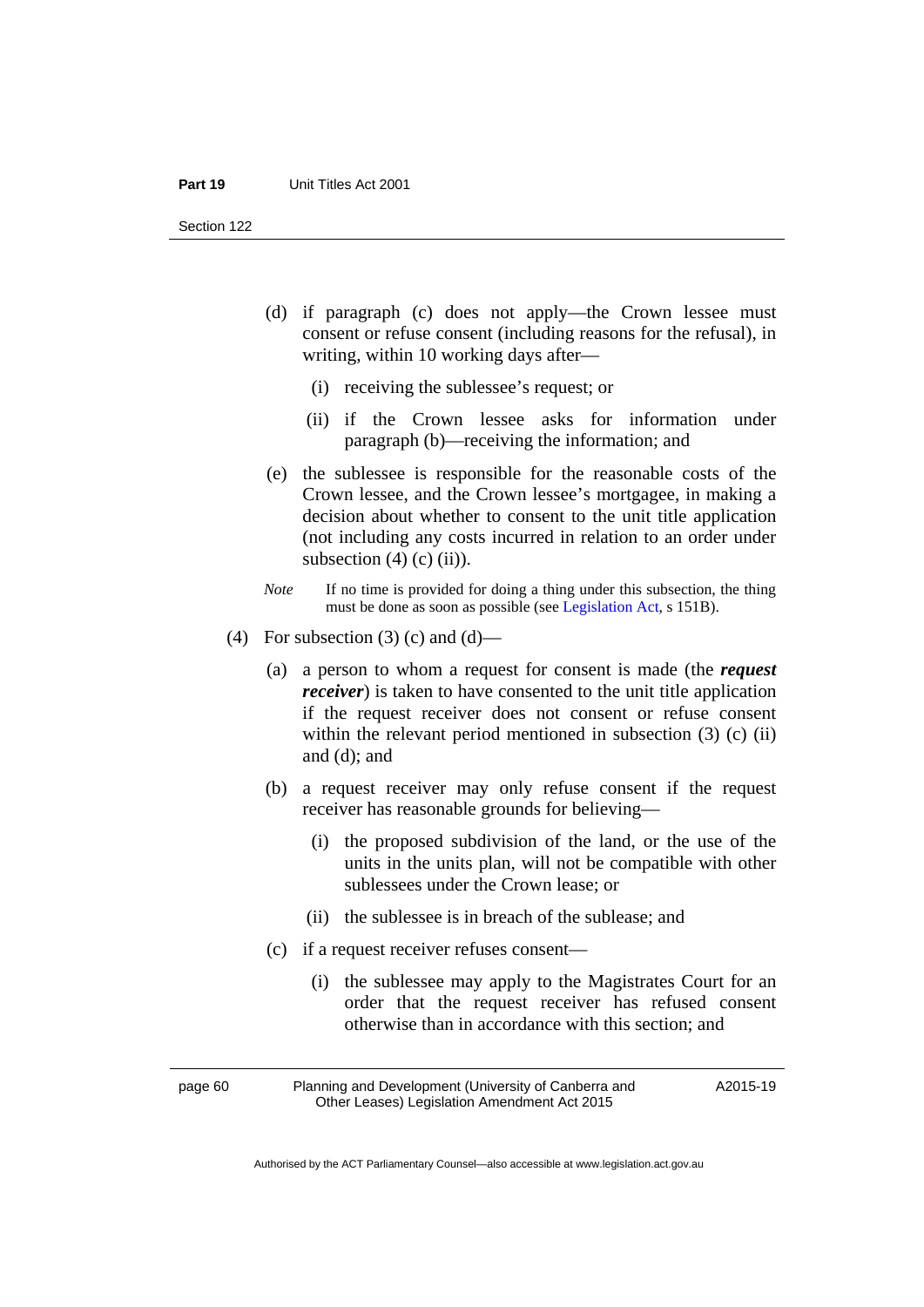(ii) if the Magistrates Court is satisfied the request receiver has refused consent otherwise than in accordance with this section, the Court must order that the request receiver is taken to have consented to the request.

# **123 Leases of units and common property New section 33 (3A)**

*after the note, insert* 

 (3A) For subsections (2) and (3), registration of a units plan that subdivides a parcel of land under a declared land sublease ends the sublease.

# **124 Part 12 heading**

*substitute* 

# **Part 12 Lease variations and grants of further leases**

# **125 Development applications to vary lease under Planning and Development Act New section 166 (1) (d)**

# *insert*

 (d) if the unit or common property lease is in a units plan that subdivides a parcel of land under a declared land sublease—the Crown lessee consents, in writing, to the application.

A2015-19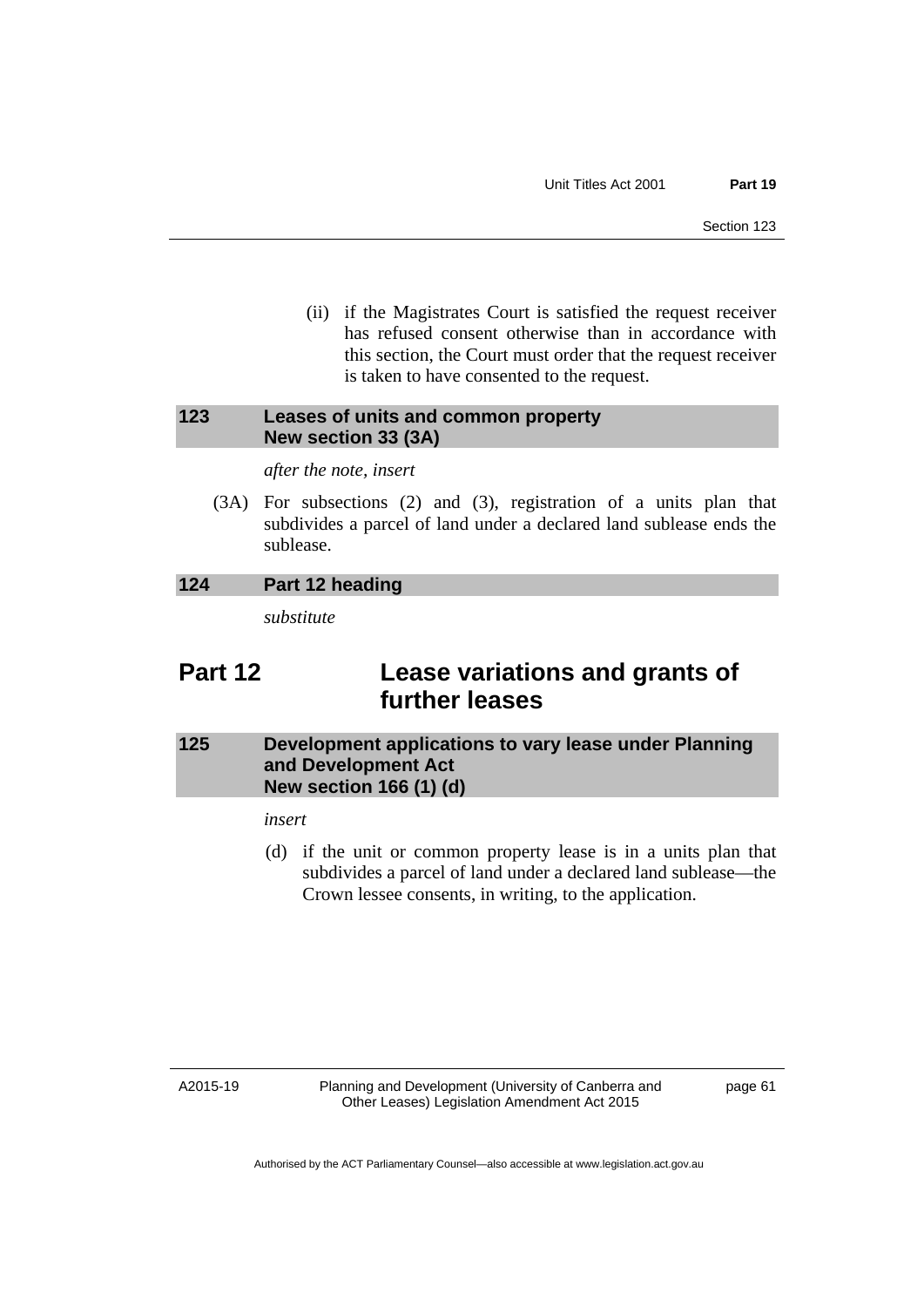#### **Part 19** Unit Titles Act 2001

Section 126

#### **126 Division 12.2 heading**

*substitute* 

# **Division 12.2 Grants of further leases**

# **167AA Declared land subleases—grant of further leases**

- (1) This section applies if—
	- (a) a units plan subdivides land under a declared land sublease; and
	- (b) the owners corporation, as owner of an old lease of common property and on behalf of each owner of an old lease of a unit, applies, in writing, before the expiry of the old leases for the grant of a further lease of the units and common property in the units plan; and
	- (c) any criteria prescribed by regulation are satisfied.
- (2) The Crown lessee must, within 30 days of receiving the application, grant, or refuse to grant, further leases for—
	- (a) the same term as the old leases; or
	- (b) a different term as agreed between the Crown lessee and the owners corporation of not less than 50 years.
- (3) A further lease—
	- (a) must authorise each use of the leased land, and any building or structure on the land, that the old lease authorised; and
	- (b) is subject to any easement benefitting or burdening the leased land to which the old lease was subject.
- (4) A further lease begins on the day after—
	- (a) the day the old lease is surrendered; or

page 62 Planning and Development (University of Canberra and Other Leases) Legislation Amendment Act 2015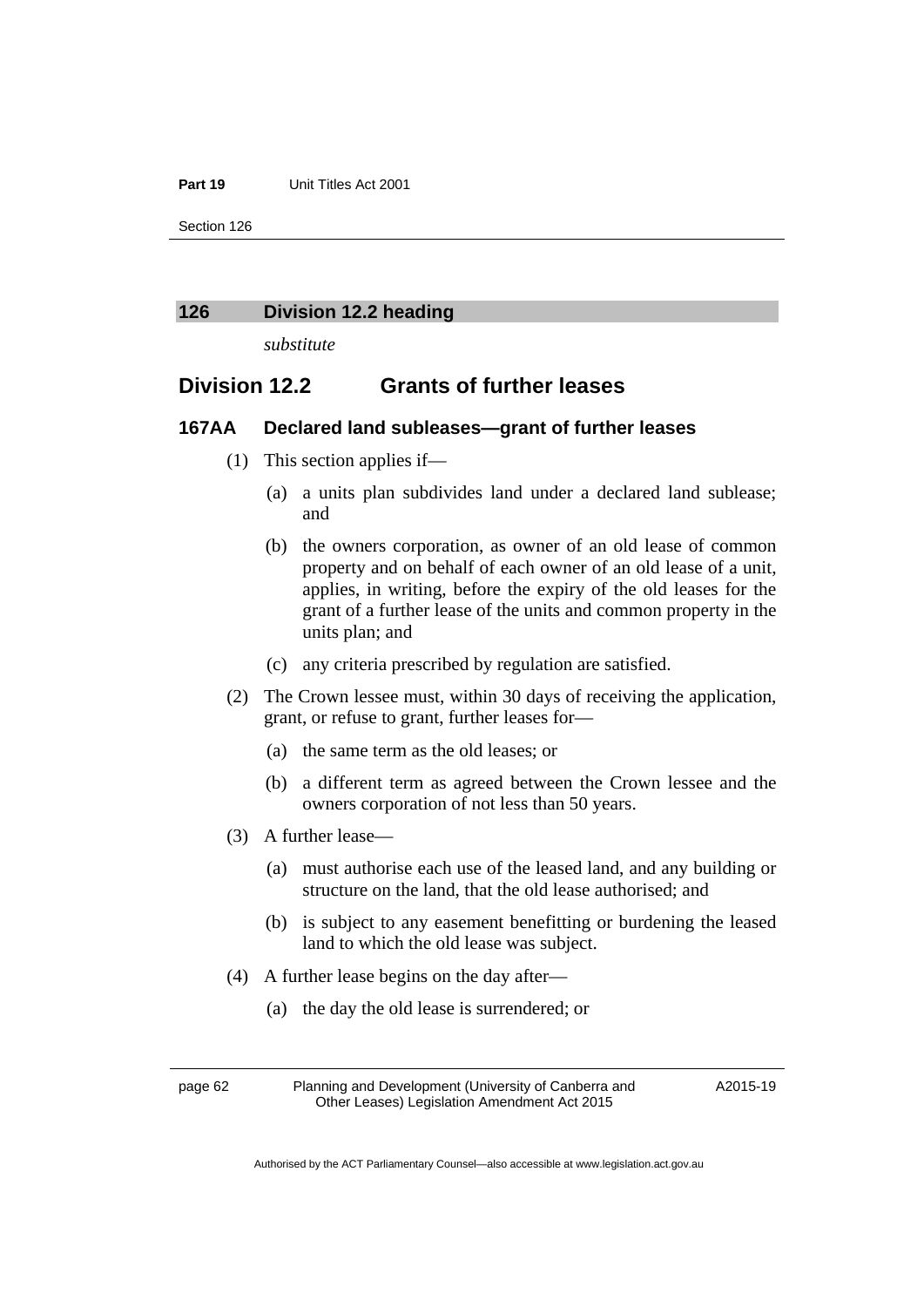- (b) for a further lease granted on application after the expiry of the old lease—the day after the old lease expires.
- (5) If the term of a further lease granted under subsection (2) is not longer than the term of the old lease, the Crown lessee may not require the sublessee, the owners corporation or a unit owner to pay any amount for the grant of the further lease that is more than the cost of granting the further lease.
- (6) If the Crown lessee refuses to grant the further leases for which the owners corporation has applied—
	- (a) the Crown lessee must give the owners corporation reasons for the refusal, in writing; and
	- (b) the owners corporation may apply to the ACAT for an order requiring the Crown lessee to grant the further leases on the terms the ACAT considers appropriate.
- (7) If further leases are granted, the sublessee, owners corporation and unit owners are not liable to pay the Crown lessee for the improvements on the land or part of the land.
- (8) In this section:

*improvement*, in relation to land—see the *[Land Titles Act 1925](http://www.legislation.act.gov.au/a/1925-1)*, section 88H (6).

*non-residential unit leases* means leases of units and common property under a units plan that authorises non-residential use of the units.

*old leases* means leases of units and common property under a units plan that subdivides land under a declared land sublease.

A2015-19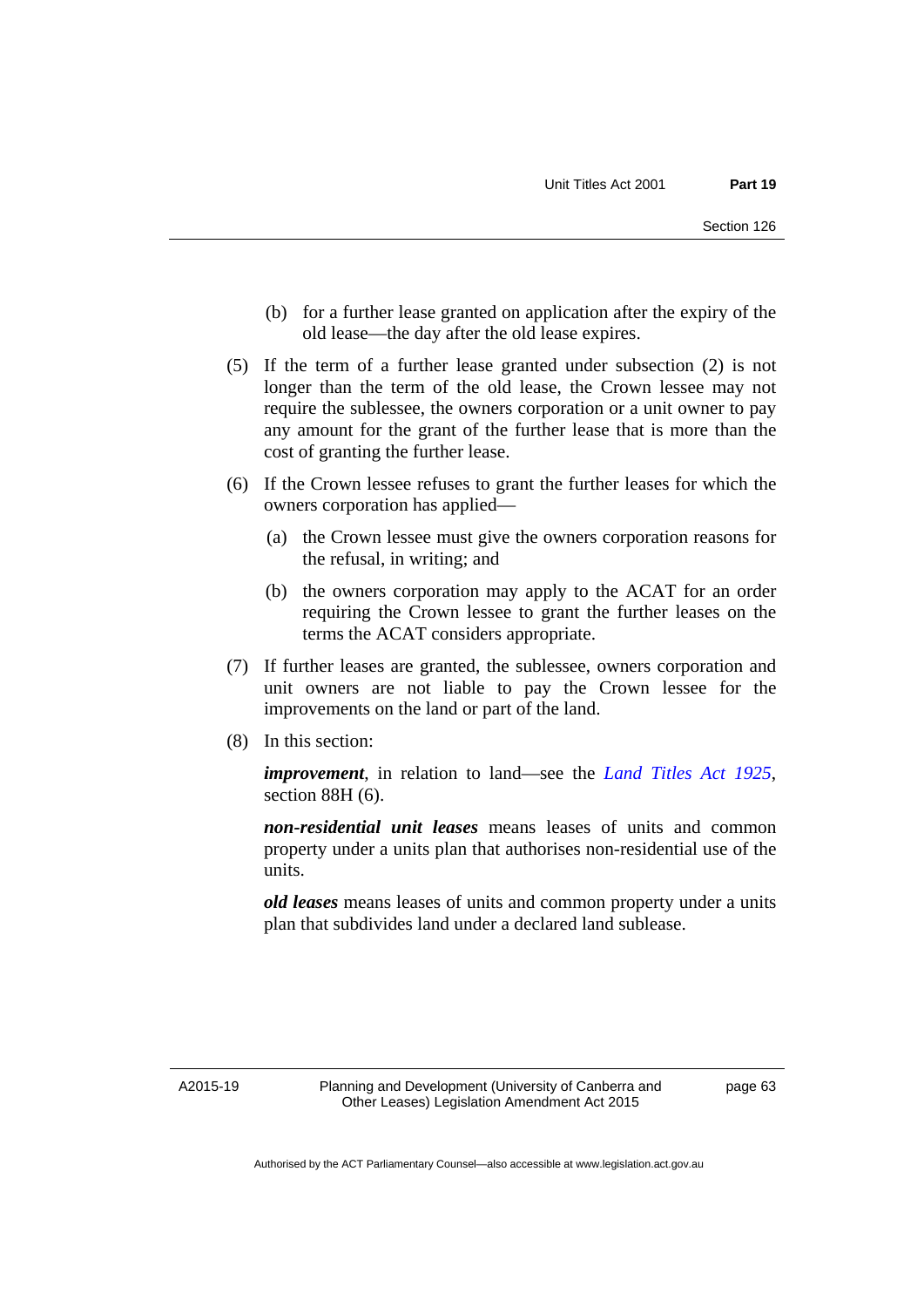#### **Part 19** Unit Titles Act 2001

Section 127

### **127 Section 167A**

*substitute* 

# **167A Grant of further leases—generally**

- (1) This section applies if the owners corporation of a units plan intends to apply for the grant of a further lease of the units and common property in the units plan under—
	- (a) the *[Planning and Development Act 2007](http://www.legislation.act.gov.au/a/2007-24)*, section 254; or
	- (b) for a units plan that subdivides land under a declared land sublease—section 167AA.
- (2) The owners corporation must—
	- (a) hold a general meeting; and
	- (b) include in the notice of the general meeting a statement to the effect that—
		- (i) it intends to apply for the further leases; and
		- (ii) to allow the further leases to be granted, each owner of a unit in the units plan must give the certificate of title for the lease of the unit to the registrar-general; and
	- (c) at the meeting, seek authority by ordinary resolution, if the owners corporation applies for the grant of the further leases—
		- (i) to notify the registrar-general in writing about the application (a *further lease notice*) accompanied by evidence of the resolution; and
			- *Note 1* The *[Unit Titles \(Management\) Act 2011](http://www.legislation.act.gov.au/a/2011-41)*, sch 3, s 3.19 sets out requirements for evidence of resolutions of owners corporations.
			- *Note* 2 It is an offence to make a false or misleading statement, give false or misleading information or produce a false or misleading document (see [Criminal Code](http://www.legislation.act.gov.au/a/2002-51), pt 3.4).

page 64 Planning and Development (University of Canberra and Other Leases) Legislation Amendment Act 2015

A2015-19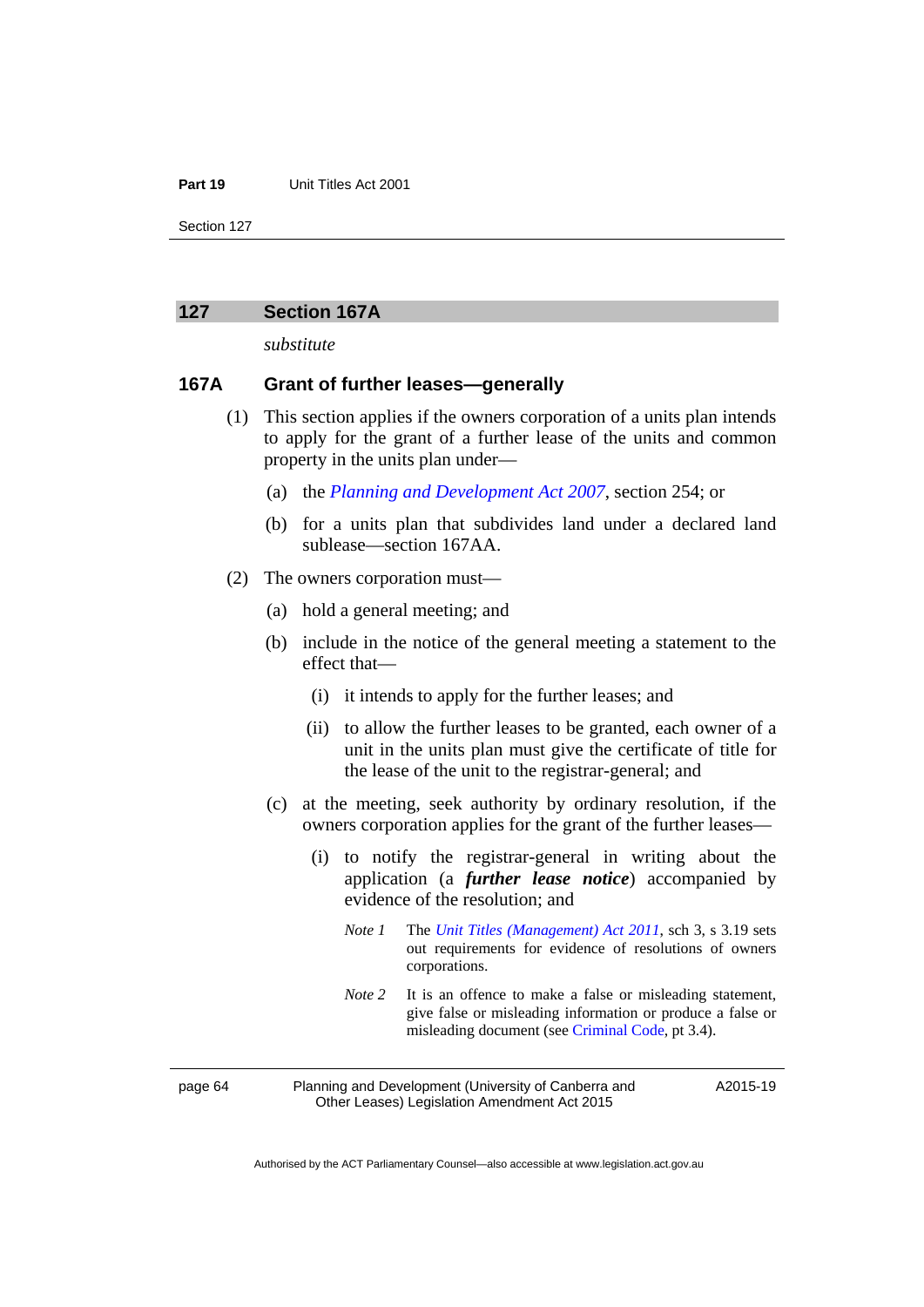(ii) to do anything else necessary on behalf of an owner of a unit to ensure the grant of the further leases.

#### **Examples—par (c) (ii)**

- 1 deal with a mortgagee in relation to the unit to obtain the mortgagee's consent to the application for the further lease
- 2 sign on behalf of a unit owner any document required by the registrargeneral to ensure the grant of a further lease
- *Note 1* If a form is approved under s 180 for this provision, the form must be used.
- *Note* 2 An example is part of the Act, is not exhaustive and may extend, but does not limit, the meaning of the provision in which it appears (see [Legislation Act,](http://www.legislation.act.gov.au/a/2001-14) s 126 and s 132).
- (3) Subsection (4) applies if—
	- (a) the owners corporation gives the registrar-general a further lease notice; and
	- (b) the certificate of title, or other evidence of title, for a lease to which the further lease notice relates is not given to the registrar-general within 28 days after the further lease notice is given to the registrar-general.
- (4) For the *[Land Titles Act 1925](http://www.legislation.act.gov.au/a/1925-1)*, section 86 (5) (Surrender of lease), the certificate of title for the lease is taken to have been given to the registrar-general.

# **167B Declared land subleases—surrender of leases in units without grant of further leases**

- (1) This section applies if a units plan subdivides land under a declared land sublease.
- (2) The owners corporation may, on behalf of the unit owners, surrender the leases with the written consent of the Crown lessee.
	- *Note* If a lease is subject to a registered mortgage or encumbrance, the mortgagee or encumbrancee must also consent to the surrender (see *[Land Titles Act 1925](http://www.legislation.act.gov.au/a/1925-1)*, s 86 (7)).

A2015-19 Planning and Development (University of Canberra and Other Leases) Legislation Amendment Act 2015 page 65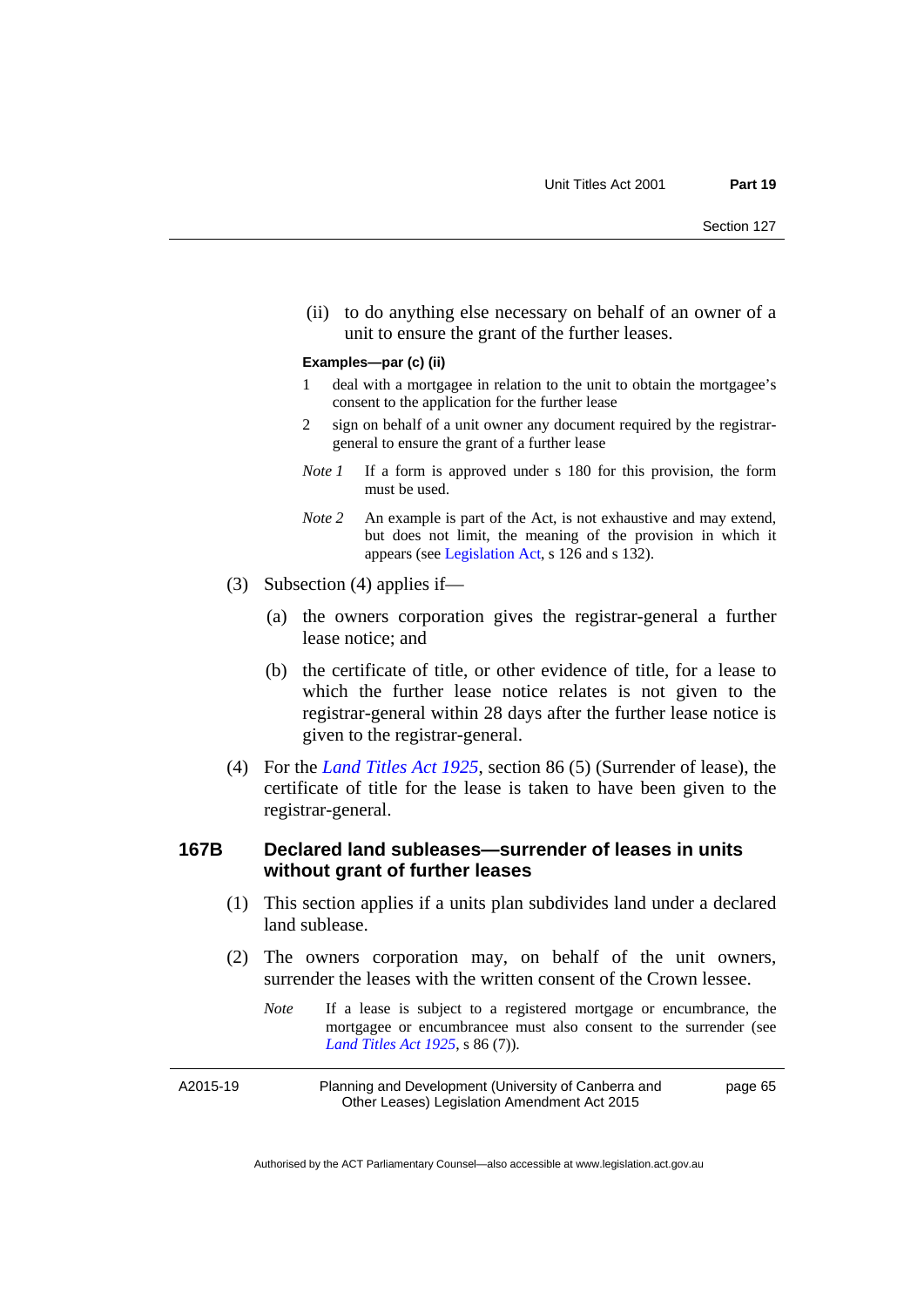Section 128

 (3) If a lease is surrendered under subsection (2), the *[Land Titles](http://www.legislation.act.gov.au/a/1925-1)  [Act 1925](http://www.legislation.act.gov.au/a/1925-1)*, section 88H (Surrender etc of land sublease—payment for improvements) applies.

# **128 Effects of lease expiry Section 168 (1) (c) and (2)**

*after* 

**Territory** 

*insert* 

(or, if the units plan subdivides a parcel of land under a declared land sublease, the Crown lessee)

# **129 New section 168 (2A) to (2C)**

*insert* 

- (2A) The value of the amount mentioned in subsection (1) (c) must be worked out under the *[Planning and Development Act 2007](http://www.legislation.act.gov.au/a/2007-24)*, section 295 as if the Territory (or, if the units plan subdivides a parcel of land under a declared land sublease, the Crown lessee) were the planning and land authority.
- (2B) Subsection (2C) applies if—
	- (a) the term of a lease of a unit or common property in a units plan that subdivides a parcel of land under a declared land sublease expires; and
	- (b) the owners corporation has not given the Crown lessee at least 6 month's written notice before the lease expired that the owners corporation did not intend to apply for a further lease under section 167AA.

A2015-19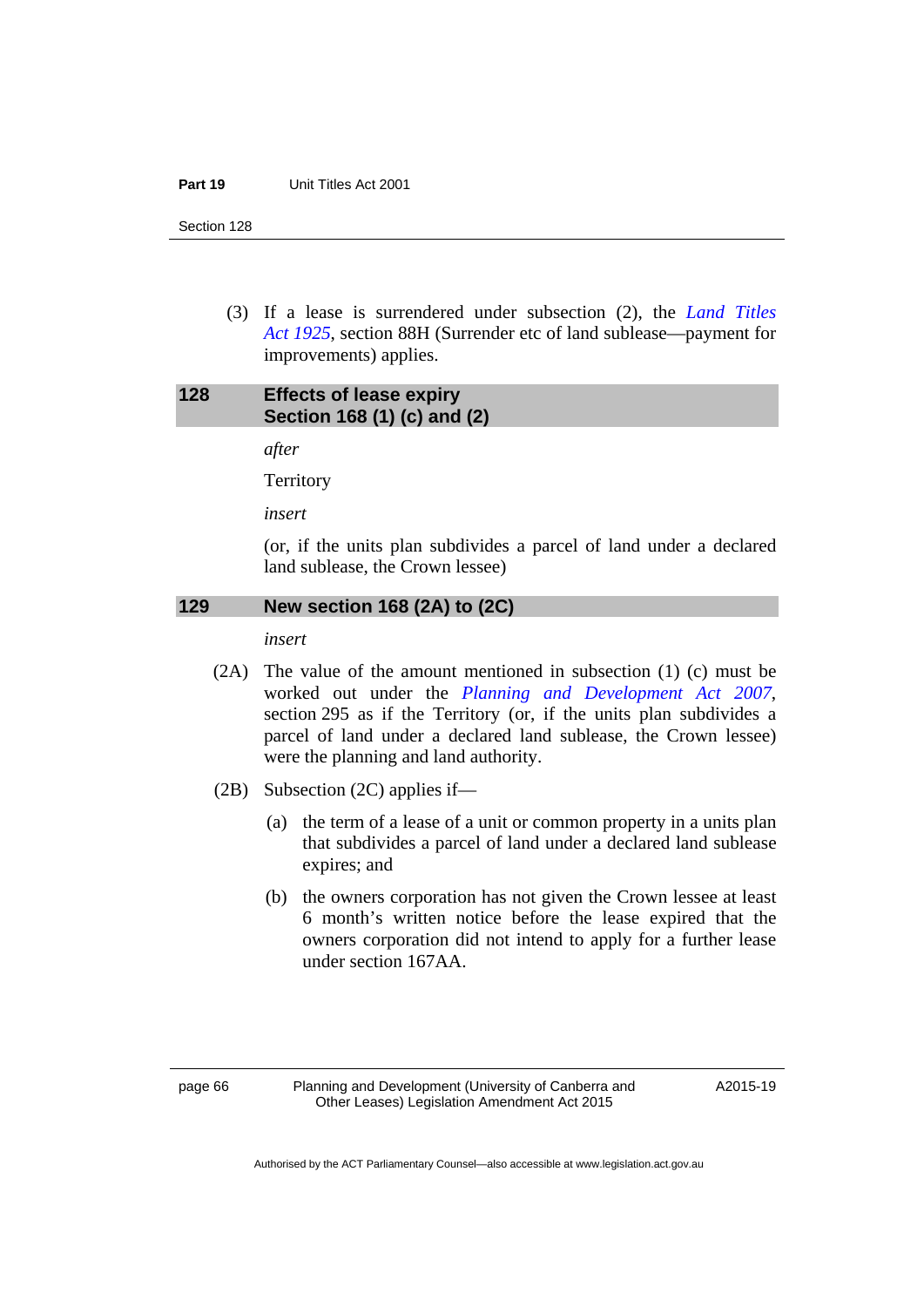(2C) The Crown lessee may deduct the amount (up to the prescribed amount) of any expenditure reasonably incurred by the Crown lessee in subleasing the land, or part of the land, under the expired leases to someone else from the amount payable by the Crown lessee under subsection (1) (c).

# **130 Effect of termination of unit lease Section 170 (2), note**

*substitute* 

*Note* This section does not apply to a lease surrendered under the *[Planning](http://www.legislation.act.gov.au/a/2007-24)  [and Development Act 2007](http://www.legislation.act.gov.au/a/2007-24)*, s 254 or a lease under a units plan that subdivides land under a declared land sublease surrendered under this Act, s 167AA (see dict, def *termination*).

# **131 New unit lease—schedule of unit entitlement Section 172 (2), note**

#### *substitute*

*Note* This section does not apply to a further lease, or a further lease under a units plan that subdivides land under a declared land sublease, granted after a lease has been surrendered under the *[Planning and Development](http://www.legislation.act.gov.au/a/2007-24)  [Act 2007](http://www.legislation.act.gov.au/a/2007-24)*, s 254 or this Act, s 167AA (see dict, def *termination*).

## **132 Dictionary, new definitions**

*insert* 

*Crown lease*—see the *[Land Titles Act 1925](http://www.legislation.act.gov.au/a/1925-1)*, dictionary.

*Crown lessee*, in relation to a declared land sublease, means the lessee under the Crown lease under which the sublease is granted.

*declared land sublease*—see the *[Planning and Development](http://www.legislation.act.gov.au/a/2007-24)  [Act 2007](http://www.legislation.act.gov.au/a/2007-24)*, section 312C.

A2015-19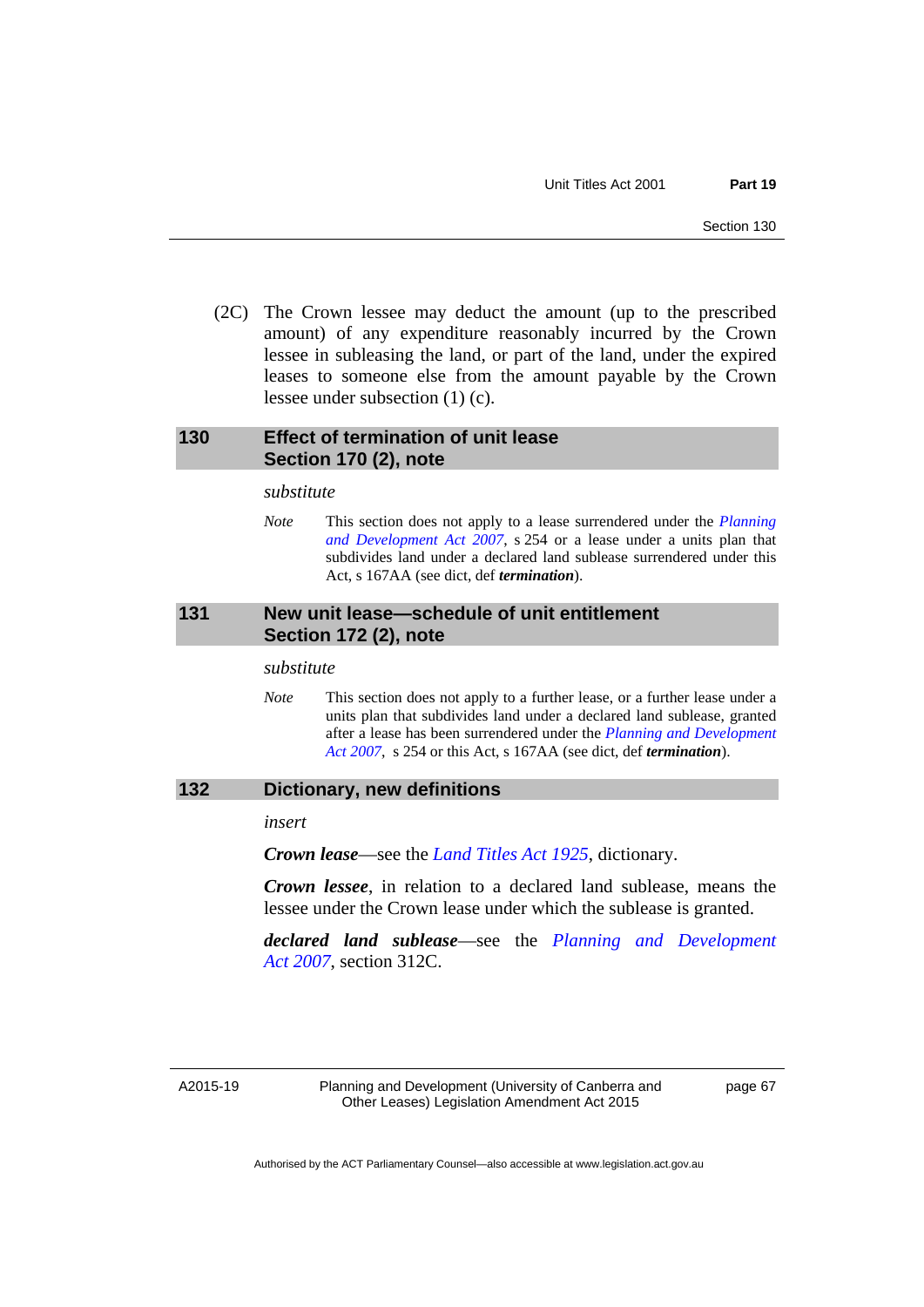#### **Part 19** Unit Titles Act 2001

Section 133

## **133 Dictionary, definition of** *interest*

#### *substitute*

*interest*, in a unit or common property—

- (a) means a legal or equitable estate or interest (whether registered or unregistered) in the lease of the unit or of the common property; and
- (b) if a units plan subdivides a parcel of land under a declared land sublease—includes the interest of the Crown lessee in the land; but
- (c) does not include an interest in a lease of a unit.

#### **134 Dictionary, definitions of** *lease* **and** *termination*

#### *substitute*

#### *lease* means—

- (a) for a unit—the lease of the unit under—
	- (i) section 33 (2) (Leases of units and common property); or
	- (ii) section 167AA (Declared land subleases—grant of further leases); or
	- (iii) section 171 (2) (New unit lease); or
	- (iv) the *[Planning and Development Act 2007](http://www.legislation.act.gov.au/a/2007-24)*, section 254 (Grant of further leases); or
- (b) for common property—the lease of the common property under—
	- (i) section 33 (3) (Leases of units and common property); or
	- (ii) section 167AA (Declared land subleases—grant of further leases); or

page 68 Planning and Development (University of Canberra and Other Leases) Legislation Amendment Act 2015

A2015-19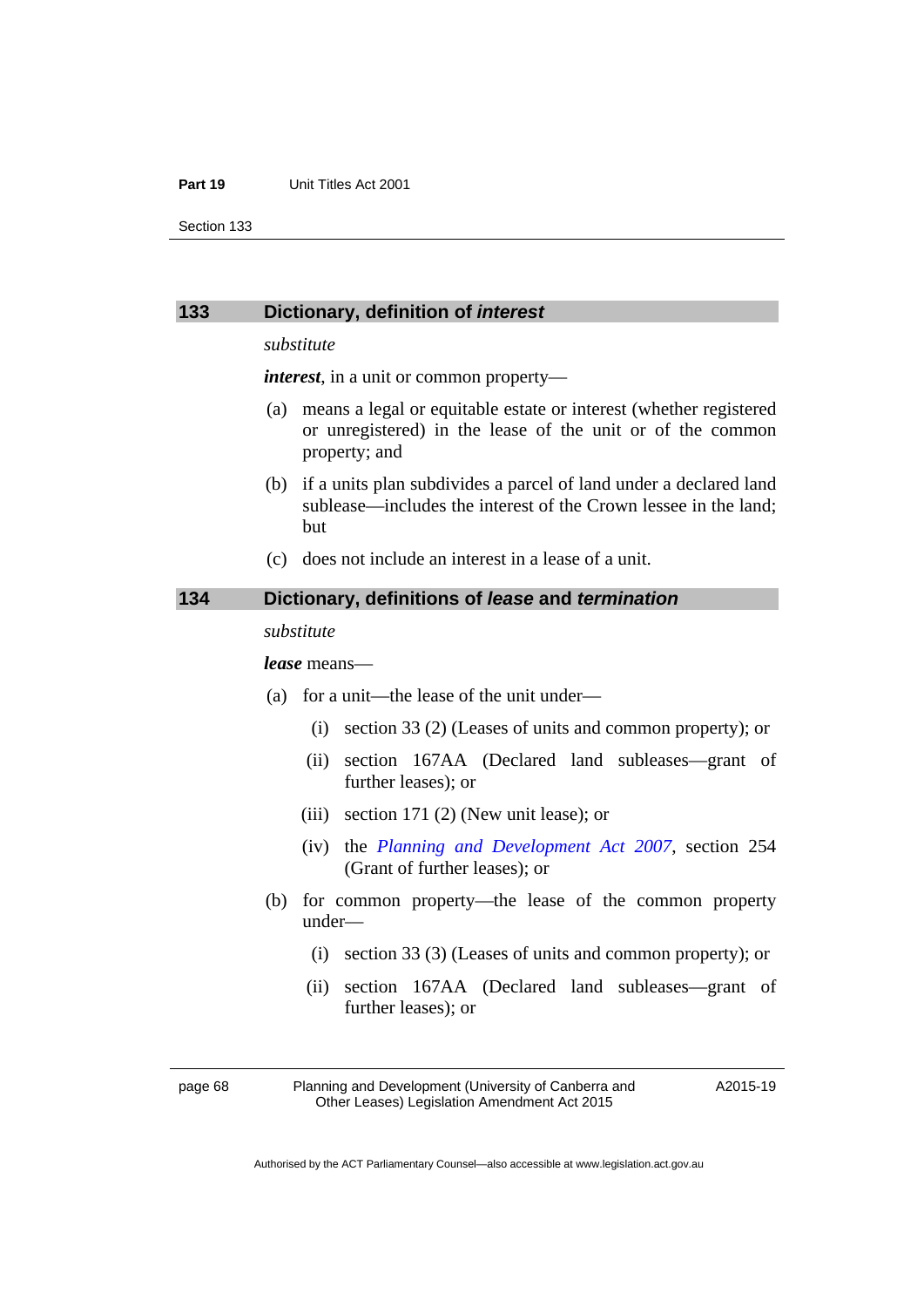- (iii) the *[Planning and Development Act 2007](http://www.legislation.act.gov.au/a/2007-24)*, section 254 (Grant of further leases); or
- (c) for a parcel—
	- (i) the lease of the parcel—
		- (A) granted under the *[Planning and Development](http://www.legislation.act.gov.au/a/2007-24)  [Act 2007](http://www.legislation.act.gov.au/a/2007-24)*; or
		- (B) arising under section 162 (Cancellation of units plan—effects) of this Act; or
	- (ii) if the parcel is land under a declared land sublease—the declared land sublease.

*termination*, of a lease of a unit, does not include the termination of the lease on surrender under—

- (a) the *[Planning and Development Act 2007](http://www.legislation.act.gov.au/a/2007-24)*, section 254 (Grant of further leases); or
- (b) for leases under a units plan that subdivides land under a declared land sublease—section 167AA.

A2015-19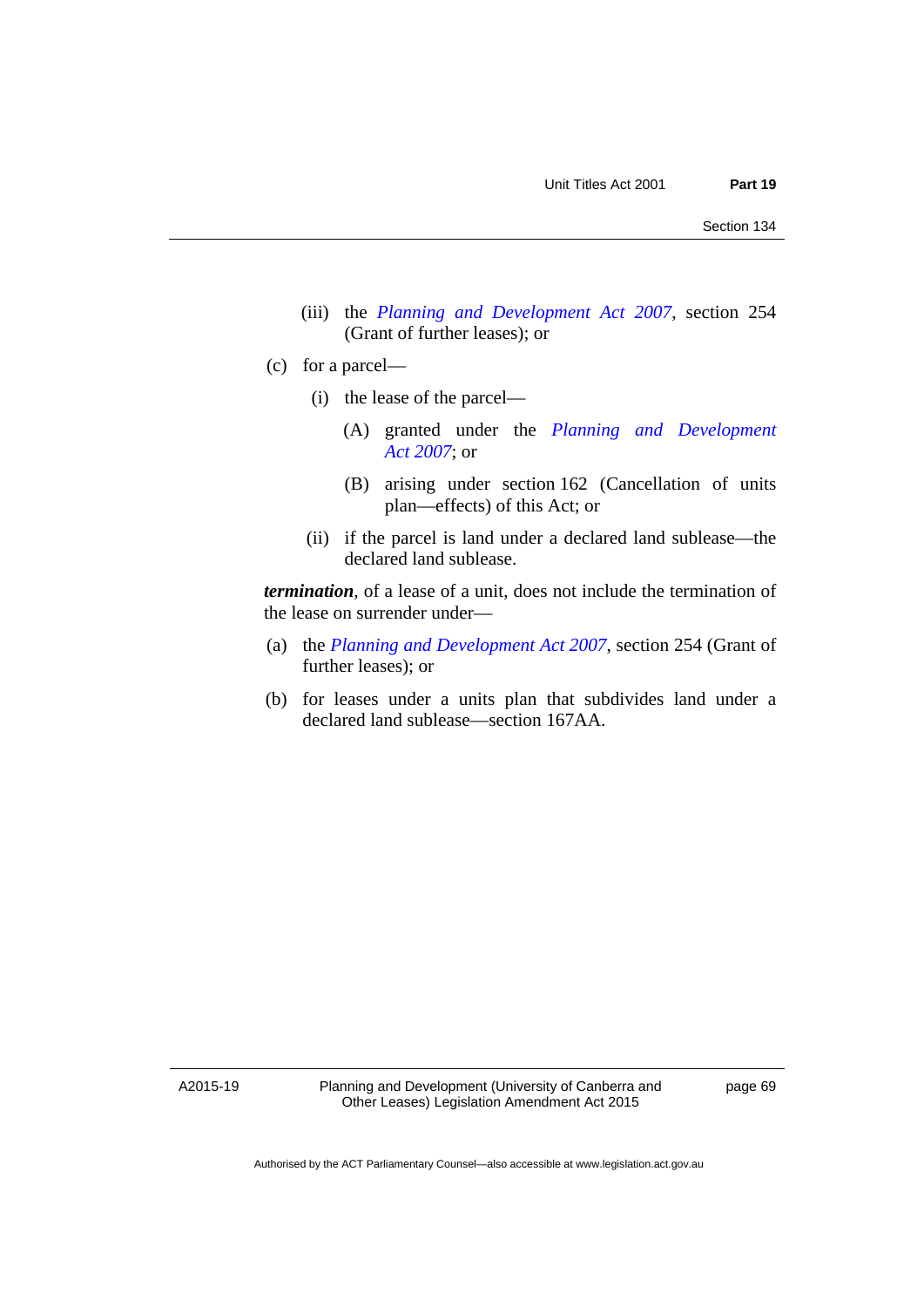**Part 20** Unit Titles (Management) Act 2011

Section 135

# **Part 20 Unit Titles (Management) Act 2011**

# **135 Corporate register—information to be included New section 114 (2) (c)**

## *insert*

 (c) if the units plan subdivides a parcel of land under a declared land sublease—the full name and an address for correspondence of the Crown lessee.

# **136 Corporate register—provision of information Section 115 (1) (a)**

*omit* 

agreeing

*substitute* 

entering into an agreement

## **137 New section 115 (2A)**

### *insert*

- (2A) The Crown lessee for a declared land sublease must give the owners corporation for the units plan written notice of the details of any of the following events within 14 days after the event happens:
	- (a) the Crown lessee entering into an agreement to transfer an interest in the Crown lease to someone else (the *new owner*);
	- (b) the lodgment for registration of the transfer;
	- (c) a change in the Crown lessee's name or address for correspondence.

page 70 Planning and Development (University of Canberra and Other Leases) Legislation Amendment Act 2015

A2015-19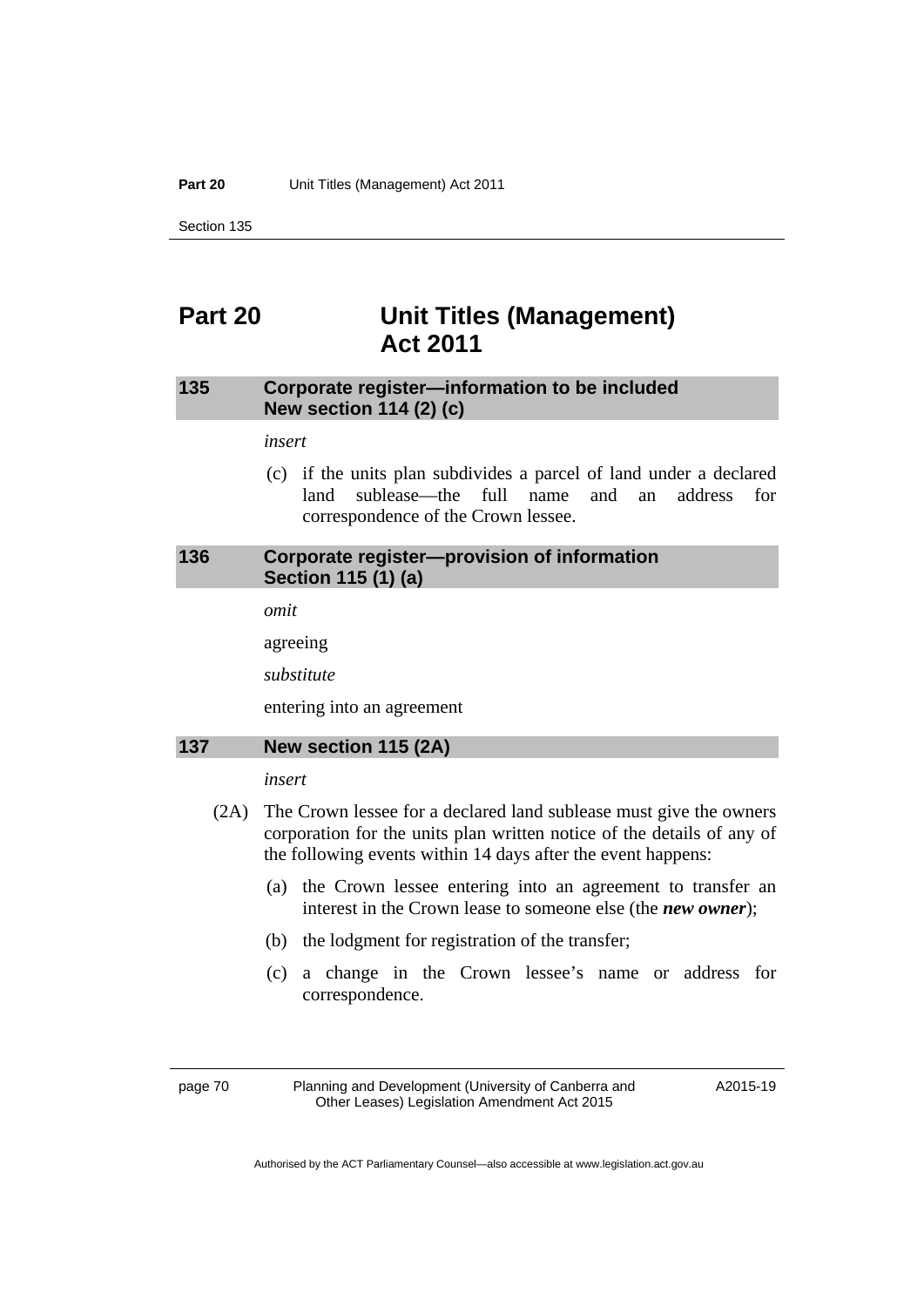Section 138

# **138 Dictionary, new definition of** *declared land sublease*

*insert* 

*declared land sublease*—see the *[Planning and Development](http://www.legislation.act.gov.au/a/2007-24)  [Act 2007](http://www.legislation.act.gov.au/a/2007-24)*, section 312C.

A2015-19

Planning and Development (University of Canberra and Other Leases) Legislation Amendment Act 2015

page 71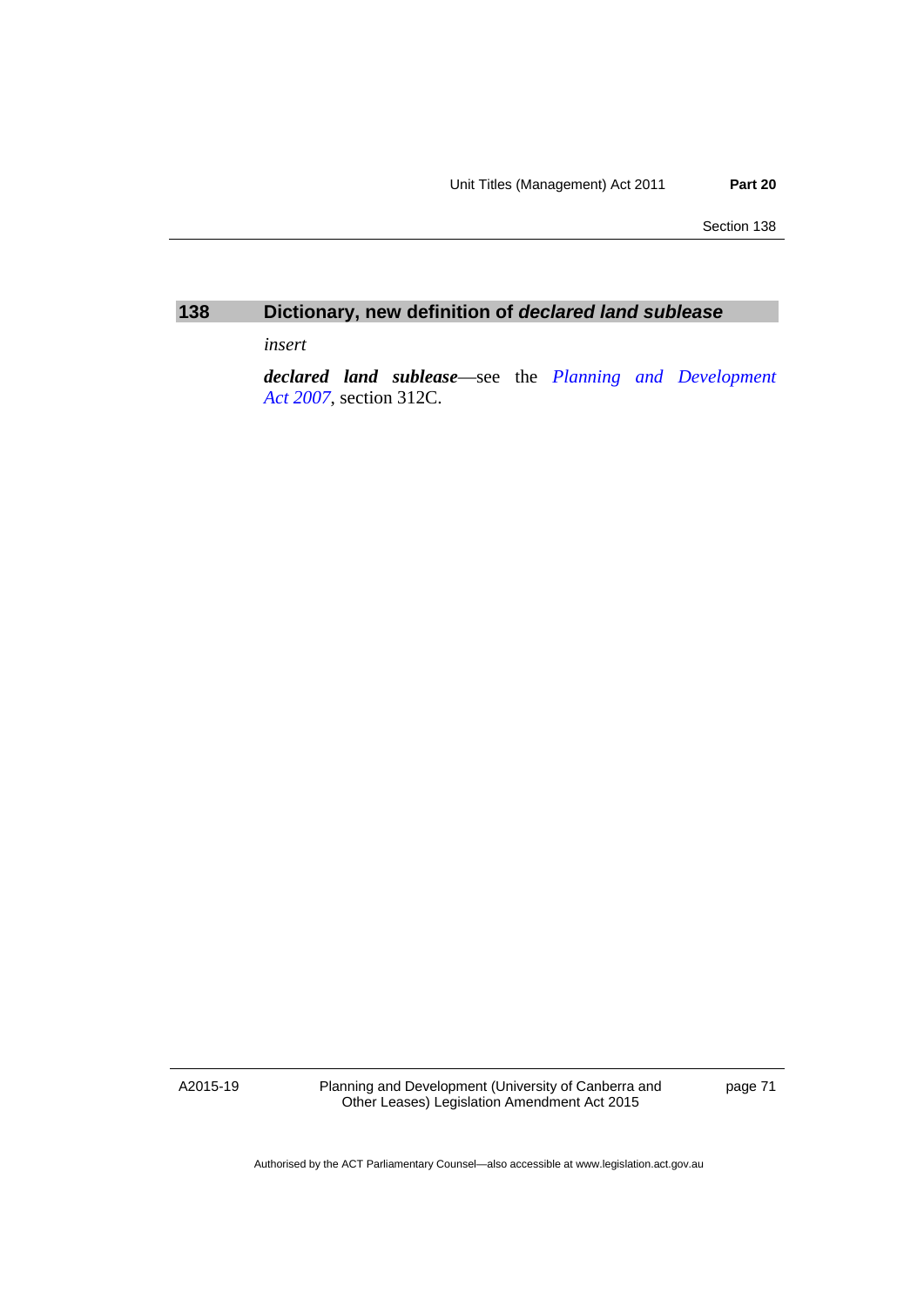**Part 21** Unit Titles Regulation 2001

Section 139

# **Part 21 Unit Titles Regulation 2001**

## **139 Unit title assessment report application—Act, s 22B (2) New section 2B (a) (iii)**

*insert* 

 (iii) if the parcel is land under a declared land sublease—the sublease plan number;

## **140 Unit title assessment report—contents—Act, s 22B (5) (a) New section 2D (1) (ba)**

#### *insert*

 (ba) if the parcel is land under a declared land sublease—the sublease plan number;

# **141 Unit title assessment report—accompanying material— Act, s 22B (5) (b) New section 2E (1) (ka)**

*after the note, insert* 

 (ka) if the parcel is land under a declared land sublease—a plan showing the location of utility services on the land and easements benefitting and burdening the land;

## **142 Boundary diagrams New section 6 (1) (aa)**

*insert* 

 (aa) if the parcel is land under a declared land sublease—a boundary diagram of the Crown lease under which the declared land sublease is granted showing the boundaries of the Crown lease and the parcel;

page 72 Planning and Development (University of Canberra and Other Leases) Legislation Amendment Act 2015

A2015-19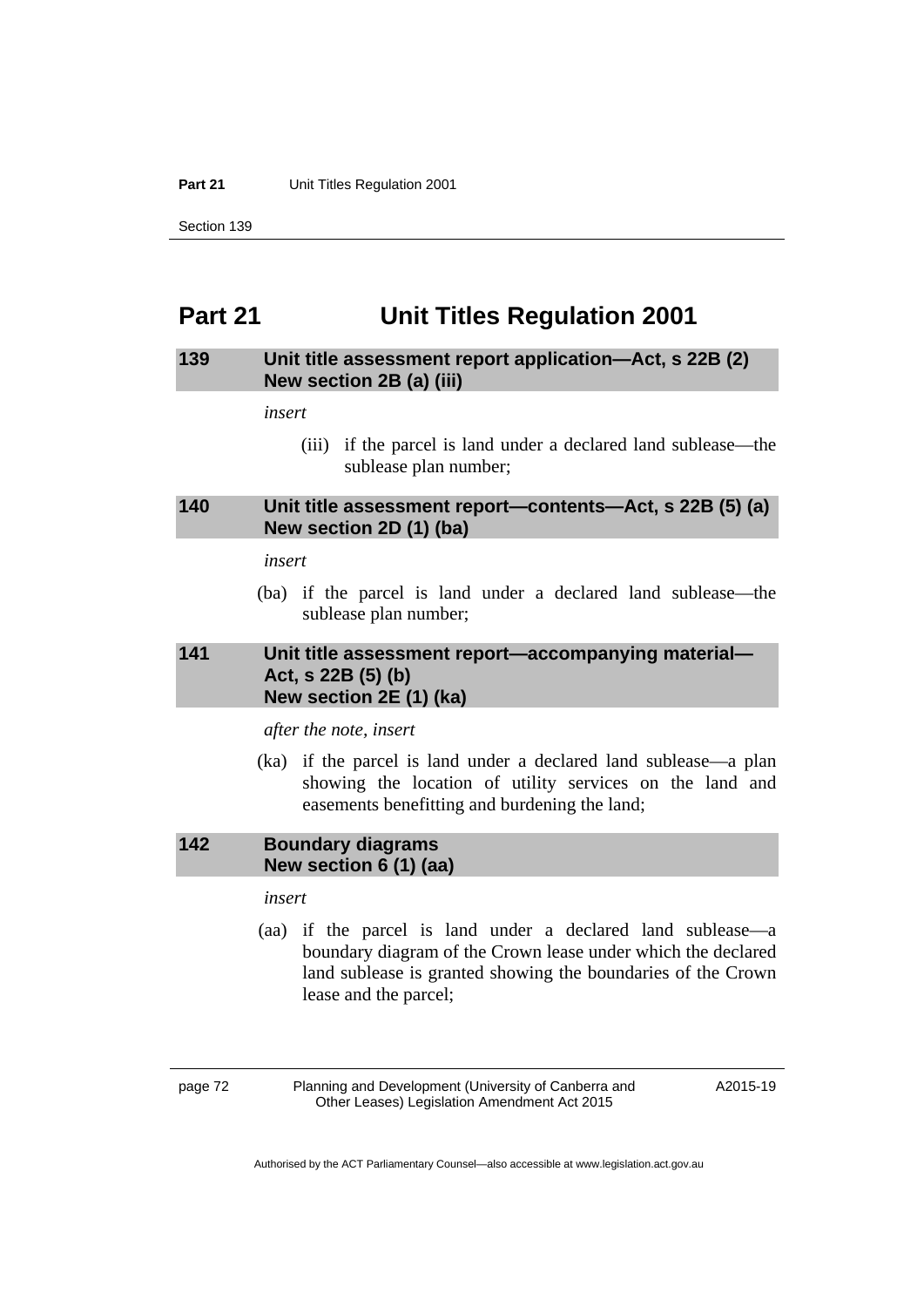# **143 Endorsement of units plans—Act, s 27 (2) Section 9 (2)**

# *substitute*

- (2) The documents must be signed by—
	- (a) the lessee of the parcel; and
	- (b) if the parcel is land under a declared land sublease—the Crown lessee.

**144 Dictionary, note 3** 

*insert* 

- Crown lessee
- declared land sublease

A2015-19

Planning and Development (University of Canberra and Other Leases) Legislation Amendment Act 2015

page 73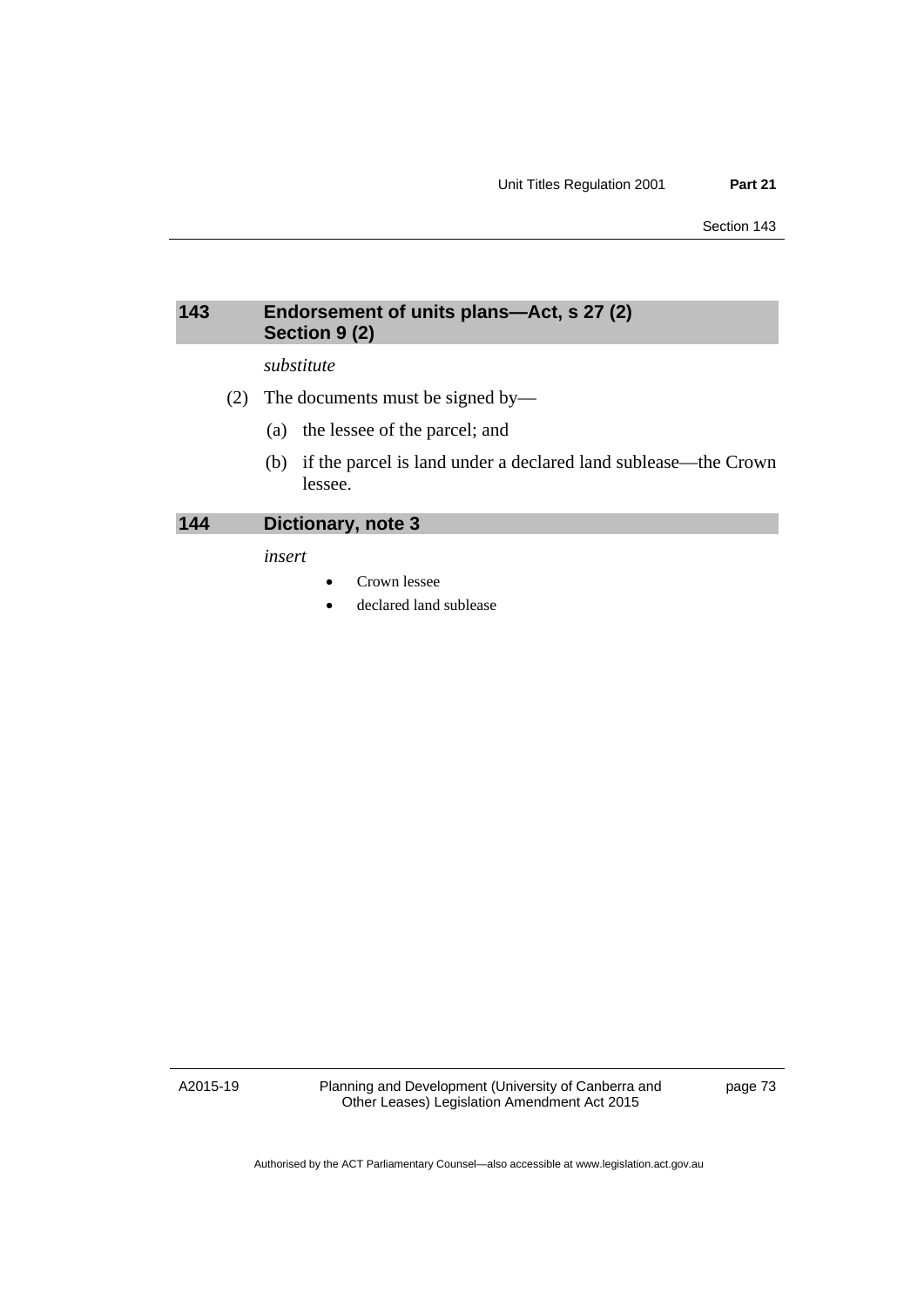### **Part 22** Utilities Act 2000

Section 145

# **Part 22 Utilities Act 2000**

# **145 Water supply and sewerage services—owner's liability for payment Section 94 (6), definition of** *owner***, new paragraph (e)**

*insert* 

(e) for land held under a land sublease—the sublessee.

### **146 Dictionary, new definition of** *land sublease*

# *insert*

*land sublease*—see the *[Planning and Development Act 2007](http://www.legislation.act.gov.au/a/2007-24)*, dictionary.

#### **147 Dictionary, definition of** *owner*

#### *substitute*

*owner*, of land or premises, means—

- (a) a person who owns the land or premises; or
- (b) a lessee of the land or premises under a lease granted by or for the Commonwealth; or
- (c) for a unit under the *[Unit Titles Act 2001](http://www.legislation.act.gov.au/a/2001-16)*—the unit owner; or
- (d) for land held under a land sublease—the sublessee;

whether alone or together with 1 or more other people.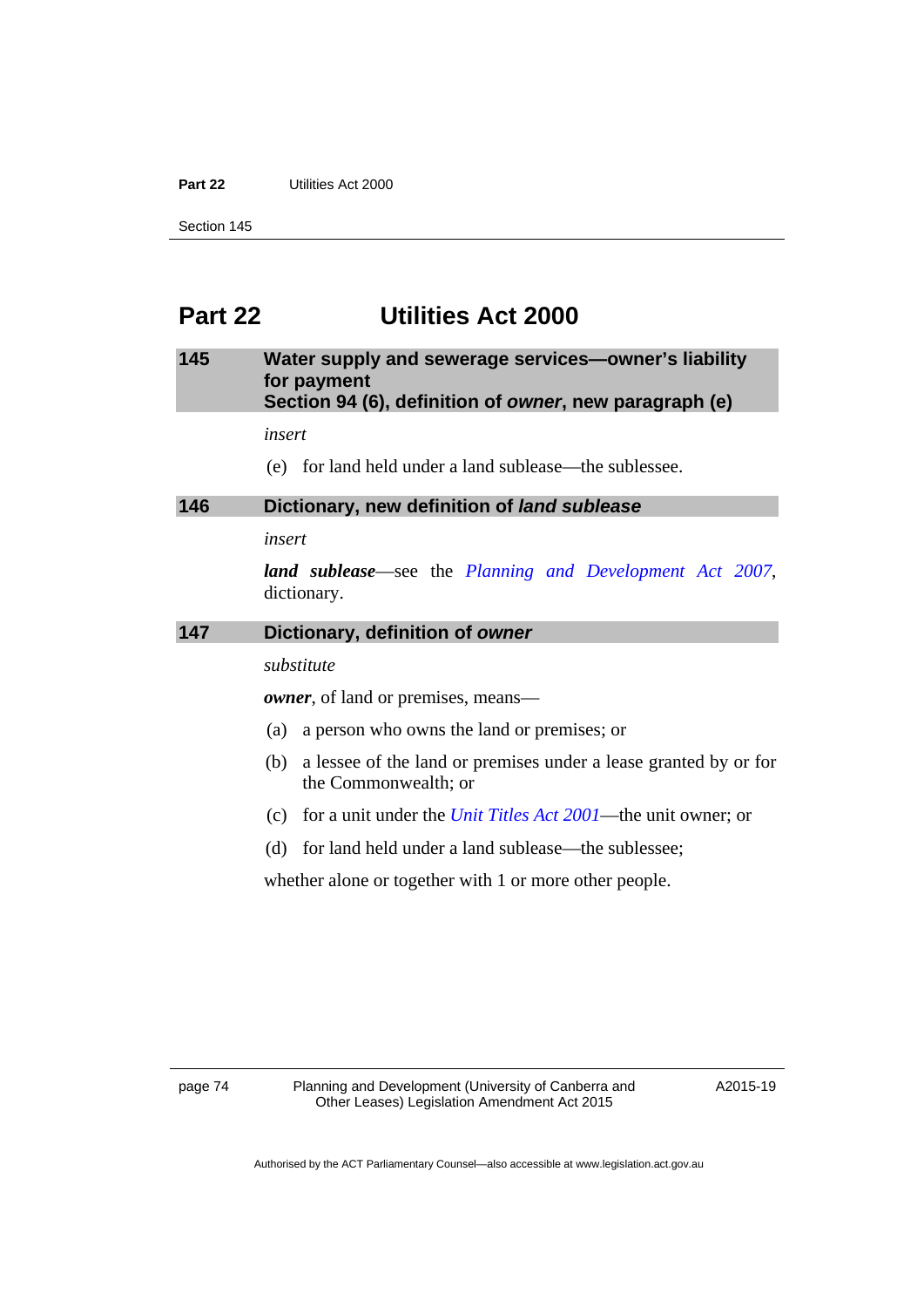# **Part 23 Water and Sewerage Act 2000**

# **148 Dictionary, new definition of** *land sublease*

## *insert*

*land sublease*—see the *[Planning and Development Act 2007](http://www.legislation.act.gov.au/a/2007-24)*, dictionary.

# **149 Dictionary, definition of** *owner*

## *substitute*

*owner*, of premises or land on which a sewerage or water service has been, or is to be, installed includes—

- (a) the occupier, lessee, tenant or holder of the premises or land; and
- (b) for land under a land sublease or premises on the land—the sublessee.

A2015-19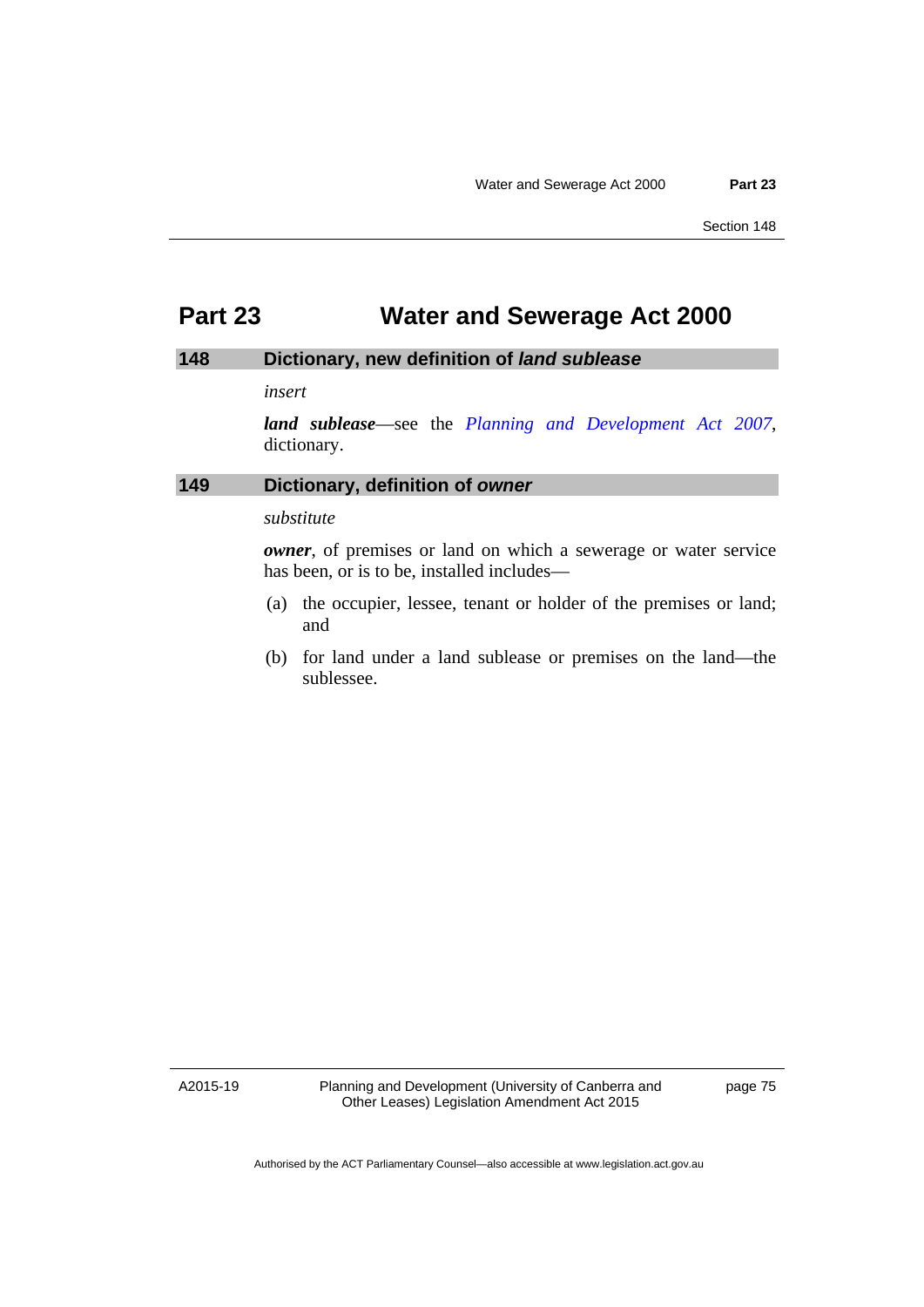### **Part 24** Water and Sewerage Regulation 2001

Section 150

# **Part 24 Water and Sewerage Regulation 2001**

| <b>150</b> | Dictionary, note 3                   |
|------------|--------------------------------------|
|            | insert                               |
|            | land sublease<br>$\bullet$           |
|            | $\bullet$<br>owner                   |
| 151        | Dictionary, new definition of parcel |
|            | insert                               |

*parcel*, of land, includes land under a land sublease.

page 76 Planning and Development (University of Canberra and Other Leases) Legislation Amendment Act 2015

A2015-19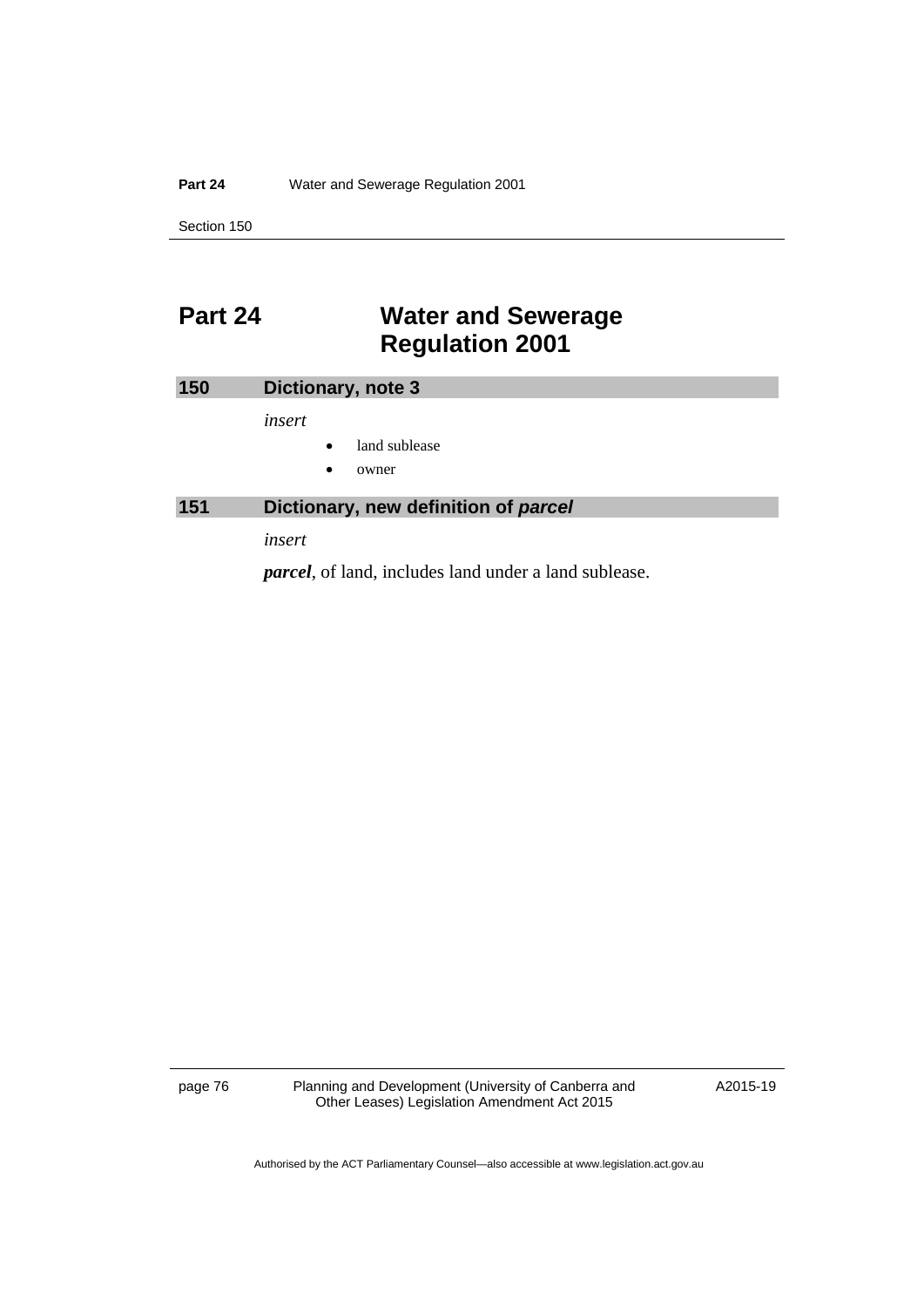# **Part 25 Water Resources Act 2007**

# **152 Dictionary, new definition of** *land sublease*

## *insert*

*land sublease*—see the *[Planning and Development Act 2007](http://www.legislation.act.gov.au/a/2007-24)*, dictionary.

# **153 Dictionary, definition of** *owner*

## *substitute*

*owner*, of land, includes—

- (a) the lessee of the land; or
- (b) for land under a land sublease—the sublessee.

A2015-19

Planning and Development (University of Canberra and Other Leases) Legislation Amendment Act 2015